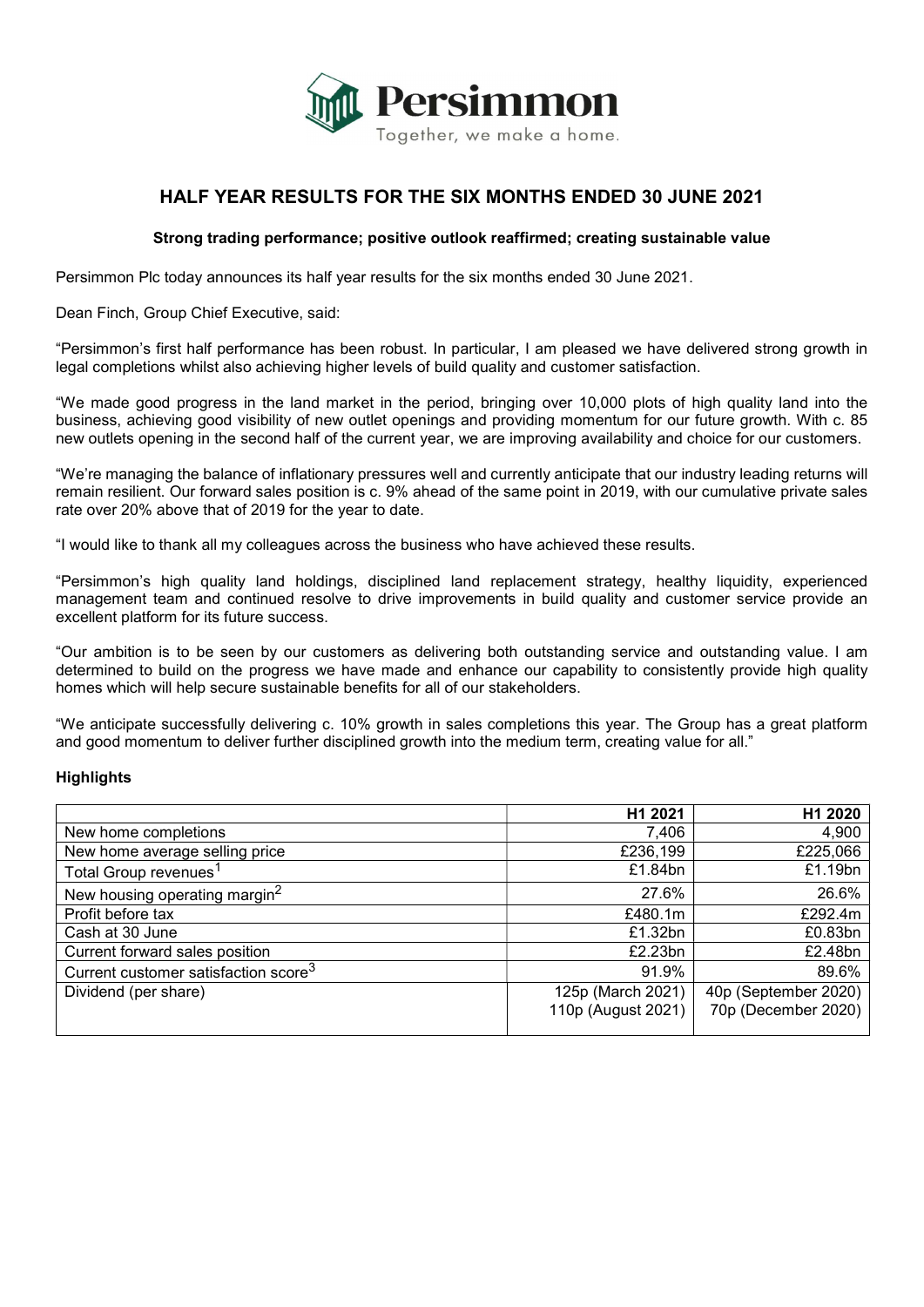# Strong platform for high quality growth

- Experienced management team delivering high quality homes across the Group's 31 housebuilding businesses.
- A diverse UK-wide network, operating on c. 300 active outlets on average during 2021, with a strong pipeline expected to deliver approximately 85 new outlets by the end of this year, with a similar number of new outlets targeted to open in the first half of 2022.
- High quality land holdings, with 85,771 plots owned and under control at 30 June 2021 (December 2020: 84,174), with industry leading embedded returns.
- The Group brought 10,272 plots into the business in the period whilst maintaining the Group's high quality return requirements, across 48 locations at a replacement rate of c. 140%. Exciting pipeline of deals progressing.
- The Persimmon Way is fully operational across the business focused on delivering consistent high standards of build quality.
- Pre-Covid build rates have been maintained for the last twelve months.

# Industry leading financial performance

- Good first half performance against the backdrop of the continuing pandemic and the pandemic's impact in the first half of the prior year – profit before tax of £480.1m (2020: £292.4m).
- Average private sales rate for the period was over 30% ahead of 2020, the increase reflecting the unprecedented site shutdowns in 2020 due to the pandemic, but was also c. 20% ahead of 2019.
- New housing operating margin of 27.6%<sup>2</sup> for the six months to 30 June 2021 (2020: 26.6%).
- The business is managing the balance of inflationary pressures being experienced by the industry well.
- £479.8m of net cash generation before capital returns of £398.7m and land spend of £200.4m.
- Underlying return on average capital employed<sup>4</sup> of 37.9% (December 2020: 29.4%).
- Over the last 3 years, the Group's average underlying return on capital employed has been 36.5% reflecting the sustainable performance of the business.
- After tax return on equity of  $22.6\%$ <sup>5</sup> (2020: 21.5%).

# Focusing on our customers - build right, first time, every time

- The Group is delivering increased volumes of legal completions and at higher levels of build quality and customer service; the Group's HBF customer satisfaction rating<sup>3</sup> being ahead of the five star threshold since January 2020.
- Continuing to improve consistency in build quality and customer service remains a key focus for the business.
- As part of the ongoing implementation of The Persimmon Way, the Group is continuing to invest in improving quality assurance, with a 70% increase in the number of Independent Quality Controllers across the business from 31 December 2020.
- The Group continues to invest in its people with increased training and skills development, with for example, c. 400 of our site management team registered to complete National Vocational Qualifications relevant to their role.

# Supporting sustainable communities

- Strong sense of purpose supports the Group's sustainable business model in delivering long-term sustainable benefits in the best interests of all stakeholders through the cycle.
- The wellbeing of the Group's workforce, customers and local communities remains a top priority.
- Covid-19 secure operating procedures continue maintaining the stringent two metre social distancing rules.
- The Group's private average selling price of £258,220 is c.15%<sup>6</sup> below the UK national average.
- Approximately 50% of homes sold into the owner occupier market were to first time buyers.
- Invested over £0.5bn in local communities in the last eighteen months, covering the period since the pandemic began, delivering over 3,500 homes to our local housing association partners.
- The Group supports c. 86,000<sup>7</sup> jobs across our communities and within our wider supply chain.
- The Group's challenging science based targets, which align to the Paris Agreement, are now fully accredited by the Science Based Target Initiative.
- Proud sponsor of Team GB and, through the Persimmon Charitable Foundation, the Group supports local charities and community groups across the UK, having donated c. £2.4m to over 1,300 local good causes over the last eighteen months.

# Capital return programme

- 235p per share paid in respect of the year ended 31 December 2020.
- As announced in March 2021, the Board intends to revert to the pre-Covid profile of capital return of two payments a year, with the payment of the regular annual distribution of 125p per share being made in early July 2022.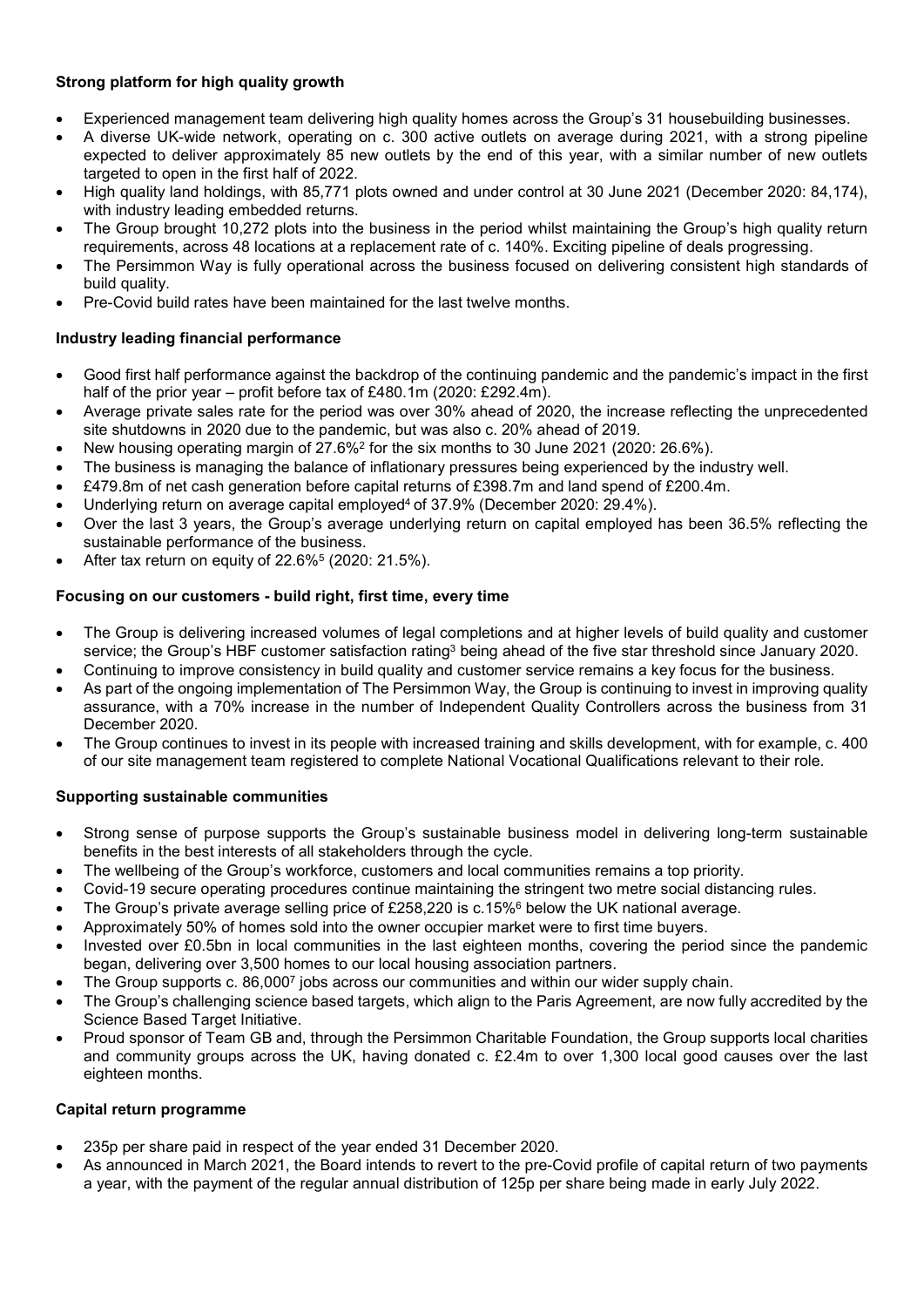# **Outlook**

- Good forward sales of £2.23bn, including legal completions in the second half so far, up c. 9% on the more normal trading year of 2019.
- Cumulative average private weekly sales rate for the 33 weeks to date is over 20% ahead of 2019.
- As previously announced, we anticipate delivering c. 10% growth in sales completions this year (FY 2020: 13,575 legal completions), with further growth to come.
- The Group is managing the inflationary effects in the market well and we currently anticipate the Group's industry leading returns will remain resilient supported by its high quality land holdings.
- The Group maintains a strong balance sheet with healthy levels of liquidity.
- Persimmon's well-established strategy which recognises the cyclical nature of the housing market by maintaining financial flexibility and deploying capital at the appropriate time in the cycle, provides a high quality foundation to secure superior long term sustainable returns for all stakeholders.

#### **Footnotes**

- 1 The Group's total revenues include the fair value of consideration received or receivable on the sale of part exchange properties and income from the provision of broadband internet services. Housing revenues are the revenues generated on the sale of newly built residential properties only.
- 2 Stated on new housing revenue of £1,749.3m (2020: £1,102.8m) and underlying profit from operations of £483.0m (2020: £293.2m) calculated before goodwill impairment of £3.9m (2020: £1.6m).
- 3 The Group participates in a National New Homes Survey, run by the Home Builders Federation. The rating system is based on the number of customers who would recommend their builder to a friend.
- 4 12 month rolling average calculated on underlying operating profit and total capital employed (including land creditors). Underlying operating profit is stated before legacy buildings provisions of £75.0m (December 2020: £75.0m) and goodwill impairment of £6.6m (December 2020: £4.3m).
- 5 12 month rolling profit after tax generated from the average of the opening and closing total equity for the period.
- 6 National average selling price for new build homes sourced from the UK House Price Index as calculated by the Office for National Statistics from data provided by HM Land Registry.
- 7 Estimated using an economic toolkit.

For further information please contact: Dean Finch, Group Chief Executive **Keysing Contract Contract Chief Executive** Kevin Smith Mike Killoran, Group Finance Director **Jos Bieneman** Persimmon Plc **Ellen** Wilton Tel: +44 (0) 1904 642199 Tel: +44 (0) 20 7638 9571

A presentation to analysts and investors will be available from 07.00 am on 18 August 2021. To view the presentation, please use the webcast link below:

Webcast link: https://edge.media-server.com/mmc/p/7xn5x3jf

There will also be a Q&A session with management, hosted by Group Chief Executive, Dean Finch and Group Finance Director, Mike Killoran via conference call at 09.00 am. Analysts may join the call by using the details below:

Dial in: +44 (0) 33 0551 0200 Passcode: Persimmon

An audiocast of the call will be available on www.persimmonhomes.com/corporate from this afternoon.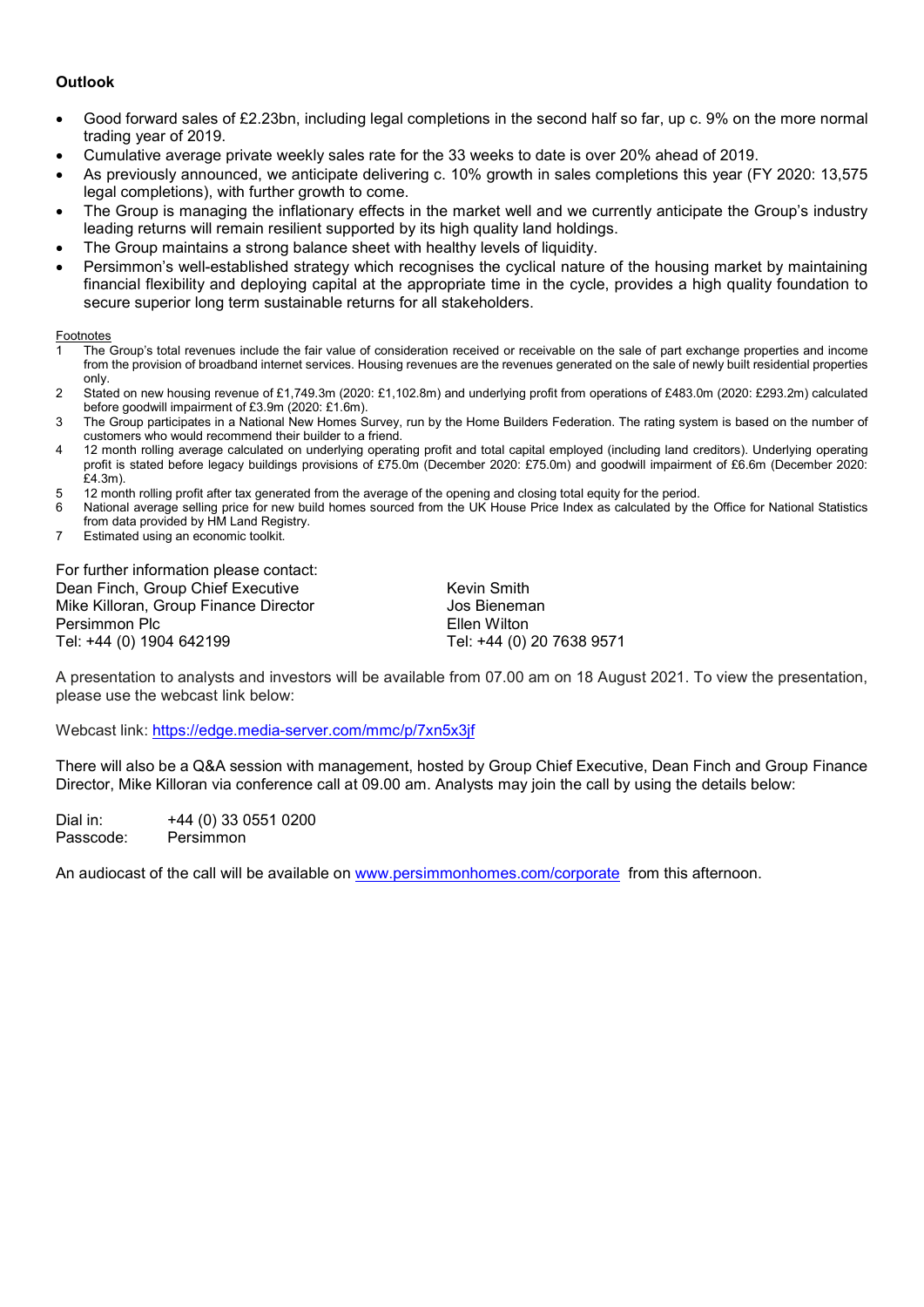# PERSIMMON PLC

#### RESULTS FOR THE SIX MONTHS ENDED 30 JUNE 2021

### CHAIRMAN'S STATEMENT

Persimmon has delivered a robust financial performance in the period, generating new housing revenue of £1.75bn in the last six months (2020: £1.10bn) and a profit before tax of £480.1m (2020: £292.4m). The business' diverse UK wide network of sites together with its resilient balance sheet, high quality land holdings and disciplined land replacement provide strong foundations for high quality growth. With The Persimmon Way, the Group's consolidated construction approach, now fully operational in the business providing further opportunity, we are confident that we can deliver high standards of build quality and customer satisfaction, consistently across our new homes whilst increasing our volumes.

#### **Strategy**

Persimmon builds communities and creates places where our customers wish to live and work. The Group has been pursuing a consistent strategy for a number of years, building a resilient liquidity position and high quality land holdings. This strategy, which recognises and creates resilience against the cyclical nature of the housing market, maintains financial and operational flexibility and deploys capital at the right time in the cycle. This ensures that the business is able to generate sustainable superior returns for the benefit of all of its stakeholders over the long-term.

Persimmon recognises it plays an important role in society. By following its strategy the Group has again demonstrated its resilience through the recent challenges associated with the ongoing pandemic and which has allowed the Group to be able to continue to contribute more widely to the communities it serves. I am pleased that we have taken important – and industry-leading – steps to address legacy cladding and leasehold issues. By acting and putting customers first we are continuing to work to help remove uncertainty and concern, providing support to local communities.

## Capital Return Programme

The Group has now distributed 235p per share to shareholders in respect of the year ended 31 December 2020, after re-iterating its commitment to do so in March 2021. The Board accelerated the payment of the regular annual distribution of 125p per share as an interim dividend, to March 2021 (from early July 2021). In addition, on 13 August 2021, the Group accelerated the return of surplus capital in relation to the year ended 31 December 2020 by way of a payment of 110p per share, rather than making two payments of 55p per share, one to be paid in August 2021 and the second in December 2021 as had previously been indicated. This has returned the Group to distributing two capital return payments every 12 months, a year earlier than originally envisaged. There will be no further dividend payments in relation to the year ended 31 December 2020.

As indicated at the release of Persimmon's final results on 3 March 2021, the Board intends to continue this pre-Covid profile of capital return payments in 2022, being distributions in relation to the financial year ending 31 December 2021. The payment of the regular annual distribution of capital of 125p per share will be paid in early July 2022 and any surplus capital in relation to the financial year ended 31 December 2021 will be paid in late March/early April 2022. The value of the surplus capital return, as always, will be subject to continual assessment by the Board in line with the Group's strategy.

#### Board Changes

The Board is pleased to welcome Shirine Khoury-Haq who joined as an Independent Non-Executive Director from 1 July 2021. Shirine joined the Board's Audit, Risk and Nomination Committees on the same date.

Rachel Kentleton, Non-Executive Director, will step down from the Board on 31 August 2021 to concentrate on her executive responsibilities, having recently been appointed Chief Financial Officer of St. Modwen Properties Ltd. On behalf of the Board, I would like to thank Rachel for the significant contribution she has made over the last six years and wish her well in her new role. Shirine will succeed Rachel as Chair of the Audit Committee.

The Board would also like to take this opportunity to thank Persimmon's employees, workforce and suppliers for their hard work and commitment.

Persimmon is well positioned for the future with an experienced management team, a strong platform for high quality growth, and a resilient liquidity position and balance sheet. We are confident of the Group's future success.

Roger Devlin Chairman

17 August 2021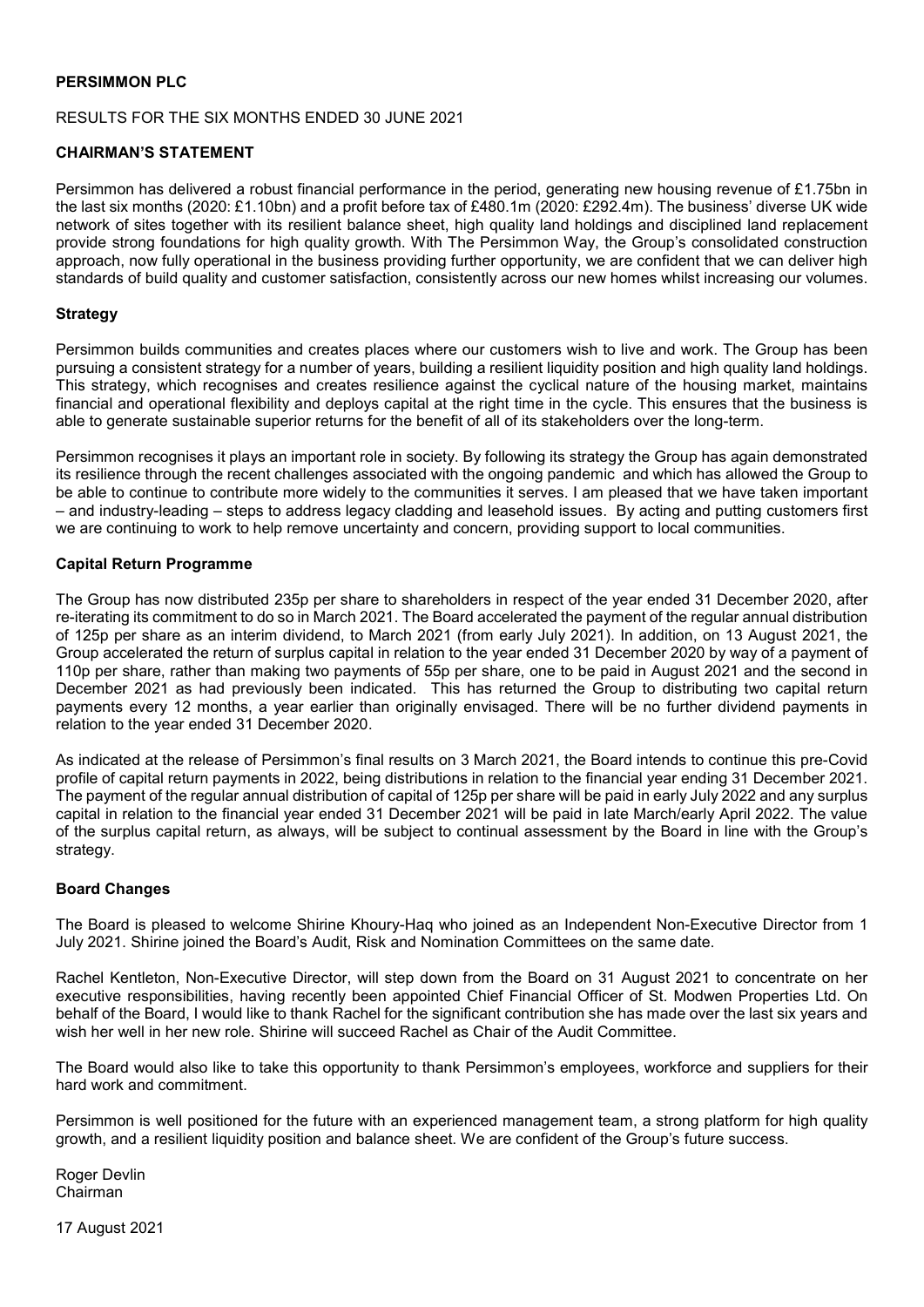#### CHIEF EXECUTIVE'S REVIEW

# Introduction

The business continues to perform well, with new home sale completion levels approaching those seen in the first half of 2019, whilst also delivering higher levels of customer satisfaction. In the period, we delivered 7,406 legal completions (2020: 4,900), generating gross profit of £540.5m (2020: £345.2m) and with the Group's new housing operating margin up 100 basis points at 27.6%<sup>1</sup> (2020: 26.6%). I am particularly pleased that our current Home Builders Federation eight week customer satisfaction score continues to run ahead of the five-star threshold at 91.9% $^2$  and that within our results we saw a growth in private sales when compared to 2019.

We have also managed to deliver these results during a period of notable challenges. I would like to pay tribute to my colleagues across the business for the way they have managed the ongoing challenge presented by the pandemic and maintained strong build rates at improved levels of quality despite the restrictions. Beyond this, we have managed the cost inflation and labour shortages that are effecting the industry well, with our Brickworks, Tileworks and Space4 timber frame manufacturing facilities playing an important role in providing cost efficient security of supply. Alongside the price increases on home sales secured, the Group's high quality asset base, vertical integration and strong cost management have helped maintain industry-leading margins.

## Five priorities

At the 2020 final results I commented that in my first six months in post I had been impressed by Persimmon's strengths and had identified areas for renewed focus. I set out five priorities for the business to build on these strengths and enhance our capabilities to become a builder consistently achieving a five-star rating in the HBF eight week customer survey. These priorities are:

- Build quality: our ambition is to build right, first time, every time;
- Reinforce trust in the brand: consistently trusted to deliver a home to be proud of and a builder customers would readily recommend to others;
- Growth: through our improvements in build quality and increased focus on customer care we will be strengthening our capability to deliver more five-star homes in meeting customer demand;
- Maintaining an industry leading financial performance: sustaining our strong margins and returns and driving healthy profit and cash generation; and,
- Supporting sustainable communities: we will play an active role in the imperative of achieving a net zero carbon economy, as well as setting new biodiversity and sustainable community targets.

In the five months since I set out these priorities we have made important progress in continuing to support the communities we serve, demonstrating our credentials as a responsible business, recognising the wider role we play in society. I am pleased that our carbon reduction targets have been recently fully accredited by the Science Based Target Initiative. We have continued to take action to meet these targets with a switch to fully renewable electricity for our offices and manufacturing facilities, saving over 1,600 tonnes of  $CO<sub>2</sub>$  a year.

In February we pledged to support leaseholders in multi-storey developments we built that required cladding removal and in obtaining the EWS1 form they need to sell their home. We created a £75m fund and our team has been in contact with management companies and building owners to ensure the required progress is being made, work having been completed on 2 buildings already. In addition, on 23 June we were pleased to lead the industry and agree voluntary undertakings with the Competition and Markets Authority in their leasehold enquiry, including extending our existing Right to Buy scheme for customers to purchase their freehold interest. We are pleased to have reached this agreement and provide certainty to leasehold customers.

#### Strong platform for high quality growth

I am determined that Persimmon maintains its industry-leading financial performance by incorporating the benefits of providing both outstanding service and outstanding value; a responsible company delivering both the new homes the country needs and opening up the opportunity of home ownership to thousands of families a year. I am more certain than ever that by making continued progress on these priorities, Persimmon will be well placed to deliver that ambition.

Four key features of the business provide a strong, resilient platform for a sustainable future and enable the Group to continue to develop and deliver the disciplined growth we seek. First, our senior management across the business and their teams are deeply experienced in the industry with the knowledge and skills to continue to develop the business and secure its future growth. Second, our disciplined approach to land replacement, investing in the places where our customers wish to live and work. Third, our focus on quality and service, placing the customer at the heart of our business, and lastly, the Group's strong balance sheet, high quality land holdings and healthy liquidity provide the platform from which our future growth will be secured.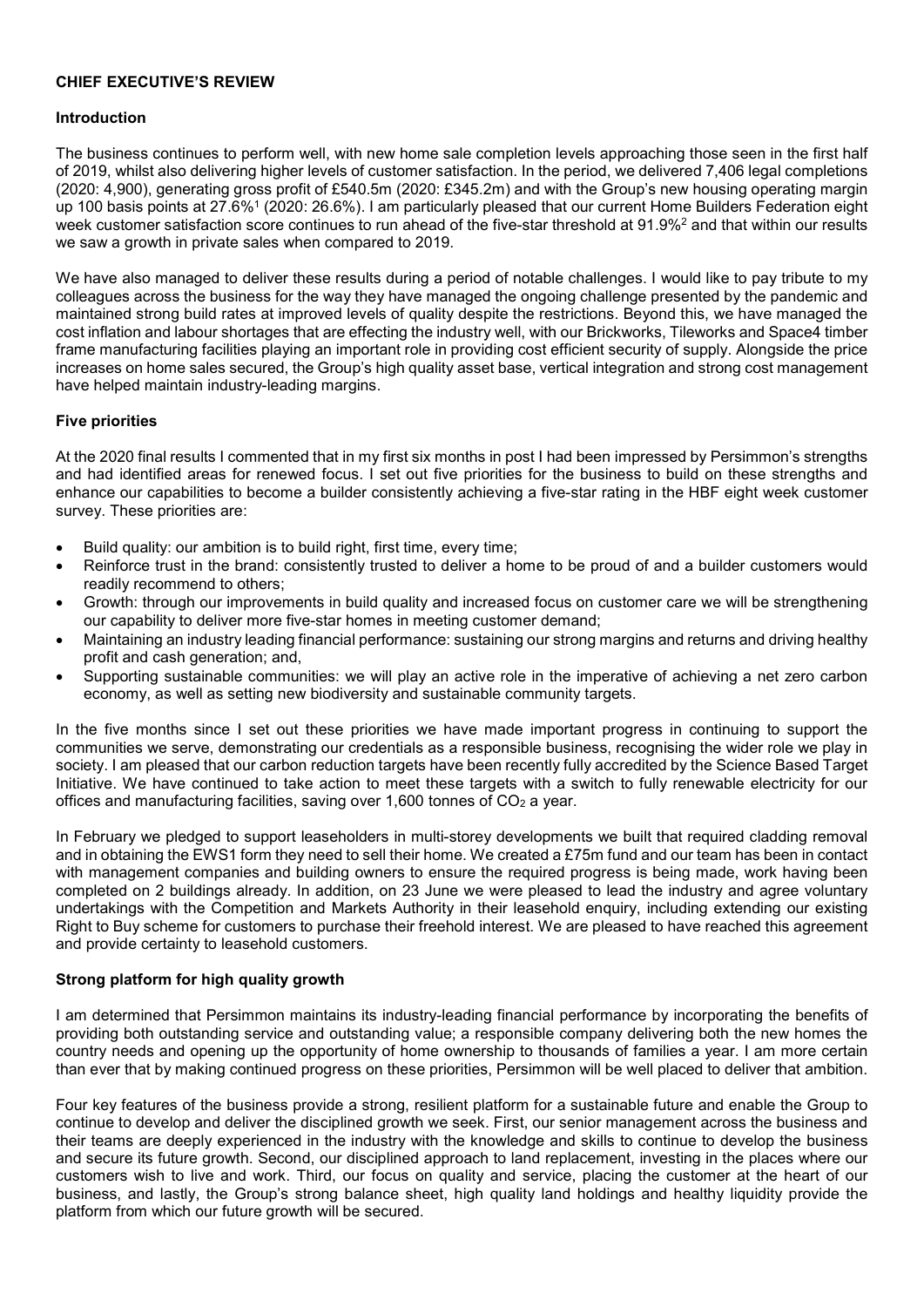#### Experienced management teams

With highly experienced senior management we continue to invest in our teams' skills and capabilities to secure improvements in operational performance and deliver the future high quality growth of the business.

Increased investment in training is an important part of our approach. The Persimmon Pathway, providing training modules tailored to individual colleagues' needs, continues to be rolled out across the business. Through this initiative, all site management colleagues are being offered the opportunity to secure an NVQ at a level appropriate to their role. In addition, some sales staff have already secured their external accreditation from the Institute of Sales Professionals, another industry first. The Persimmon Pathway will help nurture the Group's talent to deliver the senior management of the future.

Alongside this investment in our colleagues' skills development, we continue to introduce digital technology that supports them in their roles as well as providing enhanced assurance processes across the Group. For example, our leading site manager app provides an efficient digitised and standardised process to check the successful completion of all key stages of construction of each newly built home in line with our construction requirements as embodied within The Persimmon Way. Our customer portal has also been successfully piloted and will provide a means for purchasers to monitor their home's progress and to communicate easily and directly with their local team on any questions they have during both construction and after they move into their new home.

# High quality land holdings

In line with the Group's strategy we continue to pursue disciplined land replacement, acquiring land in the right locations, to strengthen our platform for growth.

In the first six months of the year, 10,272 plots were brought into the business, across 48 locations whilst maintaining the Group's high quality return requirements. This land replacement rate of almost 140% enhances our already strong land holdings and provides a good pipeline of future opportunities.

Management has continued with the disciplined execution of the Group's strategy which recognises the strength of the Group's replacement land pipeline. The slower planning processes encountered over the last eighteen months coupled with the strong sales rates achieved has led to a reduction in the number of active outlets over the period. However, the Group has continued to progress its exciting opportunities in the land market and the acceleration of our disciplined land replacement activity will see around 85 new outlets being brought into construction by the end of the year, with a similar number of new outlets targeted to open in the first half of 2022.

This healthy profile of projected new outlet openings provides good momentum for further growth in output into the medium term. As we have experienced over the last eighteen months, continuing to secure planning permission promptly will of course be an important factor that influences the pace at which new outlets are brought forward, but our clear determination is to secure disciplined high quality land replacement opportunities to drive the Group's growth.

# Improving quality; delivering value

Continuing to drive improvements in build quality and customer service is important for our future success. As a house builder, building for many what is their most expensive and coveted purchase, it is also the right thing to do. But I also firmly believe that the improvements we are pursuing will secure cost benefits and efficiency savings, delivering greater returns reflecting the enhanced value our homes bring.

In increasing our capabilities to consistently deliver homes that secure five-star customer satisfaction ratings and higher standards of build quality, our ambition is to build right, first time, every time and deliver both outstanding service and outstanding value. We have already made important progress, with the current eight-week customer satisfaction score remaining above the five-star threshold at 91.9%<sup>2</sup> and seeing a continuing reduction in the numbers of construction related items reported by our warranty providers.

I am determined that we build on this progress, to extend and embed it within the organisation and capture the cost efficiencies it will generate. Through The Persimmon Way we will continue to identify areas for further improvement and establish initiatives and new ways of working to secure the enhanced outcomes we want to see.

We have reviewed our technical drawings and standardised our construction guidance, improving consistency, driving best practice across the business which will simplify our processes and remove inefficiencies. This sits alongside our enhanced build quality standards with more exacting tolerances, above current industry norms.

We are making good progress in establishing what we believe will be the industry's largest team of independent inspectors with a 70% increase in the team since December 2020, well on course to meet our target of doubling this resource by the end of the year. They are empowered to ensure construction quality at key stages of build is achieving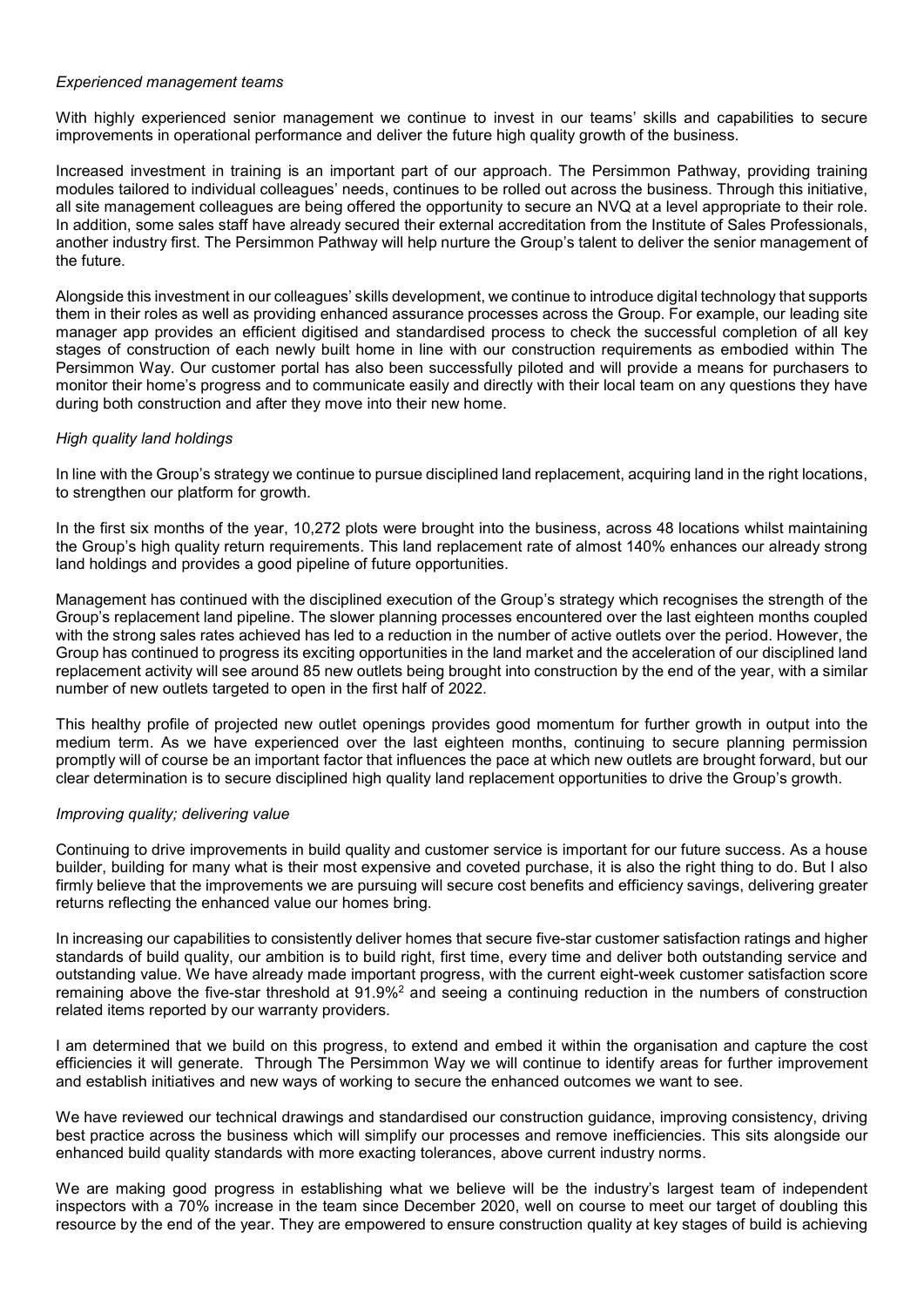the Group's requirements through active intervention and guidance, and providing feedback to the construction management team enabling further focused skills training to be delivered where required.

As part of our drive to deliver outstanding service and be a home builder customers would readily recommend to others, we listen to the feedback provided by our customers. We have reviewed our house types and made elevation and specification changes that we believe reflect their views and have broadened the Group's standard house type range to better create the places where our customers would wish to live. We have continued to improve elements of our homes' construction to support our customers' levels of satisfaction whilst living in their new home which we anticipate will also reduce the need for our after-care services.

To reward the achievement of success we have established an internal awards programme to reward excellence in build quality. The Construction Excellence Awards, launched earlier this year, reward site teams that demonstrate innovation and outstanding management skill to achieve excellence on their development. An inaugural national winner will be selected later this year from the winners from each of our operating businesses. More broadly, management incentive programmes have been revised so that successful achievement of improvement in quality and customer care are appropriately rewarded.

Through our continued focus in these areas, I am confident these initiatives will help drive up build quality and customer service standards and secure efficiencies from our build right, first time, every time ambition. This will position the business well in anticipation of the introduction of the New Homes Quality Code once the current consultation process is complete.

Alongside the continued development of The Persimmon Way, we are also working across the industry to help drive up standards in crucial areas. We have, for example, signed the 'Building a Safer Future Charter' as an inaugural member, demonstrating our determination to drive safety improvements within our company and across the industry. We have also partnered with RoofCERT to drive the take up of this independent accreditation for roofers, holding briefings to encourage our sub-contractors to take advantage of the scheme and provide greater assurance within the industry.

## Strong financial position

Persimmon has high quality land holdings and healthy liquidity with a cash position of over £1.3bn at the end of June. This provides confidence that allows resilient shareholder returns and a platform for disciplined growth. Persimmon has a long track record of delivering sustained and superior returns for the benefit of all its stakeholders and as part of continuing to successfully execute this strategy I am determined to maintain it. Whilst delivering future growth in output we also anticipate our industry leading returns will remain resilient, which will accommodate the anticipated increase in our build cost inflation this year of c. 4.5% to 5.0%, as previously reported. Persimmon's approach to land replacement continues to reinforce the high quality of returns embedded within our land holdings, providing continued surety as to the resilience of the Group's future delivery.

# **Outlook**

The fundamentals of the housing market continue to remain positive with improving consumer confidence, low interest rates, and mortgage lenders that are keen to support customers to buy a home of their own. We expect a more normal seasonal trading pattern to reassert itself through this year compared with 2020, which was disrupted significantly by the pandemic. As such, 2019 provides a more appropriate comparison, reflecting a more typical trading pattern. Our forward sales position, including legal completions to date, is c. 9% ahead compared with 2019 and our cumulative average weekly private sales rate per site for the first 33 weeks of the year is over 20% stronger than 2019. Our forward sales include c. 6,500 homes to private owner occupiers at an average selling price of approximately £253,000. Customer enquiry levels remain strong and cancellation rates are in line with historical norms.

We continue to manage the inflationary pressures in the industry well. As predicted, whilst we have experienced increased cost inflation related to certain components of our supply chain, we currently anticipate our industry leading returns to remain resilient.

This is an exciting time for the Group. We have a strong platform for future growth with high quality land holdings, a diverse UK wide network and a business operating from approximately 300 outlets on average throughout the current year. We are expecting an increase of c. 10% in new home legal completions this year (FY 2020: 13,575 legal completions). With c. 85 new outlets opening by the end of this year and a similar number of new outlets targeted to open in the first half of 2022, subject to the timely granting of planning permission, we have a good pipeline of new outlets coming through the business. This provides us with the opportunity to further strengthen our platform, build on this momentum, and secure additional disciplined growth in the coming years to provide the new homes that the country needs.

The longer-term fundamentals of the UK housing market remain strong. The Government has provided substantial intervention during this period of global crisis to help ensure the UK economy continues to progress. We remain mindful of the evolving situation, including the pandemic and its potential impact on the UK economy, consumer confidence,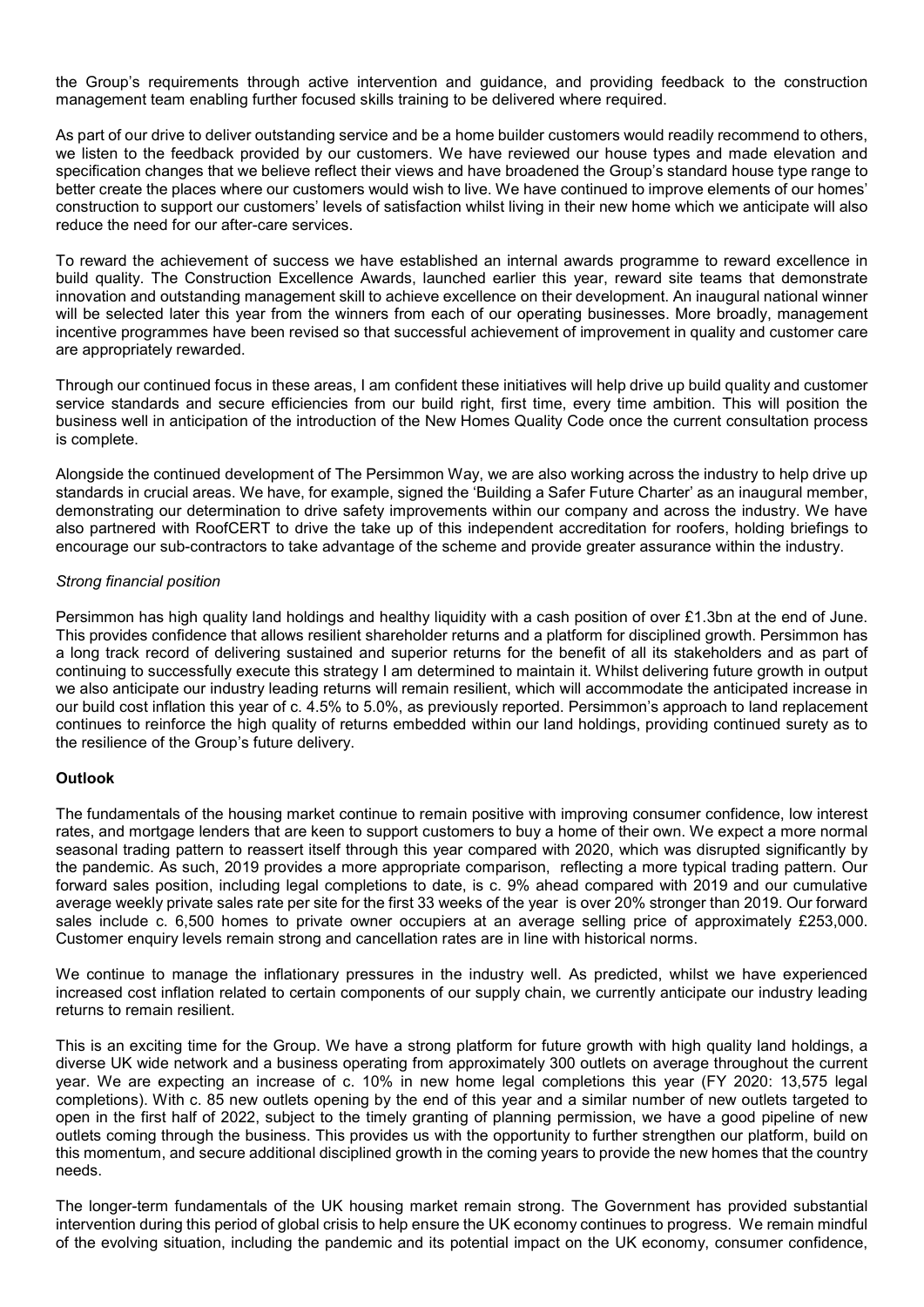employment levels together with pressures on the Group's supply chain. However, Persimmon's well established strategy of maintaining financial flexibility and deploying capital at the right time in the cycle safeguards a strong balance sheet, supported by high quality land holdings and a healthy liquidity position to the benefit of all stakeholders. Persimmon's performance over the last eighteen months has demonstrated that successful execution of its strategy provides the business with the flexibility and resilience needed to manage not only the cyclical nature of the housing market but events that create similar market disruption. This, together with an agile and responsive management team, ensures that the business remains well set to continue to generate superior and sustainable returns for the benefit of all its stakeholders.

#### Dean Finch Group Chief Executive

#### 17 August 2021

Footnotes

- 1 Stated on new housing revenue of £1,749.3m (2020: £1,102.8m) and underlying profit from operations of £483.0m (2020: £293.2m) calculated before goodwill impairment of £3.9m (2020: £1.6m).
- 2 The Group participates in a National New Homes Survey, run by the Home Builders Federation. The rating system is based on the number of customers who would recommend their builder to a friend.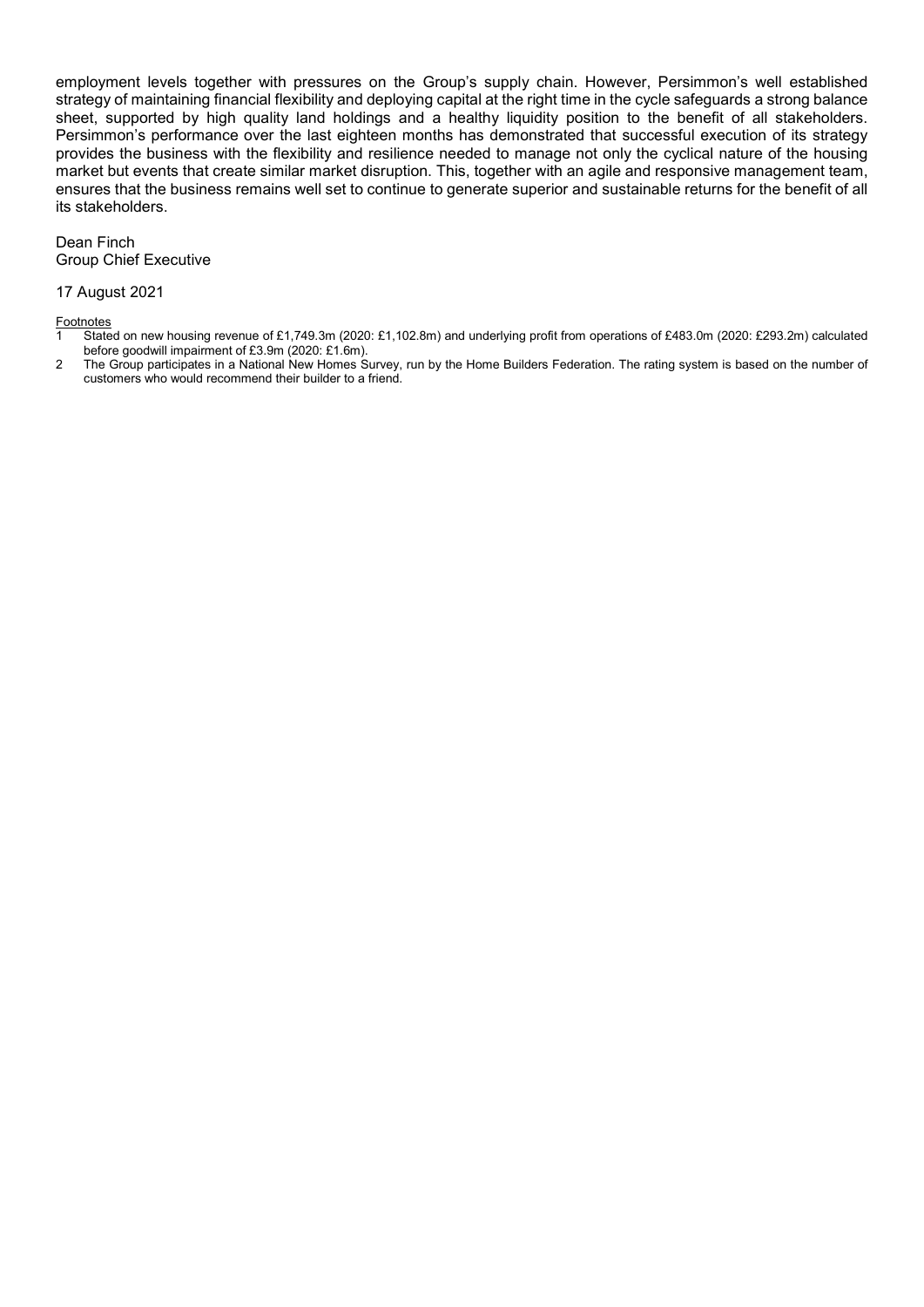#### FINANCIAL AND BUSINESS REVIEW

#### Strong trading

Trading has been strong throughout the period with healthy levels of customer demand and improved selling prices across our regions. Total revenues<sup>1</sup> for the period were £1.84bn (2020: £1.19bn), with new housing revenue of £1.75bn (2020: £1.10bn). The Group delivered 7,406 new homes (2020: 4,900) at an average selling price of £236,199 (2020: £225,066), a 4.9% increase over the first half of 2020.

6,104 new homes were delivered to private owner occupiers (2020: 4,029) at an average selling price of £258,220, an increase of 4.9% from the first half of 2020 (2020: £246,208), reflecting both the mix of homes sold in the period and some improvement in achieved selling prices. In addition, 1,302 homes were provided to our housing association partners (2020: 871) at an average selling price of £132,959 (2020: £127,266).

The Group's gross profit for the period was £540.5m (2020: £345.2m) generating a new housing gross margin of 30.9%<sup>2</sup> (2020: 31.3%). The Group's well established strategy for land replacement supports the business' strong gross margin delivery, with land cost recoveries of 14.1%<sup>3</sup> of new housing revenues for the period (2020: 14.1%). The improved selling prices achieved have combined with good management of the cost inflation we have experienced during the period to continue to deliver industry leading returns.

Underlying operating profit for the Group was £483.0m<sup>4</sup> (2020: £293.2m) generating an underlying new housing operating margin of 27.6%5 (2020: 26.6%).

The Group generated a profit before tax of £480.1m in the period (2020: £292.4m). This result reflects the Group's high quality asset base and the business' expertise in providing its local communities with the appropriate mix of house types in their desired locations.

#### Robust balance sheet

The Group has a strong balance sheet with high quality land holdings and healthy levels of liquidity. At 30 June 2021, as expected, the Group had work in progress of c. 4,800 equivalent units of new home construction (December 2020: c. 5,600), reflecting the strength of the Group's legal completions in part leading to the past period of lower active outlet availability, and the disruption to construction activity during the first lockdown in 2020 due to the pandemic. Our build rates continue at pre-Covid levels and we are focused on improving our stock position to increase availability and choice for our customers. With the security of availability of our in-house manufactured build components including closed panel timber frame kits, pre-manufactured roof cassettes, brick and roof tiles, the Group remains in a strong position to support its build programmes to deliver our targeted growth in output whilst also achieving a resilient closing stock position at the end of 2021.

The Group's defined benefit net pension asset has increased to £116.7m at 30 June 2021 (December 2020: £50.6m) largely due to the recovery in markets and good asset performance combined with the actuarial benefit from the increase in discount rates through the period. Total equity increased to £3,567.4m from £3,518.4m at 31 December 2020. Reported net assets per share of 1,117.9p represents a 1.4% increase from 1,102.7p at 31 December 2020. Underlying return on average capital employed<sup>6</sup> as at 30 June was 37.9% (December 2020: 29.4%), demonstrating the resilience of the business. Underlying basic earnings per share<sup>4</sup> for the first six months of 2021 was 123.8p, a 64.8% increase compared to the prior period (2020: 75.1p).

#### High quality land holdings

The Group increased its owned and under control land holdings from 84,174 plots at 31 December 2020 to 85,771 at 30 June 2021 to facilitate future growth in output. 42,039 of these plots have detailed planning consents and are under development.

In addition to these land holdings, the Group has c. 14,600 acres of strategic land in its portfolio with the potential to deliver over 100,000 new homes, including good visibility over c. 39,200 plots, c. 25,500 being plots held under option that are proceeding through planning and an additional c. 13,700 plots which are controlled and allocated in local plans.

Persimmon has continued to pursue its disciplined strategy of identifying opportunities to acquire land in areas where people wish to live and work, providing housing in areas with the most need. Whilst maintaining its disciplined land replacement strategy, the Group brought 10,272 plots into the business across 48 locations throughout the UK with 4,788 of these plots converted from our strategic land portfolio. At 30 June 2021, Persimmon's owned land holdings of 66,708 plots (2020: 70,208 plots) have an overall proforma gross margin<sup>7</sup> of c. 33% and a cost to revenue ratio of 11.4%<sup>8</sup> (2020: 12.5%).

In line with our expectations, we have incurred land spend of £200.4m in the period, including £90.5m of payments in satisfaction of deferred land commitments.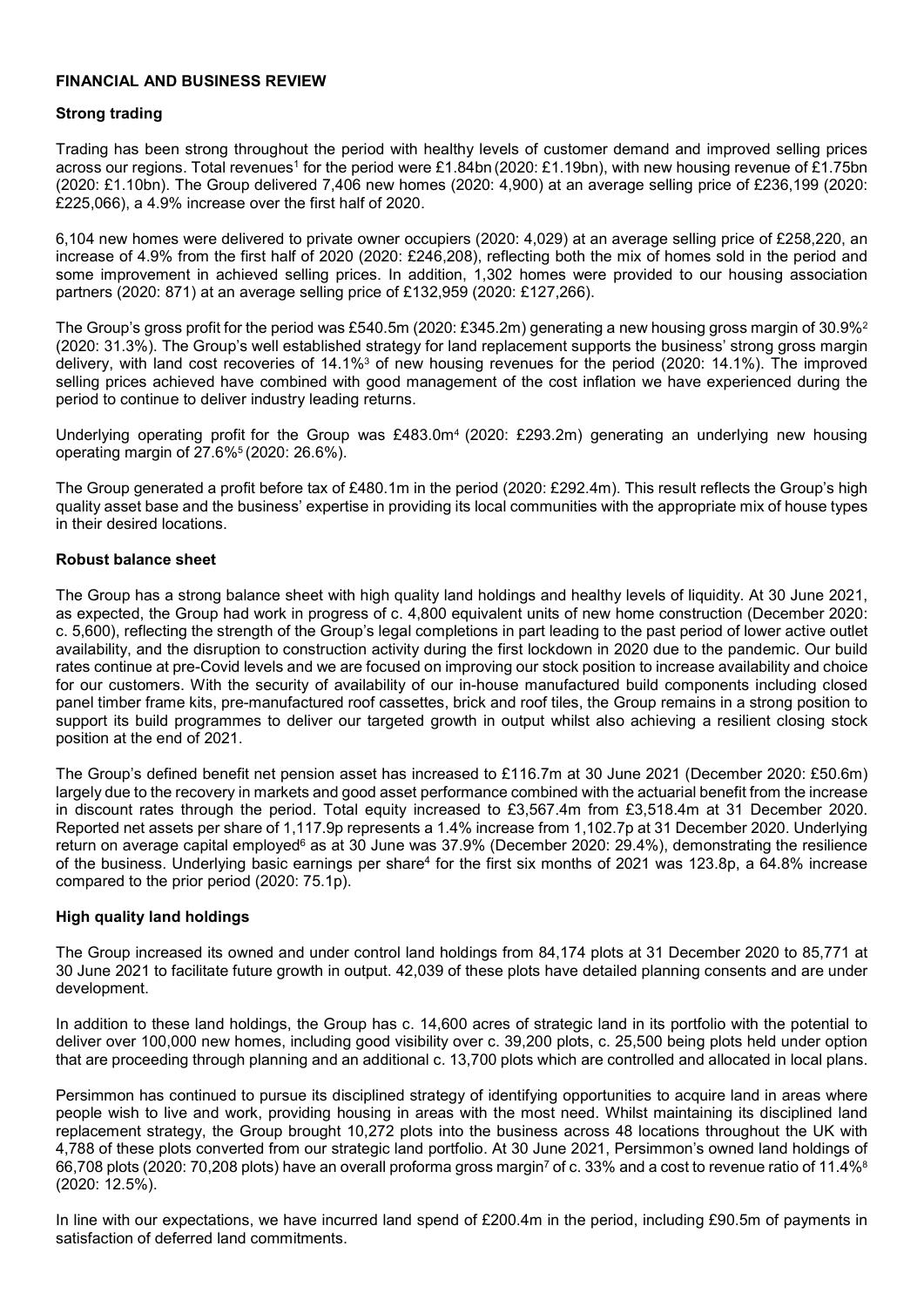# **Healthy liquidity**

The Group had a cash balance of £1.32bn at 30 June 2021 (December 2020: £1.23bn) with land creditors of £365.7m (December 2020: £329.3m), of which £97.2m is to be paid by the end of the year. The Group generated £479.8m of cash in the period, before returning £398.7m surplus capital to shareholders. The Group's healthy liquidity will provide further opportunity to continue to support the future growth of the business.

In addition, the Group has an undrawn Revolving Credit Facility of £300m which has a five year turn out to 31 March 2026.

#### Promoting good health and wellbeing

We recognise our responsibility to our colleagues, customers, and wider society and the health, safety and wellbeing of the Group's workforce, customers and the public has been paramount throughout this period. As such, the Group's Covid-secure operating protocols have been maintained. There are no changes to procedures on our sites or our manufacturing facilities and the stringent two metre social distancing rule remains in place. In addition, our sales offices are continuing to apply social distancing measures. Flexible working is being retained for our office based staff, enabling them to work from home where possible. Recognising the importance of our employees' mental health and wellbeing, the Group's senior management team completed mental health awareness training and we have approximately 160 trained mental health first aiders across the business.

#### Significant employment opportunities

Persimmon provides significant social value, creating important job and career opportunities both within its direct workforce and in the communities it serves, employing over 5,000 people across the UK and supporting approximately 86,000<sup>9</sup> jobs across its supply chain. The Group's results are a testament to their hard work, diligence and commitment.

Persimmon has continued to invest in its workforce providing c. 6,200 training days during the first half of the year, c. 2,300 of which were provided via in-house online courses. In the current academic year, the Group recruited c. 680 trainees and apprentices, providing them with key skills and on the job training covering a wide range of disciplines. A new graduate scheme has been launched, with the Group's first recruits starting in September 2021. In addition, Persimmon recently began working with the 'Volunteer it Yourself' organisation, rejuvenating local sports facilities and mentoring and upskilling young adults from more deprived areas. Persimmon will continue to offer opportunities for individuals from all walks of life to successfully develop their career at Persimmon, opportunities which are recognised by the Social Mobility Pledge, to which the Group is a signatory.

Having already adopted the principles of the Living Wage for our direct employees, the Group is now working towards full foundation accreditation through seeking similar commitments from our supply chain.

#### Building sustainable communities

The Group plays an important role creating places in support of sustainable communities in locations where people wish to live and work. Persimmon focuses on building "homes for all" with an average selling price in the owner occupier market which is c. 15%10 below the UK national average. Approximately 50% of our private homes were sold to first time buyers. In the last eighteen months, covering the period since the pandemic began, the Group has invested over £0.5bn in local communities, delivering over 3,500 homes to our local housing association partners. In addition, the Persimmon Charitable Foundation donated c. £2.4m to over 1,300 local good causes over the same period.

FibreNest, the Group's ultrafast, full fibre broadband service, which is highly rated by our customers, is now more important than ever, allowing them to work from home and access other online services. Broadband connectivity from moving in day remains a key focus for the Group in delivering the highest levels of service to our customers. FibreNest is currently serving c.16,500 homes across 222 sites.

#### Helping to safeguard our environment

As a Group, we are committed to playing our part in reducing global greenhouse gas emissions. As such, the Group has set challenging carbon reduction targets, announced in March 2021. The Group is targeting to achieve net zero carbon emissions in our homes in-use by 2030 and across our operations by 2040. In addition, Persimmon has set interim science based carbon reduction targets to reduce carbon emissions from our own operations by 46.2% by 2030 and our indirect operations by 22% per  $m^2$  completed floor area by 2030, in line with the Paris Agreement.

These science based targets have now been fully accredited by the Science Based Target Initiative and the business is developing roadmaps to deliver on these important goals. Emission reduction initiatives include the Group's regional demonstration project in Fulford, York, being run in conjunction with the University of Salford to develop a zero carbon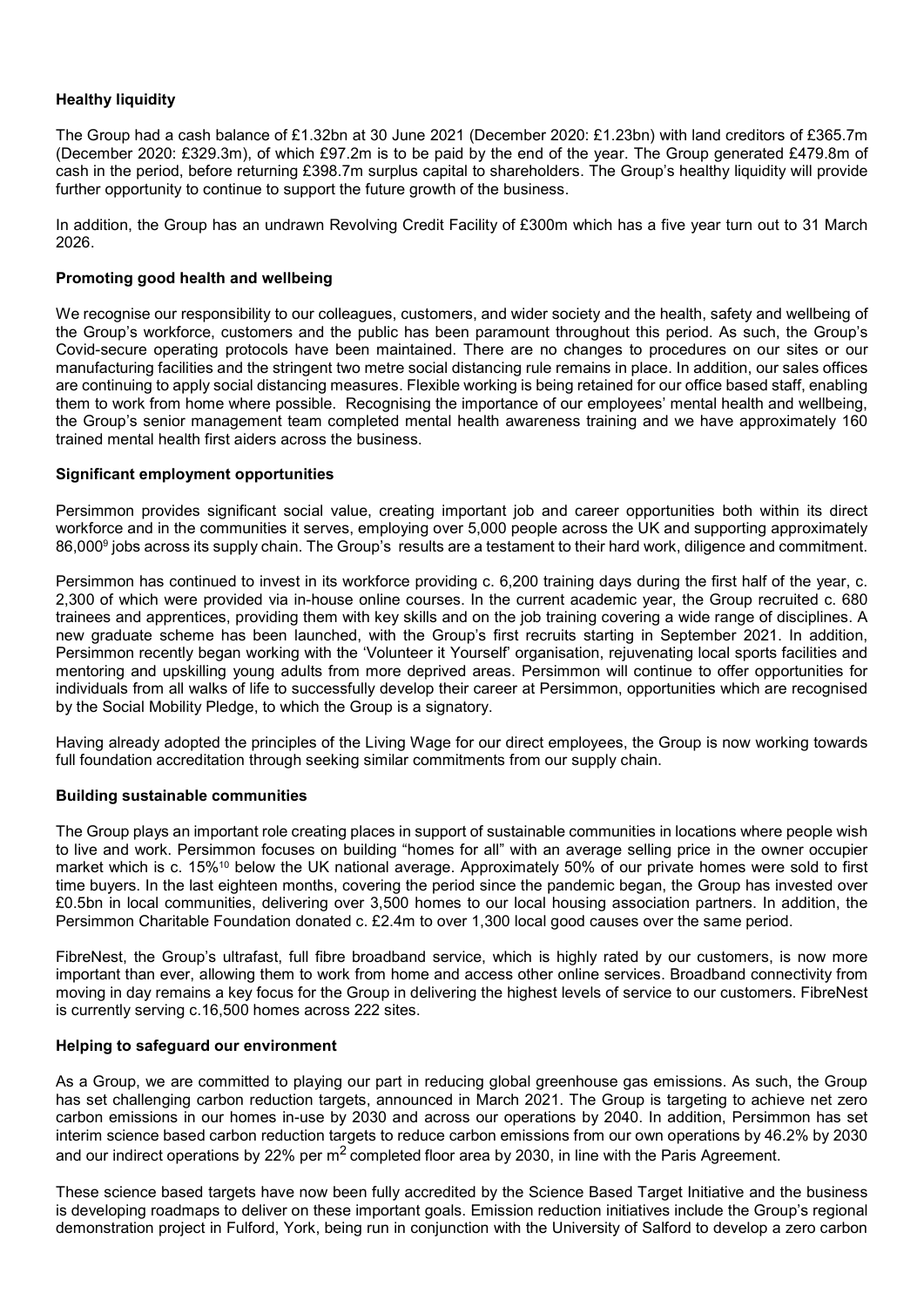home. Tenants will occupy the home once it is built. The true "in-use" carbon savings, as well as how well suited the home is for family living, will be measured and monitored. In addition, the Group is now purchasing 100% renewable energy for Persimmon's offices and manufacturing facilities saving over 1,600 tonnes of CO<sub>2</sub> each year, has introduced electric vehicle options into its fleet and is investigating methods of reducing the business' red diesel consumption through increased digital technology, driver training and alternative fuels.<sup>11</sup>

The Group provides substantial green and diverse open space through its developments as an essential element in making places where communities can be supported to thrive. Over the last five years, Persimmon has planted almost half a million trees and created over 3,000 acres of public open space, enriching its communities and contributing to enhancing biodiversity.

**Footnotes** 

- The Group's total revenues include the fair value of consideration received or receivable on the sale of part exchange properties and income from the provision of broadband internet services. Housing revenues are the revenues generated on the sale of newly built residential properties only.
- 2 Stated on new housing revenues of £1,749.3m (2020: £1,102.8m) and gross profits of £540.5m (2020: £345.2m).
- 3 Land cost value for the plot divided by the revenue of the new home sold.
- 4 Stated before goodwill impairment of £3.9m (2020: £1.6m).<br>5 Stated on new bousing revenue of £1.749.3m (2020: £1.10
- 5 Stated on new housing revenue of £1,749.3m (2020: £1,102.8m) and underlying profit from operations of £483.0m (2020: £293.2m) calculated before goodwill impairment of £3.9m (2020: £1.6m).
- 6 12 month rolling average calculated on underlying operating profit and total capital employed (including land creditors). Underlying operating profit is stated before legacy buildings provisions of £75.0m (December 2020: £75.0m) and goodwill impairment of £6.6m (December 2020: £4.3m).
- 7 Estimated weighted average gross margin based on assumed revenues and costs at 30 June 2021 and normalised output levels.
- 8 Land cost value for the plot divided by the anticipated future revenue of the new home sold.
- 9 Estimated using an economic toolkit.
- 10 National average selling price for new build homes sourced from the UK House Price Index as calculated by the Office for National Statistics from data provided by HM Land Registry.
- 11 The Group's approach to reporting its Sustainability Accounting Standards Board (SASB) disclosures as contained in the 2020 Annual Report (AR) is referenced as good practice by the Financial Reporting Council here: https://www.frc.org.uk/news/july-2021/frc-outline-necessary-actionfor-effective-esg-rep and the Group has been notified that the FRC's thematic review of Streamlined Energy and Carbon Reporting (SECR) in the 2020 AR (page 68) is again to be referenced as good practice on publication of the FRC report in September 2021.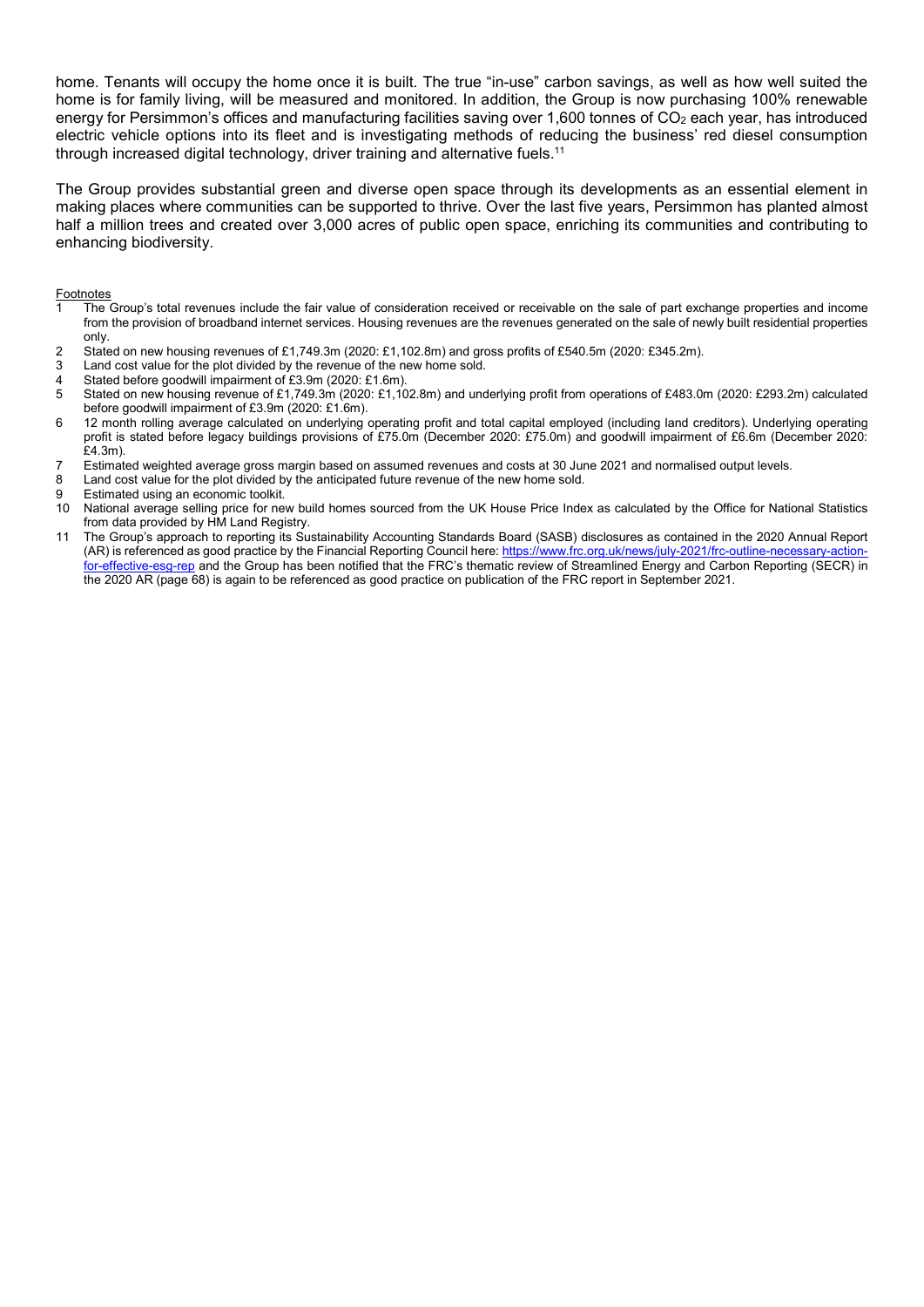# PERSIMMON PLC Condensed Consolidated Statement of Comprehensive Income

For the six months to 30 June 2021 (unaudited)

|                                                                                                                                                                     | Six months to 30<br><b>June 2021</b> |                       | Six months to 30<br>June 2020 | Year to 31<br>December 2020 |
|---------------------------------------------------------------------------------------------------------------------------------------------------------------------|--------------------------------------|-----------------------|-------------------------------|-----------------------------|
|                                                                                                                                                                     | Note                                 | <b>Total</b><br>£m    | Total<br>£m                   | Total<br>£m                 |
| Total revenue<br>Cost of sales                                                                                                                                      | 3                                    | 1,840.8<br>(1, 300.3) | 1,190.5<br>(845.3)            | 3,328.3<br>(2,433.9)        |
| <b>Gross profit</b>                                                                                                                                                 |                                      | 540.5                 | 345.2                         | 894.4                       |
| Analysed as:<br>Underlying gross profit<br>Legacy buildings provision                                                                                               |                                      | 540.5                 | 345.2                         | 969.4<br>(75.0)             |
| Other operating income<br>Operating expenses                                                                                                                        |                                      | 4.8<br>(66.2)         | 3.4<br>(57.0)                 | 5.4<br>(116.3)              |
| <b>Profit from operations</b>                                                                                                                                       |                                      | 479.1                 | 291.6                         | 783.5                       |
| Analysed as:<br>Underlying operating profit<br>Legacy buildings provision<br>Impairment of intangible assets                                                        |                                      | 483.0<br>(3.9)        | 293.2<br>(1.6)                | 862.8<br>(75.0)<br>(4.3)    |
| Finance income<br>Finance costs                                                                                                                                     |                                      | 3.4<br>(2.4)          | 5.1<br>(4.3)                  | 8.9<br>(8.6)                |
| <b>Profit before tax</b>                                                                                                                                            |                                      | 480.1                 | 292.4                         | 783.8                       |
| Analysed as:<br>Underlying profit before tax<br>Legacy buildings provision<br>Impairment of intangible assets                                                       |                                      | 484.0<br>(3.9)        | 294.0<br>(1.6)                | 863.1<br>(75.0)             |
| Tax                                                                                                                                                                 | 4                                    | (88.9)                | (54.8)                        | (4.3)<br>(145.4)            |
| Profit after tax (all attributable to equity holders<br>of the parent)                                                                                              |                                      | 391.2                 | 237.6                         | 638.4                       |
| Other comprehensive income/(expense)<br>Items that will not be reclassified to profit:<br>Remeasurement gains/(losses) on defined<br>benefit pension schemes<br>Tax | 11<br>4                              | 65.8<br>(16.0)        | (54.9)<br>8.9                 | (42.5)<br>6.5               |
| Other comprehensive income/(expense) for                                                                                                                            |                                      | 49.8                  | (46.0)                        | (36.0)                      |
| the period, net of tax                                                                                                                                              |                                      |                       |                               |                             |
| Total recognised income for the period                                                                                                                              |                                      | 441.0                 | 191.6                         | 602.4                       |
| <b>Earnings per share</b><br><b>Basic</b><br><b>Diluted</b>                                                                                                         | $\mathbf 5$<br>5                     | 122.6p<br>122.1p      | 74.6p<br>74.4p                | 200.3p<br>199.6p            |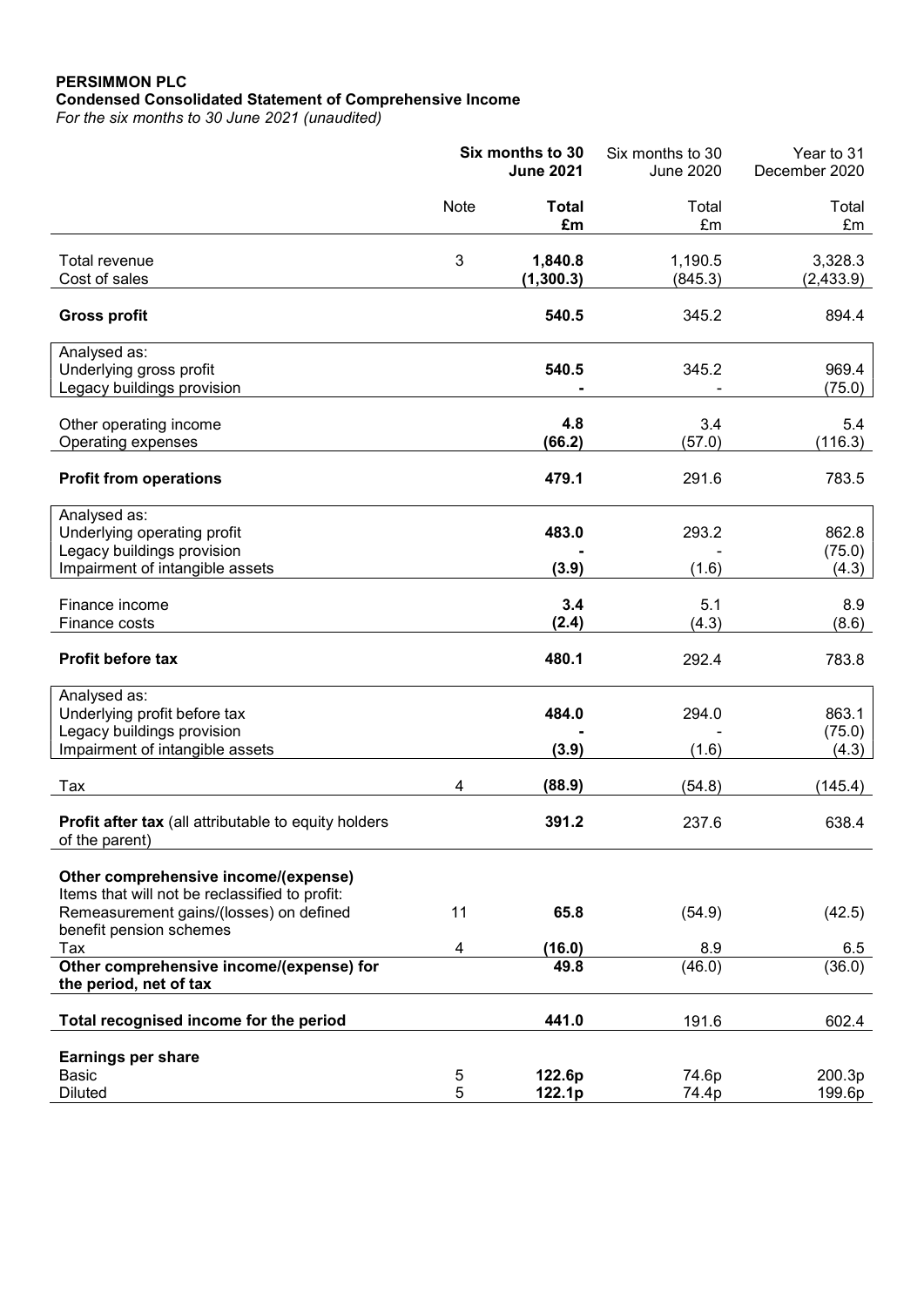# PERSIMMON PLC Condensed Consolidated Balance Sheet

As at 30 June 2021 (unaudited)

|                                                                                                                                       |      | 30 June<br>2021             | 30 June<br>2020             | 31 December<br>2020         |
|---------------------------------------------------------------------------------------------------------------------------------------|------|-----------------------------|-----------------------------|-----------------------------|
|                                                                                                                                       | Note | £m                          | £m                          | £m                          |
| <b>Assets</b>                                                                                                                         |      |                             |                             |                             |
| <b>Non-current assets</b>                                                                                                             |      |                             |                             |                             |
| Intangible assets                                                                                                                     |      | 177.9                       | 184.5                       | 181.8                       |
| Property, plant and equipment                                                                                                         |      | 93.4                        | 86.7                        | 90.4                        |
| Investments accounted for using the equity                                                                                            |      | 0.3                         | 2.1                         | 2.1                         |
| method                                                                                                                                |      |                             |                             |                             |
| Shared equity loan receivables                                                                                                        | 8    | 35.9                        | 50.2                        | 41.7                        |
| Trade and other receivables                                                                                                           |      | 3.0                         | 7.1                         | 4.0                         |
| Deferred tax assets                                                                                                                   |      | 10.7                        | 6.7                         | 7.7                         |
| Retirement benefit assets                                                                                                             | 11   | 116.7                       | 23.1                        | 50.6                        |
|                                                                                                                                       |      | 437.9                       | 360.4                       | 378.3                       |
| <b>Current assets</b>                                                                                                                 |      |                             |                             |                             |
| Inventories                                                                                                                           | 7    | 2,815.6                     | 3,227.3                     | 2,901.3                     |
| Shared equity loan receivables                                                                                                        | 8    | 13.1                        | 12.5                        | 14.5                        |
| Trade and other receivables                                                                                                           |      | 139.2                       | 97.3                        | 86.6                        |
| <b>Current tax assets</b>                                                                                                             |      | 12.8                        |                             | 8.3                         |
| Cash and cash equivalents                                                                                                             | 10   | 1,315.2                     | 828.9                       | 1,234.1                     |
|                                                                                                                                       |      | 4,295.9                     | 4,166.0                     | 4,244.8                     |
|                                                                                                                                       |      |                             |                             |                             |
| <b>Total assets</b>                                                                                                                   |      | 4,733.8                     | 4,526.4                     | 4,623.1                     |
| <b>Liabilities</b><br><b>Non-current liabilities</b><br>Trade and other payables<br>Deferred tax liabilities<br>Partnership liability |      | (190.5)<br>(41.5)<br>(23.1) | (173.7)<br>(17.8)<br>(27.0) | (179.3)<br>(22.9)<br>(27.8) |
|                                                                                                                                       |      | (255.1)                     | (218.5)                     | (230.0)                     |
|                                                                                                                                       |      |                             |                             |                             |
| <b>Current liabilities</b>                                                                                                            |      |                             |                             |                             |
| Trade and other payables                                                                                                              |      | (830.8)                     | (848.8)                     | (794.2)                     |
| Partnership liability                                                                                                                 |      | (5.5)                       | (5.5)                       | (5.5)                       |
| Legacy buildings provision                                                                                                            |      | (75.0)                      |                             | (75.0)                      |
| <b>Current tax liabilities</b>                                                                                                        |      |                             | (3.0)                       |                             |
|                                                                                                                                       |      | (911.3)                     | (857.3)                     | (874.7)                     |
| <b>Total liabilities</b>                                                                                                              |      | (1, 166.4)                  | (1,075.8)                   | (1, 104.7)                  |
|                                                                                                                                       |      |                             |                             |                             |
| <b>Net assets</b>                                                                                                                     |      | 3,567.4                     | 3,450.6                     | 3,518.4                     |
| <b>Equity</b>                                                                                                                         |      |                             |                             |                             |
| Ordinary share capital issued                                                                                                         |      | 31.9                        | 31.9                        | 31.9                        |
| Share premium                                                                                                                         |      | 22.9                        | 19.8                        | 22.3                        |
| Capital redemption reserve                                                                                                            |      | 236.5                       | 236.5                       | 236.5                       |
| Other non-distributable reserve                                                                                                       |      | 276.8                       | 276.8                       | 276.8                       |
| Retained earnings                                                                                                                     |      | 2,999.3                     | 2,885.6                     | 2,950.9                     |
|                                                                                                                                       |      |                             |                             |                             |
| <b>Total equity</b>                                                                                                                   |      | 3,567.4                     | 3,450.6                     | 3,518.4                     |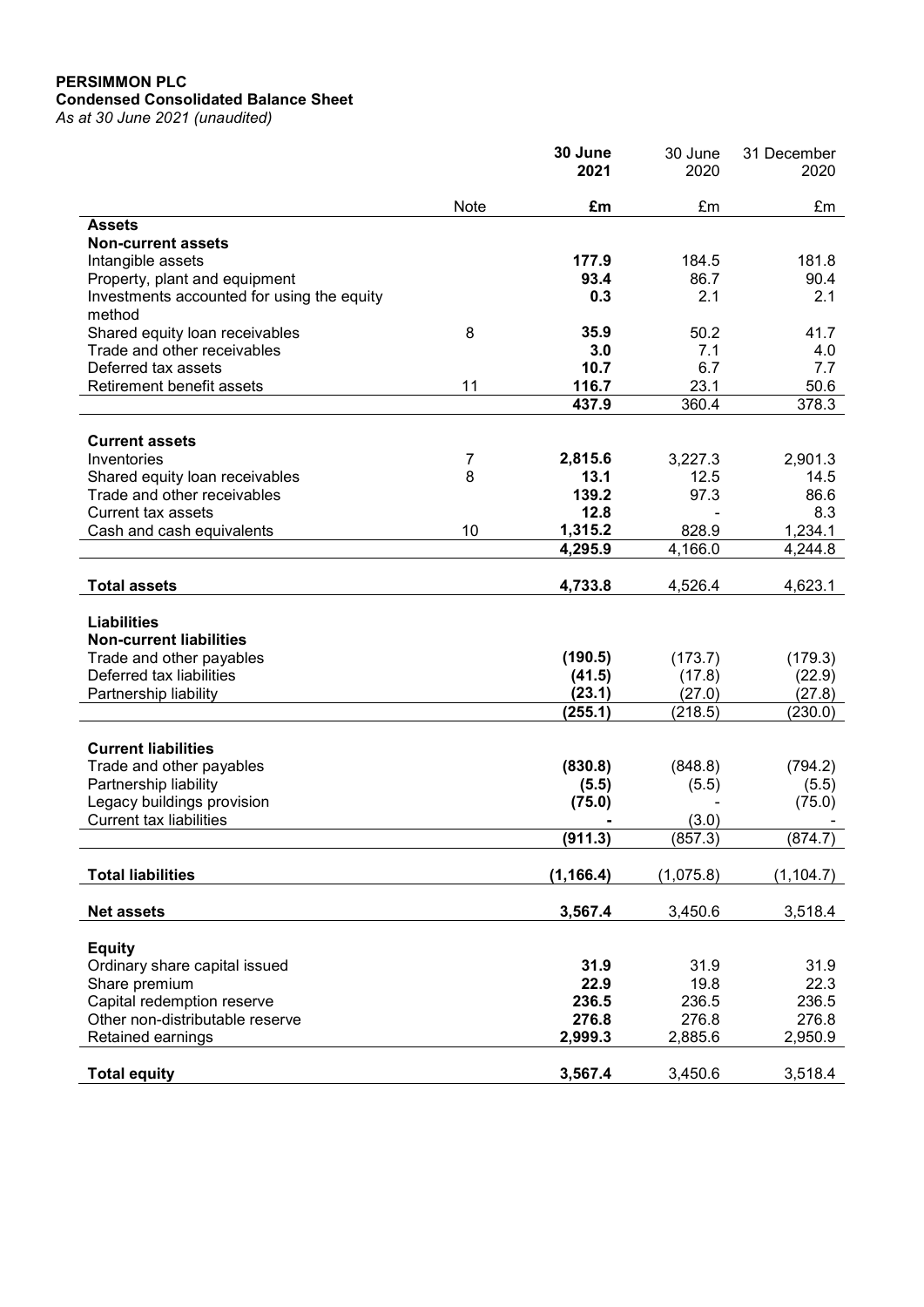# PERSIMMON PLC Condensed Consolidated Statement of Changes in Shareholders' Equity

For the six months to 30 June 2021 (unaudited)

| £m<br>£m<br>£m<br>£m<br>£m<br>£m<br>Six months ended 30 June<br>2021:<br>22.3<br>236.5<br>276.8<br>31.9<br>2,950.9<br>3,518.4<br><b>Balance at 1 January 2021</b><br>391.2<br>391.2<br>Profit for the period<br>Other comprehensive income<br>49.8<br>49.8<br><b>Transactions with owners:</b><br>Dividends on equity shares<br>(398.7)<br>(398.7)<br>Issue of new shares<br>0.6<br>0.6<br>Share-based payments<br>6.1<br>6.1<br>2,999.3<br>Balance at 30 June 2021<br>31.9<br>22.9<br>236.5<br>276.8<br>3,567.4<br>Six months ended 30 June<br>2020:<br><b>Balance at 1 January 2020</b><br>19.2<br>236.5<br>276.8<br>31.9<br>2,693.9<br>3,258.3<br>237.6<br>237.6<br>Profit for the period<br>Other comprehensive expense<br>(46.0)<br>(46.0)<br><b>Transactions with owners:</b><br>Issue of new shares<br>0.6<br>0.6<br>(0.2)<br>Exercise of share options/share<br>(0.2)<br>awards<br>2.4<br>2.4<br>Share-based payments<br>Net settlement of share-based<br>(2.3)<br>(2.3)<br>payments<br>0.2<br>0.2<br>Satisfaction of share options<br>from own shares held<br>Balance at 30 June 2020<br>31.9<br>19.8<br>236.5<br>276.8<br>2,885.6<br>3,450.6<br>Year ended 31 December<br>2020:<br><b>Balance at 1 January 2020</b><br>31.9<br>19.2<br>236.5<br>276.8<br>2,693.9<br>3,258.3<br>638.4<br>638.4<br>Profit for the year<br>Other comprehensive expense<br>(36.0)<br>(36.0)<br><b>Transactions with owners:</b><br>(350.7)<br>(350.7)<br>Dividends on equity shares<br>3.1<br>Issue of new shares<br>3.1<br>Exercise of share options/share<br>(0.2)<br>(0.2)<br>awards<br>Share-based payments<br>7.7<br>7.7<br>Net settlement of share-based<br>(2.4)<br>(2.4)<br>payments<br>0.2<br>0.2<br>Satisfaction of share options<br>from own shares held |                                    | Share<br>capital | Share<br>premium | Capital<br>redemption<br>reserve | Other non-<br>distributable<br>reserve | Retained<br>earnings | Total   |
|-----------------------------------------------------------------------------------------------------------------------------------------------------------------------------------------------------------------------------------------------------------------------------------------------------------------------------------------------------------------------------------------------------------------------------------------------------------------------------------------------------------------------------------------------------------------------------------------------------------------------------------------------------------------------------------------------------------------------------------------------------------------------------------------------------------------------------------------------------------------------------------------------------------------------------------------------------------------------------------------------------------------------------------------------------------------------------------------------------------------------------------------------------------------------------------------------------------------------------------------------------------------------------------------------------------------------------------------------------------------------------------------------------------------------------------------------------------------------------------------------------------------------------------------------------------------------------------------------------------------------------------------------------------------------------------------------------------------------------------------------------------|------------------------------------|------------------|------------------|----------------------------------|----------------------------------------|----------------------|---------|
|                                                                                                                                                                                                                                                                                                                                                                                                                                                                                                                                                                                                                                                                                                                                                                                                                                                                                                                                                                                                                                                                                                                                                                                                                                                                                                                                                                                                                                                                                                                                                                                                                                                                                                                                                           |                                    |                  |                  |                                  |                                        |                      |         |
|                                                                                                                                                                                                                                                                                                                                                                                                                                                                                                                                                                                                                                                                                                                                                                                                                                                                                                                                                                                                                                                                                                                                                                                                                                                                                                                                                                                                                                                                                                                                                                                                                                                                                                                                                           |                                    |                  |                  |                                  |                                        |                      |         |
|                                                                                                                                                                                                                                                                                                                                                                                                                                                                                                                                                                                                                                                                                                                                                                                                                                                                                                                                                                                                                                                                                                                                                                                                                                                                                                                                                                                                                                                                                                                                                                                                                                                                                                                                                           |                                    |                  |                  |                                  |                                        |                      |         |
|                                                                                                                                                                                                                                                                                                                                                                                                                                                                                                                                                                                                                                                                                                                                                                                                                                                                                                                                                                                                                                                                                                                                                                                                                                                                                                                                                                                                                                                                                                                                                                                                                                                                                                                                                           |                                    |                  |                  |                                  |                                        |                      |         |
|                                                                                                                                                                                                                                                                                                                                                                                                                                                                                                                                                                                                                                                                                                                                                                                                                                                                                                                                                                                                                                                                                                                                                                                                                                                                                                                                                                                                                                                                                                                                                                                                                                                                                                                                                           |                                    |                  |                  |                                  |                                        |                      |         |
|                                                                                                                                                                                                                                                                                                                                                                                                                                                                                                                                                                                                                                                                                                                                                                                                                                                                                                                                                                                                                                                                                                                                                                                                                                                                                                                                                                                                                                                                                                                                                                                                                                                                                                                                                           |                                    |                  |                  |                                  |                                        |                      |         |
|                                                                                                                                                                                                                                                                                                                                                                                                                                                                                                                                                                                                                                                                                                                                                                                                                                                                                                                                                                                                                                                                                                                                                                                                                                                                                                                                                                                                                                                                                                                                                                                                                                                                                                                                                           |                                    |                  |                  |                                  |                                        |                      |         |
|                                                                                                                                                                                                                                                                                                                                                                                                                                                                                                                                                                                                                                                                                                                                                                                                                                                                                                                                                                                                                                                                                                                                                                                                                                                                                                                                                                                                                                                                                                                                                                                                                                                                                                                                                           |                                    |                  |                  |                                  |                                        |                      |         |
|                                                                                                                                                                                                                                                                                                                                                                                                                                                                                                                                                                                                                                                                                                                                                                                                                                                                                                                                                                                                                                                                                                                                                                                                                                                                                                                                                                                                                                                                                                                                                                                                                                                                                                                                                           |                                    |                  |                  |                                  |                                        |                      |         |
|                                                                                                                                                                                                                                                                                                                                                                                                                                                                                                                                                                                                                                                                                                                                                                                                                                                                                                                                                                                                                                                                                                                                                                                                                                                                                                                                                                                                                                                                                                                                                                                                                                                                                                                                                           |                                    |                  |                  |                                  |                                        |                      |         |
|                                                                                                                                                                                                                                                                                                                                                                                                                                                                                                                                                                                                                                                                                                                                                                                                                                                                                                                                                                                                                                                                                                                                                                                                                                                                                                                                                                                                                                                                                                                                                                                                                                                                                                                                                           |                                    |                  |                  |                                  |                                        |                      |         |
|                                                                                                                                                                                                                                                                                                                                                                                                                                                                                                                                                                                                                                                                                                                                                                                                                                                                                                                                                                                                                                                                                                                                                                                                                                                                                                                                                                                                                                                                                                                                                                                                                                                                                                                                                           |                                    |                  |                  |                                  |                                        |                      |         |
|                                                                                                                                                                                                                                                                                                                                                                                                                                                                                                                                                                                                                                                                                                                                                                                                                                                                                                                                                                                                                                                                                                                                                                                                                                                                                                                                                                                                                                                                                                                                                                                                                                                                                                                                                           |                                    |                  |                  |                                  |                                        |                      |         |
|                                                                                                                                                                                                                                                                                                                                                                                                                                                                                                                                                                                                                                                                                                                                                                                                                                                                                                                                                                                                                                                                                                                                                                                                                                                                                                                                                                                                                                                                                                                                                                                                                                                                                                                                                           |                                    |                  |                  |                                  |                                        |                      |         |
|                                                                                                                                                                                                                                                                                                                                                                                                                                                                                                                                                                                                                                                                                                                                                                                                                                                                                                                                                                                                                                                                                                                                                                                                                                                                                                                                                                                                                                                                                                                                                                                                                                                                                                                                                           |                                    |                  |                  |                                  |                                        |                      |         |
|                                                                                                                                                                                                                                                                                                                                                                                                                                                                                                                                                                                                                                                                                                                                                                                                                                                                                                                                                                                                                                                                                                                                                                                                                                                                                                                                                                                                                                                                                                                                                                                                                                                                                                                                                           |                                    |                  |                  |                                  |                                        |                      |         |
|                                                                                                                                                                                                                                                                                                                                                                                                                                                                                                                                                                                                                                                                                                                                                                                                                                                                                                                                                                                                                                                                                                                                                                                                                                                                                                                                                                                                                                                                                                                                                                                                                                                                                                                                                           |                                    |                  |                  |                                  |                                        |                      |         |
|                                                                                                                                                                                                                                                                                                                                                                                                                                                                                                                                                                                                                                                                                                                                                                                                                                                                                                                                                                                                                                                                                                                                                                                                                                                                                                                                                                                                                                                                                                                                                                                                                                                                                                                                                           |                                    |                  |                  |                                  |                                        |                      |         |
|                                                                                                                                                                                                                                                                                                                                                                                                                                                                                                                                                                                                                                                                                                                                                                                                                                                                                                                                                                                                                                                                                                                                                                                                                                                                                                                                                                                                                                                                                                                                                                                                                                                                                                                                                           |                                    |                  |                  |                                  |                                        |                      |         |
|                                                                                                                                                                                                                                                                                                                                                                                                                                                                                                                                                                                                                                                                                                                                                                                                                                                                                                                                                                                                                                                                                                                                                                                                                                                                                                                                                                                                                                                                                                                                                                                                                                                                                                                                                           |                                    |                  |                  |                                  |                                        |                      |         |
|                                                                                                                                                                                                                                                                                                                                                                                                                                                                                                                                                                                                                                                                                                                                                                                                                                                                                                                                                                                                                                                                                                                                                                                                                                                                                                                                                                                                                                                                                                                                                                                                                                                                                                                                                           |                                    |                  |                  |                                  |                                        |                      |         |
|                                                                                                                                                                                                                                                                                                                                                                                                                                                                                                                                                                                                                                                                                                                                                                                                                                                                                                                                                                                                                                                                                                                                                                                                                                                                                                                                                                                                                                                                                                                                                                                                                                                                                                                                                           |                                    |                  |                  |                                  |                                        |                      |         |
|                                                                                                                                                                                                                                                                                                                                                                                                                                                                                                                                                                                                                                                                                                                                                                                                                                                                                                                                                                                                                                                                                                                                                                                                                                                                                                                                                                                                                                                                                                                                                                                                                                                                                                                                                           |                                    |                  |                  |                                  |                                        |                      |         |
|                                                                                                                                                                                                                                                                                                                                                                                                                                                                                                                                                                                                                                                                                                                                                                                                                                                                                                                                                                                                                                                                                                                                                                                                                                                                                                                                                                                                                                                                                                                                                                                                                                                                                                                                                           |                                    |                  |                  |                                  |                                        |                      |         |
|                                                                                                                                                                                                                                                                                                                                                                                                                                                                                                                                                                                                                                                                                                                                                                                                                                                                                                                                                                                                                                                                                                                                                                                                                                                                                                                                                                                                                                                                                                                                                                                                                                                                                                                                                           |                                    |                  |                  |                                  |                                        |                      |         |
|                                                                                                                                                                                                                                                                                                                                                                                                                                                                                                                                                                                                                                                                                                                                                                                                                                                                                                                                                                                                                                                                                                                                                                                                                                                                                                                                                                                                                                                                                                                                                                                                                                                                                                                                                           |                                    |                  |                  |                                  |                                        |                      |         |
|                                                                                                                                                                                                                                                                                                                                                                                                                                                                                                                                                                                                                                                                                                                                                                                                                                                                                                                                                                                                                                                                                                                                                                                                                                                                                                                                                                                                                                                                                                                                                                                                                                                                                                                                                           |                                    |                  |                  |                                  |                                        |                      |         |
|                                                                                                                                                                                                                                                                                                                                                                                                                                                                                                                                                                                                                                                                                                                                                                                                                                                                                                                                                                                                                                                                                                                                                                                                                                                                                                                                                                                                                                                                                                                                                                                                                                                                                                                                                           |                                    |                  |                  |                                  |                                        |                      |         |
|                                                                                                                                                                                                                                                                                                                                                                                                                                                                                                                                                                                                                                                                                                                                                                                                                                                                                                                                                                                                                                                                                                                                                                                                                                                                                                                                                                                                                                                                                                                                                                                                                                                                                                                                                           |                                    |                  |                  |                                  |                                        |                      |         |
|                                                                                                                                                                                                                                                                                                                                                                                                                                                                                                                                                                                                                                                                                                                                                                                                                                                                                                                                                                                                                                                                                                                                                                                                                                                                                                                                                                                                                                                                                                                                                                                                                                                                                                                                                           |                                    |                  |                  |                                  |                                        |                      |         |
|                                                                                                                                                                                                                                                                                                                                                                                                                                                                                                                                                                                                                                                                                                                                                                                                                                                                                                                                                                                                                                                                                                                                                                                                                                                                                                                                                                                                                                                                                                                                                                                                                                                                                                                                                           |                                    |                  |                  |                                  |                                        |                      |         |
|                                                                                                                                                                                                                                                                                                                                                                                                                                                                                                                                                                                                                                                                                                                                                                                                                                                                                                                                                                                                                                                                                                                                                                                                                                                                                                                                                                                                                                                                                                                                                                                                                                                                                                                                                           |                                    |                  |                  |                                  |                                        |                      |         |
|                                                                                                                                                                                                                                                                                                                                                                                                                                                                                                                                                                                                                                                                                                                                                                                                                                                                                                                                                                                                                                                                                                                                                                                                                                                                                                                                                                                                                                                                                                                                                                                                                                                                                                                                                           |                                    |                  |                  |                                  |                                        |                      |         |
|                                                                                                                                                                                                                                                                                                                                                                                                                                                                                                                                                                                                                                                                                                                                                                                                                                                                                                                                                                                                                                                                                                                                                                                                                                                                                                                                                                                                                                                                                                                                                                                                                                                                                                                                                           |                                    |                  |                  |                                  |                                        |                      |         |
|                                                                                                                                                                                                                                                                                                                                                                                                                                                                                                                                                                                                                                                                                                                                                                                                                                                                                                                                                                                                                                                                                                                                                                                                                                                                                                                                                                                                                                                                                                                                                                                                                                                                                                                                                           |                                    |                  |                  |                                  |                                        |                      |         |
|                                                                                                                                                                                                                                                                                                                                                                                                                                                                                                                                                                                                                                                                                                                                                                                                                                                                                                                                                                                                                                                                                                                                                                                                                                                                                                                                                                                                                                                                                                                                                                                                                                                                                                                                                           |                                    |                  |                  |                                  |                                        |                      |         |
|                                                                                                                                                                                                                                                                                                                                                                                                                                                                                                                                                                                                                                                                                                                                                                                                                                                                                                                                                                                                                                                                                                                                                                                                                                                                                                                                                                                                                                                                                                                                                                                                                                                                                                                                                           |                                    |                  |                  |                                  |                                        |                      |         |
|                                                                                                                                                                                                                                                                                                                                                                                                                                                                                                                                                                                                                                                                                                                                                                                                                                                                                                                                                                                                                                                                                                                                                                                                                                                                                                                                                                                                                                                                                                                                                                                                                                                                                                                                                           | <b>Balance at 31 December 2020</b> | 31.9             | 22.3             | 236.5                            | 276.8                                  | 2,950.9              | 3,518.4 |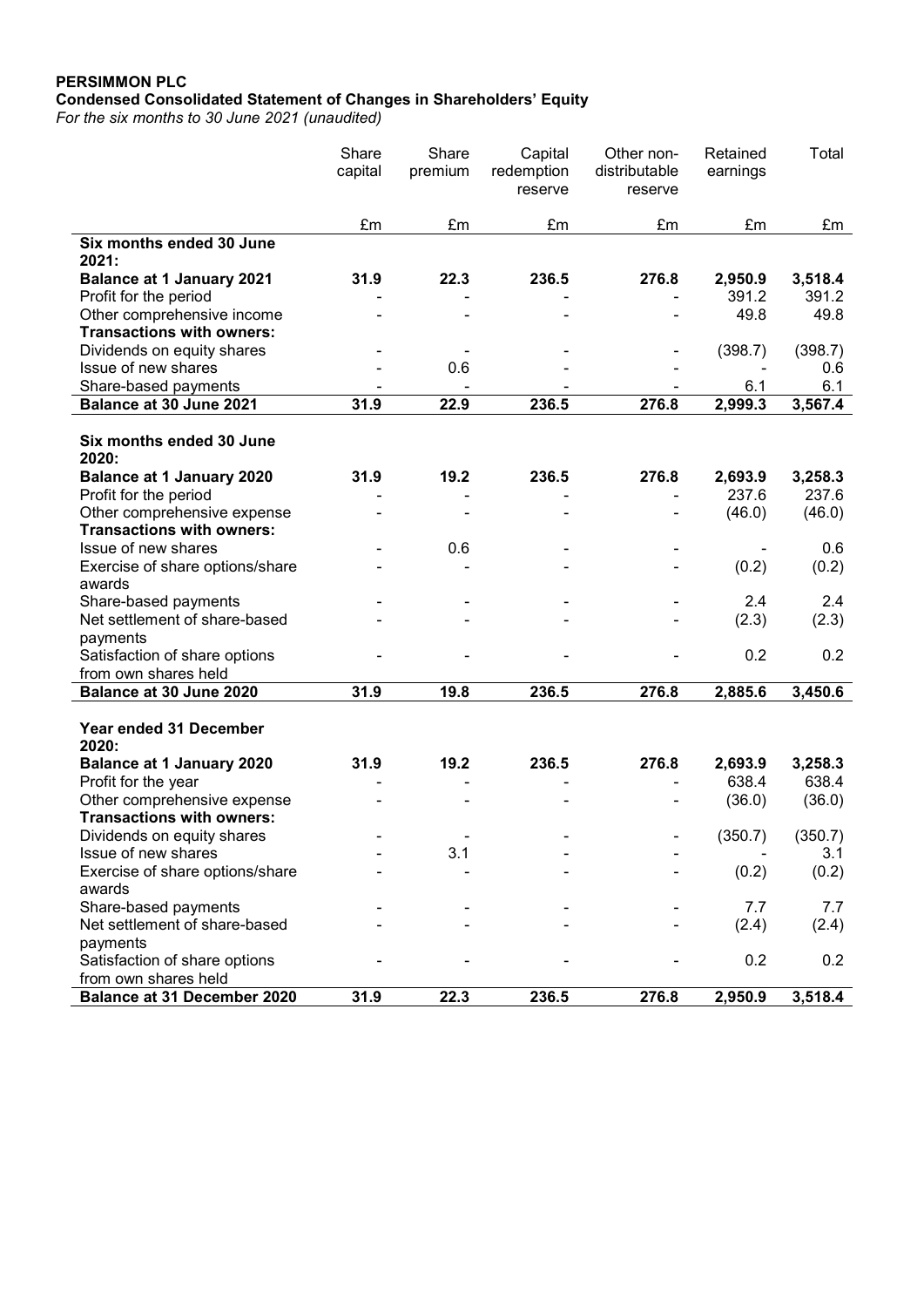# PERSIMMON PLC Condensed Consolidated Cash Flow Statement

For the six months to 30 June 2021 (unaudited)

|                                                             |      | <b>Six months</b>  | Six months         | Year to 31       |
|-------------------------------------------------------------|------|--------------------|--------------------|------------------|
|                                                             |      | to 30 June<br>2021 | to 30 June<br>2020 | December<br>2020 |
|                                                             |      |                    |                    |                  |
|                                                             | Note | £m                 | £m                 | £m               |
| Cash flows from operating activities:                       |      |                    |                    |                  |
| Profit for the period                                       |      | 391.2              | 237.6              | 638.4            |
| Tax charge                                                  | 4    | 88.9               | 54.8               | 145.4            |
| Finance income                                              |      | (3.4)              | (5.1)              | (8.9)            |
| Finance costs                                               |      | 2.4                | 4.3                | 8.6              |
| Depreciation charge                                         |      | 7.2                | 7.1                | 14.1             |
| Impairment of intangible assets                             |      | 3.9                | 1.6                | 4.3              |
| Legacy buildings provision                                  |      |                    |                    | 75.0             |
| Share-based payment charge                                  |      | 4.7                | 2.8                | 6.4              |
| Net imputed interest income/(expense)                       |      | 1.1                | (0.6)              | (1.4)            |
| Other non-cash items                                        |      | (4.2)              | (3.9)              | (7.3)            |
| Cash inflow from operating activities                       |      | 491.8              | 298.6              | 874.6            |
| Movement in working capital:                                |      |                    |                    |                  |
| Decrease/(increase) in inventories                          |      | 90.5               | (65.7)             | 265.0            |
| Increase in trade and other receivables                     |      | (55.3)             | (41.8)             | (45.8)           |
| Increase/(decrease) in trade and other payables             |      | 49.1               | (70.0)             | (116.9)          |
| Decrease in shared equity loan receivables                  |      | 9.2                | 7.9                | 16.4             |
| <b>Cash generated from operations</b>                       |      | 585.3              | 129.0              | 993.3            |
| Interest paid                                               |      | (2.6)              | (2.5)              | (4.1)            |
| Interest received                                           |      | 1.3                | 2.6                | 4.7              |
| Tax paid                                                    |      | (92.2)             | (129.7)            | (228.4)          |
| Net cash inflow/(outflow) from operating                    |      | 491.8              | (0.6)              | 765.5            |
| activities                                                  |      |                    |                    |                  |
| Cash flows from investing activities:                       |      |                    |                    |                  |
| Joint venture net funding movement                          |      | 1.8                |                    |                  |
| Purchase of property, plant and equipment                   |      | (9.3)              | (10.1)             | (18.9)           |
| Proceeds from sale of property, plant and                   |      | 0.5                | 0.5                | 0.8              |
| equipment                                                   |      |                    |                    |                  |
| Net cash outflow from investing activities                  |      | (7.0)              | (9.6)              | (18.1)           |
| Cash flows from financing activities:                       |      |                    |                    |                  |
| Lease capital payments                                      |      | (1.8)              | (1.8)              | (3.6)            |
| Payment of Partnership liability                            |      | (3.8)              | (3.6)              | (3.6)            |
| Net settlement of share-based payments                      |      |                    |                    | (2.4)            |
| Share options consideration                                 |      | 0.6                | 0.6                | 3.1              |
| Dividends paid                                              | 6    | (398.7)            |                    | (350.7)          |
| Net cash outflow from financing activities                  |      | (403.7)            | (4.8)              | (357.2)          |
| Increase/(decrease) in net cash and cash<br>equivalents     | 10   | 81.1               | (15.0)             | 390.2            |
| Cash and cash equivalents at the beginning of the<br>period |      | 1,234.1            | 843.9              | 843.9            |
| Cash and cash equivalents at the end of the<br>period       | 10   | 1,315.2            | 828.9              | 1,234.1          |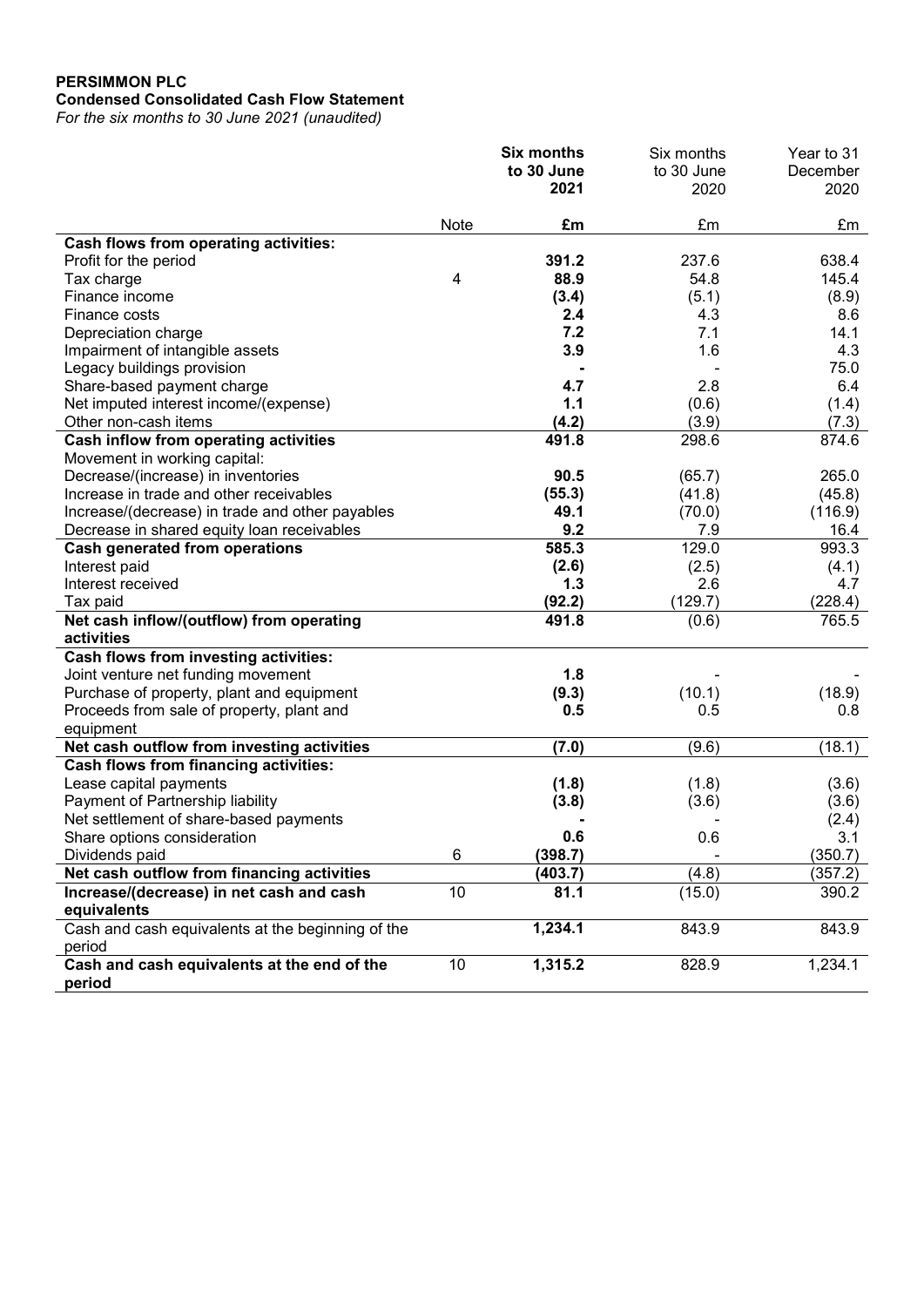#### **Notes** 1. Basis of preparation

The half year condensed financial statements for the six months to 30 June 2021 have been prepared in accordance with the Disclosure Guidance and Transparency Rules of the Financial Conduct Authority and with UK adopted International Accounting Standard ("IAS") 34 Interim Financial Reporting. The half year financial statements are unaudited, but have been reviewed by the auditors whose report is set out at the end of this report. This report should be read in conjunction with the Group's annual financial statements for the year ended 31 December 2020, which have been prepared in accordance with international accounting standards in conformity with the requirements of the Companies Act 2006 and International Financial Reporting Standards adopted pursuant to Regulation (EC) No. 1606/2002 as it applies in the European Union.

The comparative figures for the financial year ended 31 December 2020 are not the company's statutory accounts for that financial year. Those accounts have been reported on by the company's auditors and delivered to the Registrar of Companies. The report of the auditors was (i) unqualified, (ii) did not include a reference to any matters to which the auditors drew attention by way of emphasis without qualifying their report and (iii) did not contain a statement under section 498 (2) or (3) of the Companies Act 2006.

Except as described below, the accounting policies applied are consistent with those of the annual financial statements for the year ended 31 December 2020, as described in those financial statements.

The following new standards and amendments to standards are mandatory for the first time for the financial year beginning 1 January 2021:

- Amendments to IFRS 4 Insurance Contracts
- Amendments to IFRS 9, IAS 39 and IFRS 7: Interest Rate Benchmark reform phase 2

The effects of the implementation of these amendments have been limited to disclosure amendments where applicable.

The Group has not applied the following new amendments to standards which are endorsed but not yet effective:

 Amendments to IFRS 3 Business Combinations; IAS 16 Property, Plant and Equipment; IAS 37 Provisions, Contingent Liabilities and Contingent Assets; and Annual Improvements 2018 – 2020

The Group is currently considering the implication of these amendments with the expected impact upon the Group being limited to disclosures if applicable.

# Going concern

The Group has performed well in the six months ended 30 June 2021. Persimmon's long term-strategy, which recognises the risks associated with the housing cycle by maintaining operational flexibility, investing in high quality land, minimising financial risk and deploying capital at the right time in the cycle, has equipped the business with strong liquidity and a robust balance sheet.

The Group delivered 7,406 new homes (2020: 4,900, 2019: 7,584) and generated profit before tax of £480.1m (2020: £292.4m, 2019: £509.3m) in the period. At 30 June 2021, the Group had a strong balance sheet with £1,315.2m of cash (2020: £828.9m, 2019: £832.8m), high quality land holdings and modest land creditors of £365.7m (December 2020: £329.3m). In addition, the Group has an undrawn Revolving Credit Facility of £300m, which has a five year term out to 31 March 2026.

The Group's forward order book, including legal completions taken in the second half, is c. 9% stronger than 2019, and c. 10% down on the elevated levels of 2020, which were impacted by pent up demand as the UK came out of the first period of lockdown. The cumulative average private sales reservation rate for the first 33 weeks of the year is c. 20% ahead of last year.

The Directors have reviewed the Group's principal risks, see note 12 of this announcement, and determined that there are no new principal risks facing the business to those disclosed in the financial statements for the year ended 31 December 2020. The Directors considered the impact of these risks on the going concern of the business when approving these full year financial statements for the Group.

Given the Group's trading performance during the first six months of the year, together with its strong sales rates and forward sales position, the Directors believe that the comprehensive review performed for the viability statement included in the Group's Annual Report 2020, which included three stress testing scenarios in line with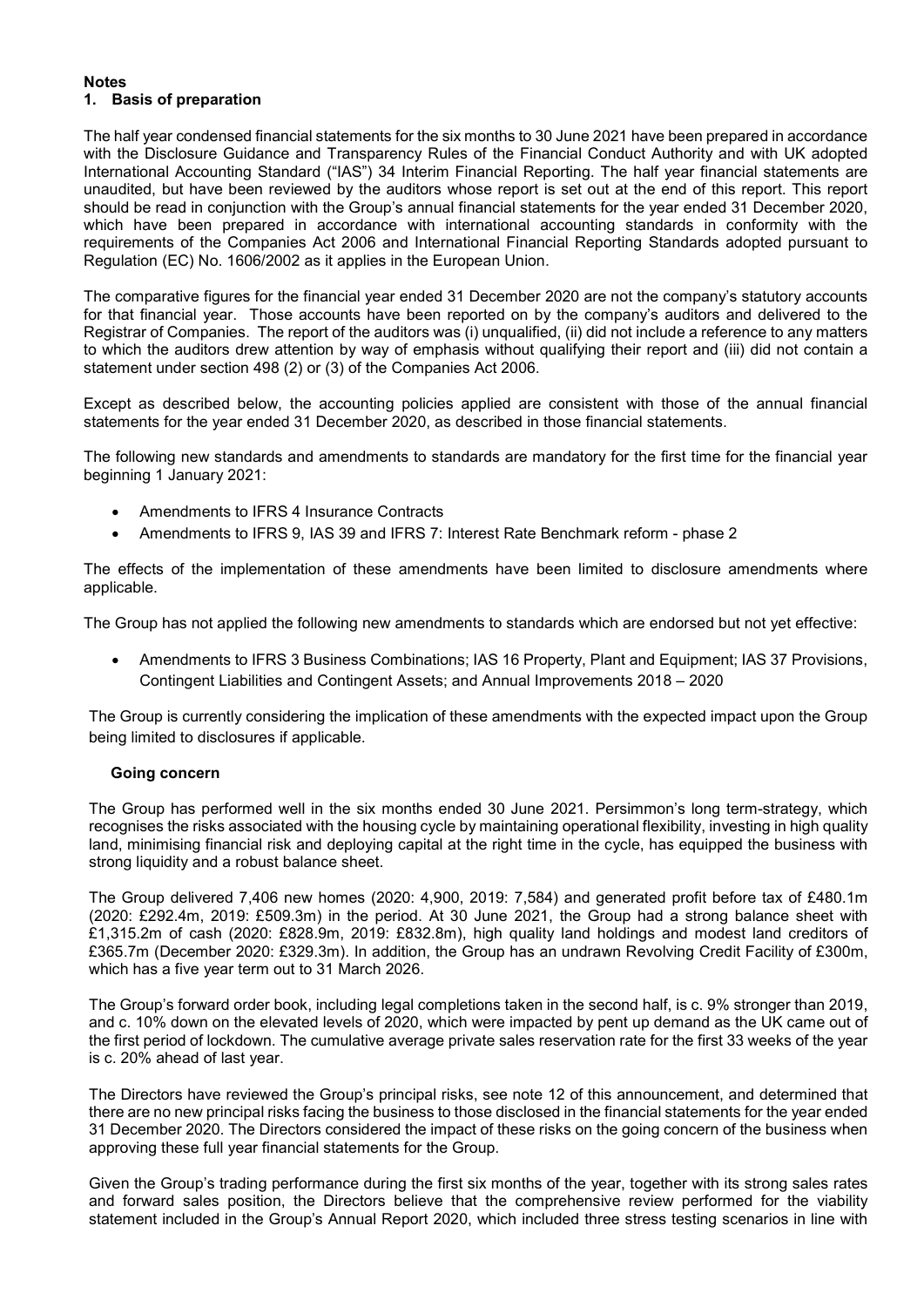one of the potential outcomes of the recent BEIS consultation, 'Restoring trust in audit and corporate governance', remains relevant and valid.

In addition, given the on-going uncertainties surrounding the pandemic, the Directors have assessed the impact of a complete shutdown of the housing market from the date of this announcement to 31 December 2022 on the resilience of the Group. This extreme scenario assumes that the Group does not receive any further sales receipts for the period whilst maintaining its current level of fixed costs.

Throughout this scenario, the Group maintains substantial liquidity with a positive cash balance and no requirement to access the Group's £300m Revolving Credit Facility.

Having considered the continuing strength of the UK housing market, the sales rates being achieved by the Group, the resilience of the Group's average selling prices, the Group's scenario analysis and significant financial headroom, the Directors have a reasonable expectation that the Group has adequate resources to continue in operational existence for the foreseeable future. Accordingly, they continue to adopt the going concern basis in preparing these condensed consolidated half year financial statements.

## Estimates and judgements

The preparation of these half year condensed financial statements requires management to make judgements and estimations of uncertainty at the balance sheet date. The key areas where judgements and estimates are significant to the financial statements are land and work in progress (see note 7), shared equity loan receivables (see note 8), goodwill, brand intangibles, provisions and pensions as disclosed in note 3 of the Group's annual financial statements. The estimates and associated assumptions are based on management expertise and historical experience and various other factors that are believed to be reasonable under the circumstances.

# Goodwill and brand intangibles

The key sources of estimation uncertainty in respect of goodwill and brand intangibles are disclosed in notes 3 and 13 of the Group's annual financial statements for the year ended 31 December 2020.

The goodwill allocated to the Group's acquired strategic land holdings is further tested by reference to the proportion of legally completed plots in the period compared to the total plots which are expected to receive satisfactory planning permission in the remaining strategic land holdings, taking account of historic experience and market conditions. This review resulted in an underlying impairment charge of £3.9m recognised during the period. This impairment charge reflects ongoing consumption of the acquired strategic land holdings and is consistent with prior years.

#### 2. Segmental analysis

The Group has only one reportable operating segment, being housebuilding within the UK, under the control of the Executive Board. The Executive Board has been identified as the Chief Operating Decision Maker as defined under IFRS 8 Operating Segments.

#### 3. Revenue

|                                                                | <b>Six months</b><br>to 30 June<br>2021 | Six months<br>to 30 June<br>2020 | Year to 31<br>December<br>2020 |
|----------------------------------------------------------------|-----------------------------------------|----------------------------------|--------------------------------|
|                                                                | £m                                      | £m                               | £m                             |
| Revenue from the sale of new housing                           | 1.749.3                                 | 1.102.8                          | 3,129.5                        |
| Revenue from the sale of part exchange properties              | 89.2                                    | 86.7                             | 196.2                          |
| Revenue from the provision of internet services                | 2.3                                     | 1.0                              | 2.6                            |
| Revenue from the sale of goods and services as reported in the | 1.840.8                                 | 1.190.5                          | 3,328.3                        |
| statement of comprehensive income                              |                                         |                                  |                                |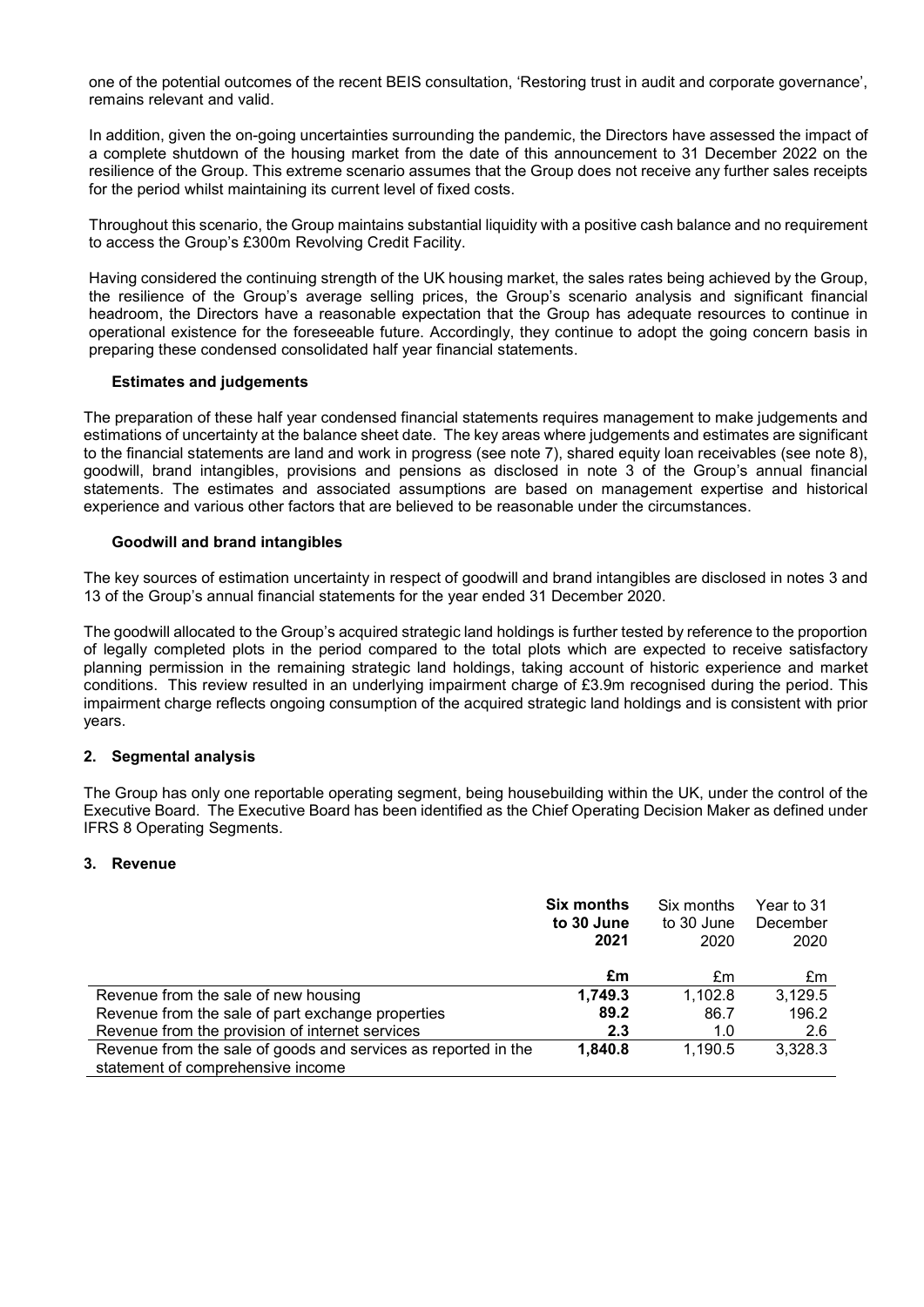# 4. Tax

# Analysis of the tax charge for the period

|                                                                                       | <b>Six months</b><br>to 30 June<br>2021 | Six months<br>to 30 June<br>2020 | Year to 31<br>December<br>2020 |
|---------------------------------------------------------------------------------------|-----------------------------------------|----------------------------------|--------------------------------|
|                                                                                       | £m                                      | £m                               | £m                             |
| Tax charge comprises:                                                                 |                                         |                                  |                                |
| UK corporation tax in respect of the current period                                   | 91.5                                    | 56.7                             | 148.5                          |
| Adjustments in respect of prior years                                                 | (3.8)                                   | (2.3)                            | (6.4)                          |
|                                                                                       | 87.7                                    | 54.4                             | 142.1                          |
| Deferred tax relating to origination and reversal of temporary<br>differences         | 1.2                                     | 0.4                              | 2.6                            |
| Adjustments recognised in the current year in respect of prior<br>years' deferred tax |                                         |                                  | 0.7                            |
|                                                                                       | 1.2                                     | 0.4                              | 3.3                            |
|                                                                                       | 88.9                                    | 54.8                             | 145.4                          |

The Group's overall effective tax rate of 18.5% is lower than the mainstream rate of 19% as a result of a prior year tax credit arising from the removal of some uncertainties regarding the Group's prior year tax computations.

The applicable corporation tax rate remains at 19% in line with corporation tax rates effective from 1 April 2017. On 10 June 2021 a new statutory corporation tax rate was enacted into law increasing the tax rate to 25% with effect from April 2023. In relation to the Group's deferred tax calculations, all deferred tax balances have been revalued to reflect this increased rate.

# Deferred tax recognised in other comprehensive income

|                                                        | <b>Six months</b> | Six months          | Year to 31 |
|--------------------------------------------------------|-------------------|---------------------|------------|
|                                                        | to 30 June        | to 30 June December |            |
|                                                        | 2021              | 2020                | 2020       |
|                                                        |                   |                     |            |
|                                                        | £m                | £m                  | £m         |
| Recognised on remeasurement charges on pension schemes | 16.0              | (8.9)               | (6.5)      |

# Tax recognised directly in equity

|                                                     | <b>Six months</b><br>to 30 June<br>2021 | Six months<br>to 30 June<br>2020 | Year to 31<br>December<br>2020 |
|-----------------------------------------------------|-----------------------------------------|----------------------------------|--------------------------------|
|                                                     | £m                                      | £m                               | £m                             |
| Arising on transactions with equity participants    |                                         |                                  |                                |
| Current tax related to equity settled transactions  |                                         | (0.6)                            | (1.1)                          |
| Deferred tax related to equity settled transactions | (1.5)                                   | 1.0                              | (0.2)                          |
|                                                     | (1.5)                                   | 0.4                              | (1.3)                          |

# 5. Earnings per share

Basic earnings per share is calculated by dividing the profit for the period attributable to ordinary shareholders by the weighted average number of ordinary shares in issue during the period (excluding those held in the employee benefit trust) which were 319.0m (June 2020: 318.7m; December 2020: 318.8m).

Diluted earnings per share is calculated by dividing the profit for the period attributable to ordinary shareholders by the weighted average number of ordinary shares in issue adjusted to assume conversion of all potentially dilutive ordinary shares from the start of the period, giving a figure of 320.2m (June 2020: 319.5m; December 2020: 319.9m).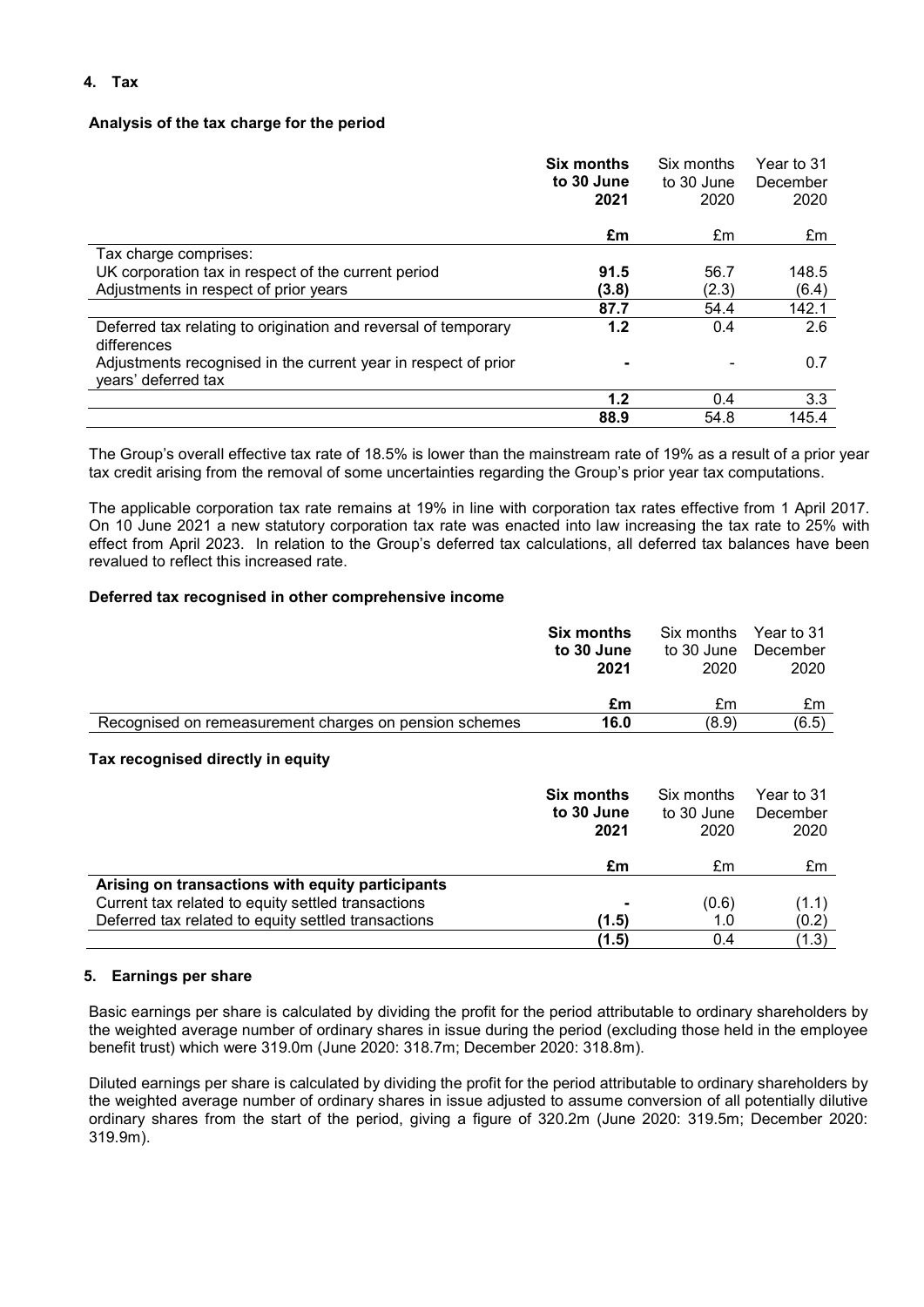Underlying earnings per share excludes the legacy buildings provision charge and goodwill impairment. The earnings per share from continuing operations were as follows:

|                                       | <b>Six months</b><br>to 30 June<br>2021 | Six months<br>to 30 June<br>2020 | Year to 31<br>December<br>2020 |
|---------------------------------------|-----------------------------------------|----------------------------------|--------------------------------|
| Basic earnings per share              | 122.6p                                  | 74.6p                            | 200.3p                         |
| Underlying basic earnings per share   | 123.8p                                  | 75.1p                            | 220.7p                         |
| Diluted earnings per share            | 122.1p                                  | 74.4p                            | 199.6p                         |
| Underlying diluted earnings per share | 123.3p                                  | 74.9p                            | 219.9p                         |

The calculation of the basic and diluted earnings per share is based upon the following data:

|                                                  | <b>Six months</b><br>to 30 June<br>2021 | Six months<br>to 30 June<br>2020 | Year to 31<br>December<br>2020 |
|--------------------------------------------------|-----------------------------------------|----------------------------------|--------------------------------|
|                                                  | £m                                      | £m                               | £m                             |
| Underlying earnings attributable to shareholders | 395.1                                   | 239.2                            | 703.5                          |
| Legacy buildings provision (net of tax)          |                                         | ۰                                | (60.8)                         |
| Goodwill impairment                              | (3.9)                                   | (1.6)                            | (4.3)                          |
| Earnings attributable to shareholders            | 391.2                                   | 237.6                            | 638.4                          |

At 30 June 2021 the issued share capital of the Company was 319,100,222 ordinary shares (30 June 2020: 318,941,892; 31 December 2020: 319,071,261 ordinary shares).

#### 6. Dividends/Return of capital

|                                                               | <b>Six months</b><br>to 30 June<br>2021 | Six months<br>to 30 June<br>2020 | Year to 31<br>December<br>2020 |
|---------------------------------------------------------------|-----------------------------------------|----------------------------------|--------------------------------|
|                                                               | £m                                      | £m                               | £m                             |
| Amounts recognised as distributions to capital holders in the |                                         |                                  |                                |
| period:                                                       |                                         |                                  |                                |
| 2019 dividend to all shareholders of 40p per share paid 2020  |                                         |                                  | 127.5                          |
| 2019 dividend to all shareholders of 70p per share paid 2020  |                                         |                                  | 223.2                          |
| 2020 dividend to all shareholders of 125p per share paid 2021 | 398.7                                   |                                  |                                |
| Total capital return to shareholders                          | 398.7                                   |                                  | 350.7                          |

After careful assessment of the capital needs of the business, the Board accelerated the payment of the regular annual distribution of 125 pence per share, as an interim dividend for the financial year ended 31 December 2020, to 26 March 2021 from early July 2021. In addition, on 13 August 2021, the Board accelerated the return of surplus capital in relation to the financial year ended 31 December 2020 by way of a payment of 110 pence per share, rather than making two payments of 55 pence per share, one to be paid in August 2021 and the second in December 2021 as had previously been indicated. This has returned the Group to distributing two capital return payments every 12 months, a year earlier than originally envisaged. There will be no further dividend payments in relation to the financial year ended 31 December 2020.

#### 7. Inventories

|                          | 30 June<br>2021 | 30 June<br>2020 | 31 December<br>2020 |
|--------------------------|-----------------|-----------------|---------------------|
|                          | £m              | £m              | £m                  |
| Land                     | 1,701.0         | 1,896.6         | 1,722.1             |
| Work in progress         | 1,046.0         | 1,223.7         | 1,091.6             |
| Part exchange properties | 23.9            | 55.2            | 40.9                |
| Showhouses               | 44.7            | 51.8            | 46.7                |
|                          | 2,815.6         | 3,227.3         | 2,901.3             |

The Group has conducted a further review of the net realisable value of its land and work in progress portfolio at 30 June 2021. Our approach to this review has been consistent with that conducted at 31 December 2020 and was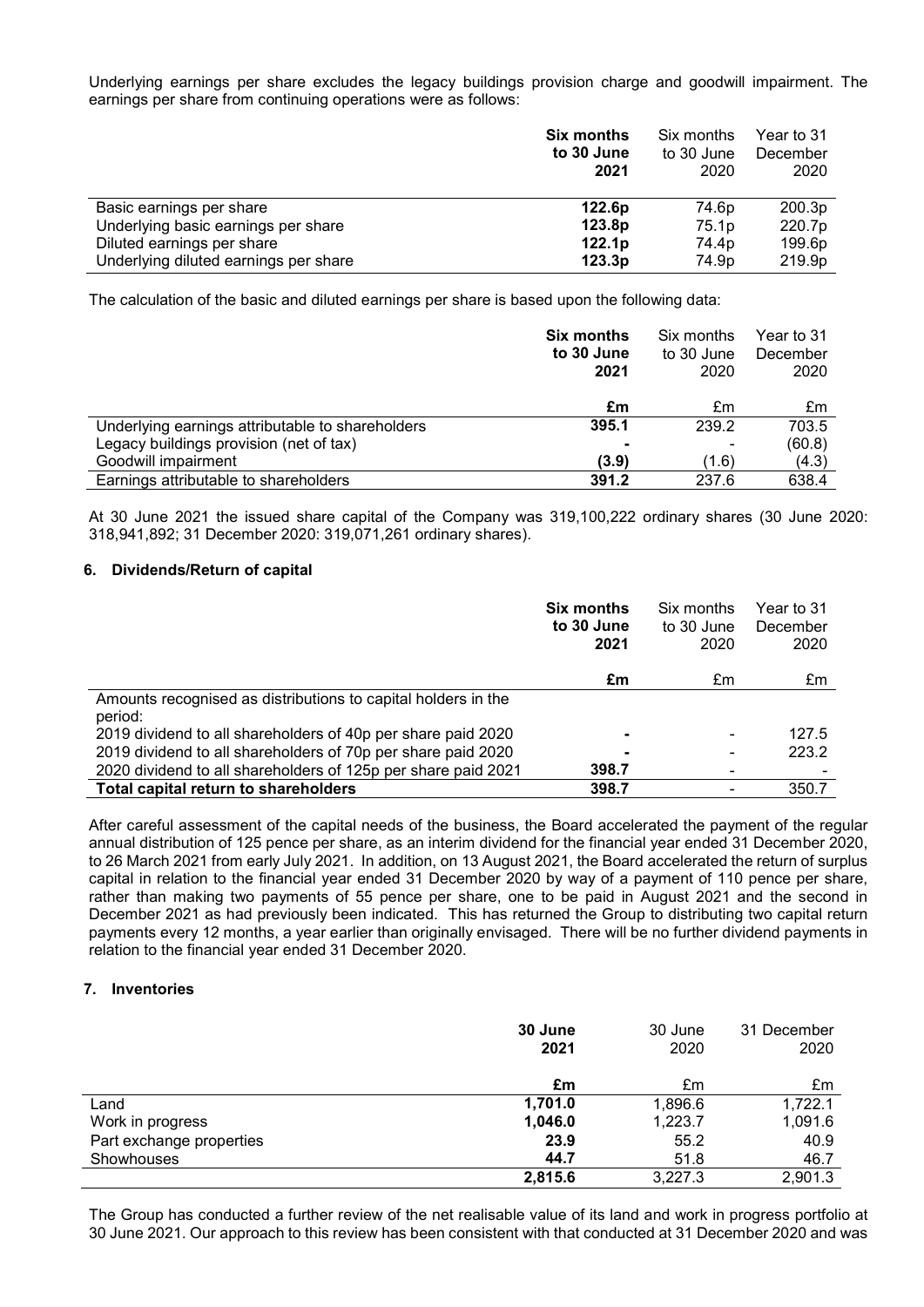fully disclosed in the financial statements for the year ended on that date. The key judgements and estimates in determining the future net realisable value of the Group's land and work in progress portfolio are future sales prices, house types and costs to complete the developments. Sales prices and costs to complete were estimated on a site by site basis. There is currently no evidence or experience in the market to inform management that expected selling prices used in the valuations are materially incorrect.

Net realisable value provisions held against inventories at 30 June 2021 were £20.3m (2020: £29.6m). Following the review, £4.6m of inventories are valued at fair value less costs to sell rather than historical cost (2020: £8.2m).

#### 8. Shared equity loan receivables

|                                                       | <b>Six months</b><br>to 30 June<br>2021 | Six months<br>to 30 June<br>2020 | Year to 31<br>December<br>2020 |
|-------------------------------------------------------|-----------------------------------------|----------------------------------|--------------------------------|
|                                                       | £m                                      | £m                               | £m                             |
| Shared equity loan receivables at beginning of period | 56.2                                    | 68.6                             | 68.6                           |
| Settlements                                           | (9.2)                                   | (7.9)                            | (16.4)                         |
| Gains                                                 | 2.0                                     | 2.0                              | 4.0                            |
| Shared equity loan receivables at end of period       | 49.0                                    | 62.7                             | 56.2                           |

All gains/losses have been recognised through finance income in profit and loss for the period of which £0.4m was unrealised (June 2020: £0.9m; December 2020: £1.5m).

## 9. Financial instruments

In aggregate, the fair value of financial assets and liabilities are not materially different from their carrying value. Financial assets and liabilities carried at fair value are categorised within the hierarchical classification of IFRS 7 Revised (as defined within the standard) as follows:

|                                | 30 June<br>2021<br>Level 3 | 30 June<br>2020<br>Level 3 | 31 December<br>2020<br>Level 3 |
|--------------------------------|----------------------------|----------------------------|--------------------------------|
|                                | £m                         | £m                         | £m                             |
| Shared equity loan receivables | 49.0                       | 62.7                       | 56.2                           |

#### Shared equity loan receivables

Shared equity loan receivables represent loans advanced to customers secured by way of a second charge on their new home. They are carried at fair value. The fair value is determined by reference to the rates at which they could be exchanged by knowledgeable and willing parties. Fair value is determined by discounting forecast cash flows for the residual period of the contract by a risk adjusted rate.

There exists an element of uncertainty over the precise final valuation and timing of cash flows arising from these assets. As a result, the Group has applied inputs based on current market conditions and the Group's historic experience of actual cash flows resulting from such arrangements. These inputs are by nature estimates and as such, the fair value has been classified as level 3 under the fair value hierarchy laid out in IFRS 13 Fair Value Measurement.

Significant unobservable inputs into the fair value measurement calculation include regional house price movements based on the Group's actual experience of regional house pricing and management forecasts of future movements, weighted average duration of the loans from inception to settlement of ten years (2020: ten years) and a discount rate of 5% (2020: 5%) based on current observed market interest rates offered to private individuals on secured second loans.

The discounted forecast cash flow calculation is dependent upon the estimated future value of the properties on which the shared equity loans are secured. Adjustments to this input, which might result from a change in the wider property market, would have a proportional impact upon the fair value of the asset. Furthermore, whilst not easily accessible in advance, the resulting change in security value may affect the credit risk associated with the counterparty, influencing fair value further.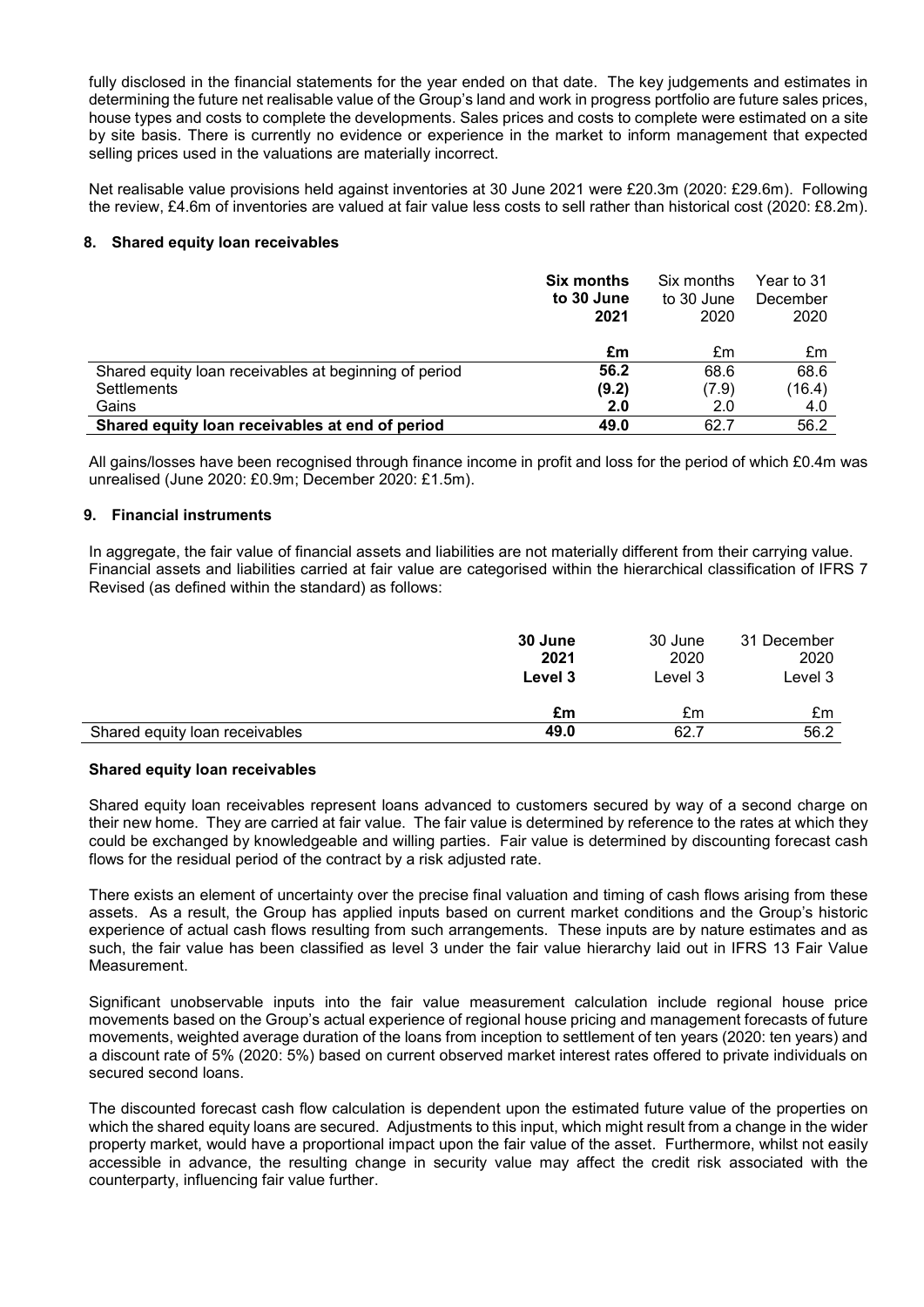# 10. Reconciliation of net cash flow to net cash and analysis of net cash

|                                                          | <b>Six months</b> | Six months | Year to 31 |
|----------------------------------------------------------|-------------------|------------|------------|
|                                                          | to 30 June        | to 30 June | December   |
|                                                          | 2021              | 2020       | 2020       |
|                                                          |                   |            |            |
|                                                          | £m                | £m         | £m         |
| Cash and cash equivalents at beginning of period         | 1,234.1           | 843.9      | 843.9      |
| Increase/(decrease) in net cash equivalents in cash flow | 81.1              | (15.0)     | 390.2      |
| Cash and cash equivalents at end of period               | 1,315.2           | 828.9      | 1,234.1    |
| <b>IFRS 16 lease liability</b>                           | (8.9)             | (9.3)      | (9.6)      |
| Net cash at end of period                                | 1,306.3           | 819.6      | 1,224.5    |

Net cash is defined as cash and cash equivalents, bank overdrafts, lease obligations and interest bearing borrowings.

# 11. Retirement benefit assets

As at 30 June 2021 the Group operated four employee pension schemes, being two Group personal pension schemes and two defined benefit pension schemes. Remeasurement gains and losses in the defined benefit schemes are recognised in full as other comprehensive income within the consolidated statement of comprehensive income. All other pension scheme costs are reported in profit or loss.

The amounts recognised in the consolidated statement of comprehensive income are as follows:

|                                                                 | <b>Six months</b><br>to 30 June<br>2021 | Six months<br>to 30 June<br>2020 | Year to 31<br>December<br>2020 |
|-----------------------------------------------------------------|-----------------------------------------|----------------------------------|--------------------------------|
|                                                                 |                                         |                                  |                                |
|                                                                 | £m                                      | £m                               | £m                             |
| Current service cost                                            | 0.9                                     | 1.0                              | 1.9                            |
| Past service cost                                               |                                         |                                  | 0.5                            |
| Administrative expense                                          | 0.1                                     | 0.2                              | 0.6                            |
| Pension cost recognised as operating expense                    | 1.0                                     | 1.2                              | 3.0                            |
|                                                                 |                                         |                                  |                                |
| Interest income on net defined benefit asset                    | (0.4)                                   | (0.7)                            | (1.7)                          |
| Pension cost recognised as a net finance credit                 | (0.4)                                   | (0.7)                            | (1.7)                          |
|                                                                 |                                         |                                  |                                |
| Total defined benefit pension cost recognised in profit or loss | 0.6                                     | 0.5                              | 1.3                            |
| Remeasurement (gains)/losses recognised in other                | (65.8)                                  | 54.9                             | 42.5                           |
| comprehensive expense                                           |                                         |                                  |                                |
| Total defined benefit scheme (gain)/loss recognised             | (65.2)                                  | 55.4                             | 43.8                           |

The amounts included in the balance sheet arising from the Group's obligations in respect of the Pension Scheme are as follows:

|                                     | 30 June<br>2021 | 30 June<br>2020 | 31 December<br>2020 |
|-------------------------------------|-----------------|-----------------|---------------------|
|                                     | £m              | £m              | £m                  |
| Fair value of pension scheme assets | 714.2           | 662.3           | 694.4               |
| Present value of funded obligations | (597.5)         | (639.2)         | (643.8)             |
| <b>Net pension asset</b>            | 116.7           | 23.1            | 50.6                |

The increase in the net pension asset to £116.7m (December 2020: £50.6m) is largely due to an increase in longterm corporate bond yields increasing the discount rate assumption applied to scheme obligations to 1.9% (December 2020: 1.4%).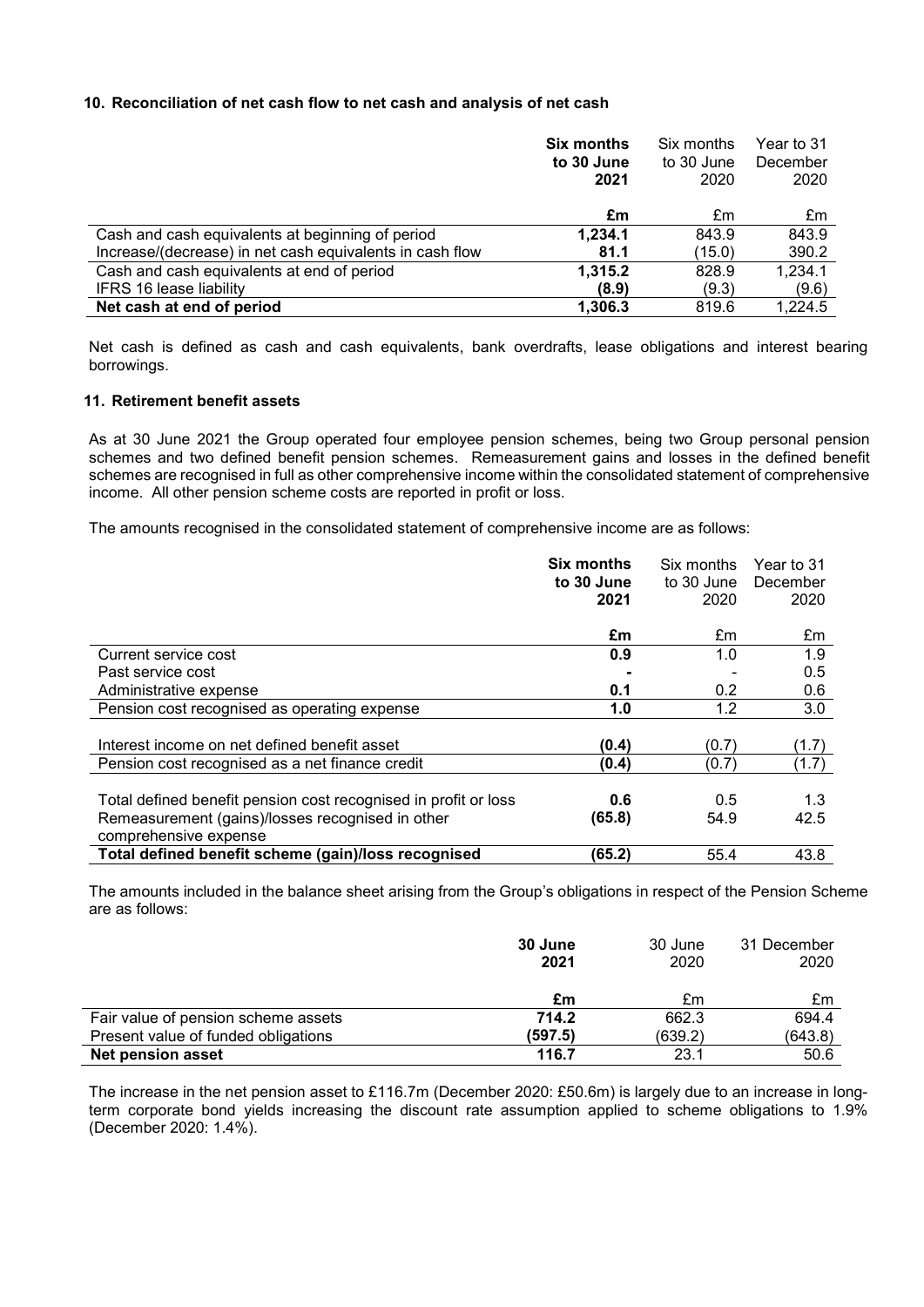| <b>Pandemic risk</b> |                                                                            |                                                                                                                       |
|----------------------|----------------------------------------------------------------------------|-----------------------------------------------------------------------------------------------------------------------|
| <b>Residual</b>      | Impact                                                                     | <b>Mitigation</b>                                                                                                     |
| <b>Risk</b>          | increase<br>An<br>in the<br>Covid-19                                       | During the current pandemic, the Group's business                                                                     |
| High                 | transmission rate or a new pandemic                                        | continuity plans were deployed swiftly, with Board                                                                    |
|                      | occurring in the UK may lead to a                                          | oversight. A Covid-19 Steering Committee continues to                                                                 |
| Change               | requirement for our workforce and<br>our customers to comply with varying  | monitor progress.                                                                                                     |
| from year            | of<br>social<br>degrees<br>distancing                                      | The Group has a highly experienced Group Health, Safety<br>and Environment Department with well-established Group     |
| end                  | other<br>measures<br><b>or</b><br>measures                                 | policies and procedures together with the ability to swiftly                                                          |
| No change            | introduced to curb the spread of the                                       | enhance or adapt safe operating protocols to mitigate                                                                 |
|                      | disease. This action may disrupt                                           | against specific risks. For example, the Group quickly                                                                |
|                      | continuity of site construction and<br>access to labour and materials,     | amended, tested and executed the Group's Covid-19 Risk                                                                |
|                      | leading to significant delays to the                                       | Assessments and associated procedures to mitigate the<br>risk of transmission of the Covid-19 infection.              |
|                      | Group's build programmes and the                                           | (Also see Health and Safety risk).                                                                                    |
|                      | legal completions of new home                                              | During the Covid-19 pandemic, the Group was able to                                                                   |
|                      | sales. The magnitude of any impact                                         | rapidly transition to increased levels of remote working                                                              |
|                      | on the business will depend on the<br>extent of the measures introduced as | through enhanced use of technology. The Group's sales                                                                 |
|                      | applied to our workforce,<br>our                                           | teams provided a continuous service to our customers                                                                  |
|                      | customers, and wider society.                                              | through our digital sales platform and other online tools,<br>which enabled the business to continue to take sales    |
|                      | The pandemic presents an increased                                         | reservations and legal completions throughout the                                                                     |
|                      | health and safety risk to the public,                                      | lockdown period.                                                                                                      |
|                      | our workforce and customers on our<br>sites and our employees in our       | Our remote working processes have been strengthened                                                                   |
|                      | offices<br>and<br>off-site<br>in.<br>our                                   | further through a number of collaboration tools to enable                                                             |
|                      | manufacturing facilities.                                                  | effective home working.<br>These enhancements to the Group's remote working                                           |
|                      | Social distancing requirements have                                        | capabilities supports appropriate numbers of our workforce                                                            |
|                      | resulted in an increased number of<br>our workforce working                | to work from home when required, for example in response                                                              |
|                      | remotely<br>additional<br>leading<br>to<br>IT<br>and                       | to amendments to Government guidance as changes to                                                                    |
|                      | information security risks.                                                | infection transmission rates occur.                                                                                   |
|                      | An<br>increase in the Covid-19                                             | The risks of increased use of remote working are mitigated<br>through regular communication with all users reminding  |
|                      | transmission rate or a new pandemic                                        | them of potential issues, particularly for example in relation                                                        |
|                      | may also adversely impact the wider<br>in reduced<br>economy resulting     | to phishing emails and other Cyber security threats. (Also                                                            |
|                      | consumer confidence, lower demand                                          | see mitigation of Cyber and Data Risk).                                                                               |
|                      | and pricing for new homes, thereby                                         | The impact of build delays caused by the lockdown were<br>mitigated by our planned increase in levels of construction |
|                      | impacting revenues, margins, profits                                       | work in progress coming into the pandemic. This was the                                                               |
|                      | and cash flows and may give rise to<br>impairment of asset values.         | result of a strategic decision to provide greater stock                                                               |
|                      |                                                                            | availability to our customers, to improve quality and service                                                         |
|                      |                                                                            | levels, and in anticipation of increased demand ahead of                                                              |
|                      |                                                                            | the end of the Government's current Help to Buy scheme.<br>The Group continues to aim to hold strong levels of        |
|                      |                                                                            | investment in construction work in progress to provide an                                                             |
|                      |                                                                            | effective buffer to potential build delays. The Group's build                                                         |
|                      |                                                                            | programmes returned to pre-Covid levels by July 2020                                                                  |
|                      |                                                                            | assisted by the Group's decision for all colleagues to<br>continue to prepare for a strong return to site and not to  |
|                      |                                                                            | take advantage of the Government's Job Retention                                                                      |
|                      |                                                                            | Scheme.                                                                                                               |
|                      |                                                                            | The vertical integration afforded by our own Brickworks,                                                              |
|                      |                                                                            | Space4 and Tileworks production mitigates the risk of                                                                 |
|                      |                                                                            | potential supply chain disruption.                                                                                    |
|                      |                                                                            | The Group's long-term strategy recognises the risks<br>associated with the cyclical nature of the housing market      |
|                      |                                                                            | by minimising financial risk, maintaining operational and                                                             |
|                      |                                                                            | financial flexibility and deploying capital at the most                                                               |
|                      |                                                                            | appropriate time in the cycle.<br>This strategy and                                                                   |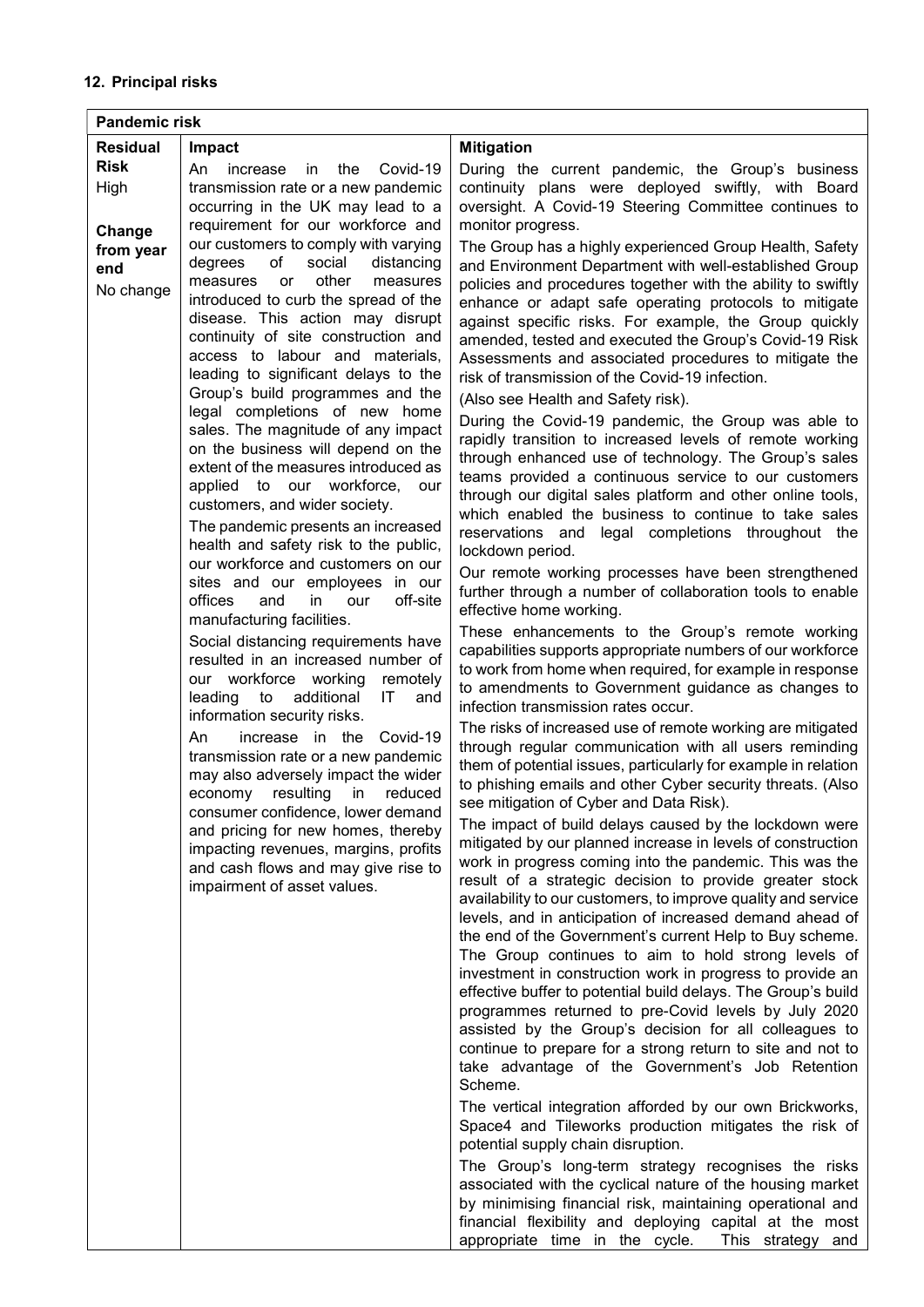|                                         |                                                                                                                                                                                                                                                                                                                                                                                                                                                                                                                                                                                                                                                                             | management's preparedness, responsiveness and agility<br>provide us with the sound fundamentals required to enter<br>periods of demand, volume or pricing downturns in a<br>position of strength with strong levels of liquidity and a<br>robust balance sheet.                                                                                                                                                                                                                                                                                                                                                                                                                                                                                                                                                     |
|-----------------------------------------|-----------------------------------------------------------------------------------------------------------------------------------------------------------------------------------------------------------------------------------------------------------------------------------------------------------------------------------------------------------------------------------------------------------------------------------------------------------------------------------------------------------------------------------------------------------------------------------------------------------------------------------------------------------------------------|---------------------------------------------------------------------------------------------------------------------------------------------------------------------------------------------------------------------------------------------------------------------------------------------------------------------------------------------------------------------------------------------------------------------------------------------------------------------------------------------------------------------------------------------------------------------------------------------------------------------------------------------------------------------------------------------------------------------------------------------------------------------------------------------------------------------|
| <b>Strategy</b>                         |                                                                                                                                                                                                                                                                                                                                                                                                                                                                                                                                                                                                                                                                             |                                                                                                                                                                                                                                                                                                                                                                                                                                                                                                                                                                                                                                                                                                                                                                                                                     |
| <b>Residual</b>                         | Impact                                                                                                                                                                                                                                                                                                                                                                                                                                                                                                                                                                                                                                                                      | <b>Mitigation</b>                                                                                                                                                                                                                                                                                                                                                                                                                                                                                                                                                                                                                                                                                                                                                                                                   |
| <b>Risk</b><br>Low                      | The Group's strategy has been<br>developed by the Board as the most                                                                                                                                                                                                                                                                                                                                                                                                                                                                                                                                                                                                         | The Group's strategy is agreed by the Board at an annual<br>strategy meeting, and undergoes a continuous and                                                                                                                                                                                                                                                                                                                                                                                                                                                                                                                                                                                                                                                                                                        |
| Change                                  | appropriate approach to successfully<br>deliver the Group's purpose and<br>ambition and generate optimal                                                                                                                                                                                                                                                                                                                                                                                                                                                                                                                                                                    | iterative process of implementation, review and adaptation<br>at Board meetings and in response to the evolution of<br>conditions in which the Group operates.                                                                                                                                                                                                                                                                                                                                                                                                                                                                                                                                                                                                                                                      |
| from year                               | sustainable<br>value<br>for<br>all                                                                                                                                                                                                                                                                                                                                                                                                                                                                                                                                                                                                                                          | The Board engages with all stakeholders to ensure the                                                                                                                                                                                                                                                                                                                                                                                                                                                                                                                                                                                                                                                                                                                                                               |
| end                                     | stakeholders.                                                                                                                                                                                                                                                                                                                                                                                                                                                                                                                                                                                                                                                               | strategy is communicated, understood and effective. For                                                                                                                                                                                                                                                                                                                                                                                                                                                                                                                                                                                                                                                                                                                                                             |
| No change                               | As political, economic and other<br>conditions evolve, the<br>strategy<br>currently being pursued may cease<br>to be the most appropriate approach.<br>If the Group's strategy<br>is<br>not<br>effectively communicated to<br>our<br>workforce and / or engagement and<br>incentive<br>measures<br>are<br>inappropriate, operational activities<br>may not successfully deliver the                                                                                                                                                                                                                                                                                         | example, an Employee Engagement Panel, Gender<br>Diversity Panel and employee engagement surveys have<br>been established to monitor the cultural health of the<br>organisation and ensure strategy is understood and<br>implemented.                                                                                                                                                                                                                                                                                                                                                                                                                                                                                                                                                                               |
|                                         | Group's strategic objectives.                                                                                                                                                                                                                                                                                                                                                                                                                                                                                                                                                                                                                                               |                                                                                                                                                                                                                                                                                                                                                                                                                                                                                                                                                                                                                                                                                                                                                                                                                     |
| UK's exit from the EU                   |                                                                                                                                                                                                                                                                                                                                                                                                                                                                                                                                                                                                                                                                             |                                                                                                                                                                                                                                                                                                                                                                                                                                                                                                                                                                                                                                                                                                                                                                                                                     |
| <b>Residual</b><br><b>Risk</b>          | Impact                                                                                                                                                                                                                                                                                                                                                                                                                                                                                                                                                                                                                                                                      | <b>Mitigation</b>                                                                                                                                                                                                                                                                                                                                                                                                                                                                                                                                                                                                                                                                                                                                                                                                   |
| High                                    | Whilst the completion of the free<br>trade agreement between the UK                                                                                                                                                                                                                                                                                                                                                                                                                                                                                                                                                                                                         | We continue to monitor the political situation, the UK<br>economy and the housing market through the review of                                                                                                                                                                                                                                                                                                                                                                                                                                                                                                                                                                                                                                                                                                      |
| Change<br>from year<br>end<br>No change | and the EU has relieved some<br>immediate<br>concerns,<br>including<br>regarding increased customs duties<br>on supplies imported from the EU,<br>the broader impact of these new<br>trade arrangements has yet to be<br>seen.<br>The new arrangements may lead to<br>economic<br>uncertainty<br>increased<br>impacting:<br>consumer<br>adversely<br>confidence, demand and pricing for<br>new homes, revenues, margins,<br>profits and cash flows and may result<br>in the impairment of asset values.<br>The new trade arrangements may<br>result in delays impacting<br>the<br>availability and cost of imported<br>materials and components within our<br>supply chain. | external information and changes in the behaviour of our<br>customer base. We robustly manage and control our work<br>in progress and land investment and our stringent<br>investment appraisals will continue, aiming to ensure<br>exposure to market disruption is reduced.<br>We routinely engage with our key suppliers and are<br>currently working closely with them to ensure that our<br>supply chain is not materially impacted. We will continue to<br>employ effective tendering processes to ensure cost<br>impacts are mitigated as far as possible. The vertical<br>integration afforded by use of our own Brickworks, Space4<br>and Tileworks production will mitigate the availability and<br>cost risks further. (Also see mitigation and review of<br>Government policy and Labour and Resources) |
|                                         | National and regional economic conditions                                                                                                                                                                                                                                                                                                                                                                                                                                                                                                                                                                                                                                   |                                                                                                                                                                                                                                                                                                                                                                                                                                                                                                                                                                                                                                                                                                                                                                                                                     |
| <b>Residual</b><br><b>Risk</b>          | Impact                                                                                                                                                                                                                                                                                                                                                                                                                                                                                                                                                                                                                                                                      | <b>Mitigation</b>                                                                                                                                                                                                                                                                                                                                                                                                                                                                                                                                                                                                                                                                                                                                                                                                   |
| High                                    | The<br>housebuilding<br>industry<br>İS<br>sensitive to changes in the economic                                                                                                                                                                                                                                                                                                                                                                                                                                                                                                                                                                                              | The Group's long-term strategy recognises the cyclical<br>nature of the housing market and focuses on minimising                                                                                                                                                                                                                                                                                                                                                                                                                                                                                                                                                                                                                                                                                                    |
|                                         | environment,<br>including                                                                                                                                                                                                                                                                                                                                                                                                                                                                                                                                                                                                                                                   | financial risk, maintaining operational and financial                                                                                                                                                                                                                                                                                                                                                                                                                                                                                                                                                                                                                                                                                                                                                               |
| Change<br>from year<br>end<br>No change | unemployment, interest rates and<br>confidence.<br>consumer<br>Any<br>deterioration in economic conditions<br>may have an adverse impact on<br>demand and pricing for new homes,                                                                                                                                                                                                                                                                                                                                                                                                                                                                                            | flexibility and judging the timing of capital deployment<br>through the cycle.<br>We continually monitor lead indicators on the future<br>direction of the UK housing market so as to manage our<br>exposure to any future market disruption. We regularly                                                                                                                                                                                                                                                                                                                                                                                                                                                                                                                                                          |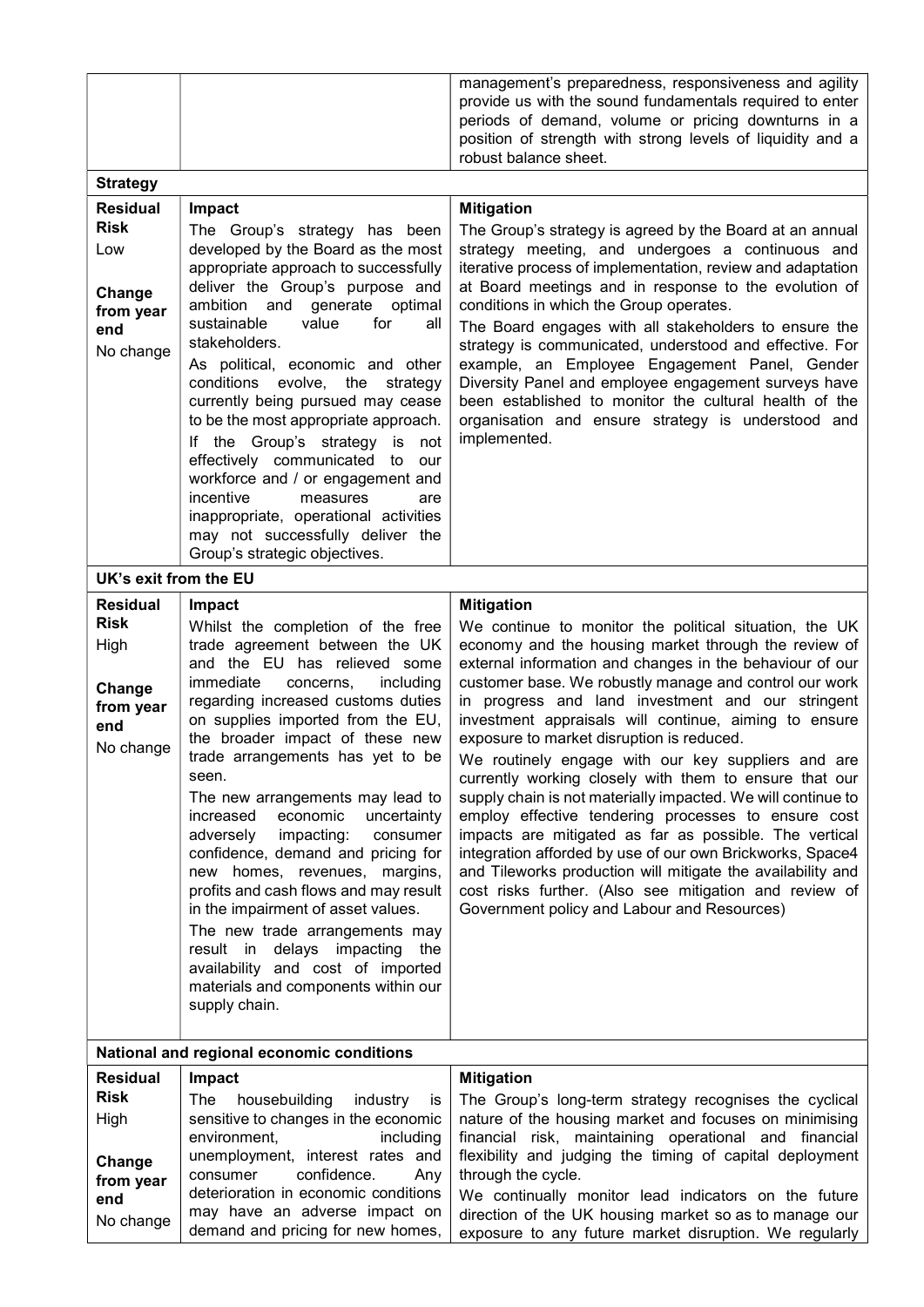|                                | which could have a material effect on<br>our revenues, margins, profits and<br>cash flows and result in<br>the<br>impairment of asset values.<br>Economic conditions in the land<br>market may adversely affect the<br>availability of a sustainable supply of<br>land at appropriate levels of return. | review our pricing structure to ensure it reflects local<br>market conditions and continuously monitor the Group's<br>geographical spread.<br>Our diversity of geographical markets and our range of<br>price points helps us mitigate the effects of regional<br>economic fluctuations. In the current climate, our strategy<br>of providing 'homes for all' at more affordable price points<br>is proving successful. We control the level of build on site<br>by closely monitoring our stock and work in progress levels.<br>The Group's strong land holdings provide continuity of<br>supply and disciplined and extensive due diligence<br>processes are always undertaken prior to entering into any<br>land investment decisions. These processes have regard<br>to local market demands and conditions, and the Group's<br>existing strategic and on market land holdings. All land<br>additions are reviewed by the Executive Directors. |
|--------------------------------|---------------------------------------------------------------------------------------------------------------------------------------------------------------------------------------------------------------------------------------------------------------------------------------------------------|----------------------------------------------------------------------------------------------------------------------------------------------------------------------------------------------------------------------------------------------------------------------------------------------------------------------------------------------------------------------------------------------------------------------------------------------------------------------------------------------------------------------------------------------------------------------------------------------------------------------------------------------------------------------------------------------------------------------------------------------------------------------------------------------------------------------------------------------------------------------------------------------------------------------------------------------------|
| <b>Government policy</b>       |                                                                                                                                                                                                                                                                                                         |                                                                                                                                                                                                                                                                                                                                                                                                                                                                                                                                                                                                                                                                                                                                                                                                                                                                                                                                                    |
| <b>Residual</b>                | Impact                                                                                                                                                                                                                                                                                                  | <b>Mitigation</b>                                                                                                                                                                                                                                                                                                                                                                                                                                                                                                                                                                                                                                                                                                                                                                                                                                                                                                                                  |
| <b>Risk</b>                    | Changes to Government policy have                                                                                                                                                                                                                                                                       | We monitor Government policy in relation to the housing                                                                                                                                                                                                                                                                                                                                                                                                                                                                                                                                                                                                                                                                                                                                                                                                                                                                                            |
| High                           | the potential to impact on several<br>aspects<br>of<br>our<br>strategy<br>and                                                                                                                                                                                                                           | market closely. Consistency of policy formulation and<br>application remains very supportive of the housebuilding                                                                                                                                                                                                                                                                                                                                                                                                                                                                                                                                                                                                                                                                                                                                                                                                                                  |
| Change                         | operational<br>performance.<br>For                                                                                                                                                                                                                                                                      | industry, encouraging continued substantial investment in                                                                                                                                                                                                                                                                                                                                                                                                                                                                                                                                                                                                                                                                                                                                                                                                                                                                                          |
| from year<br>end               | example, changes to the planning<br>system, changes in the tax regime, or                                                                                                                                                                                                                               | land, work in progress and skills to support output growth.<br>Our strategic objectives, delivering 'homes for all', are                                                                                                                                                                                                                                                                                                                                                                                                                                                                                                                                                                                                                                                                                                                                                                                                                           |
| No change                      | further amendment of the Help to Buy                                                                                                                                                                                                                                                                    | aligned with Government priorities for increasing housing                                                                                                                                                                                                                                                                                                                                                                                                                                                                                                                                                                                                                                                                                                                                                                                                                                                                                          |
|                                | scheme or other housing policies<br>could have an adverse effect on                                                                                                                                                                                                                                     | stock.<br>The devolved Governments continue to support the                                                                                                                                                                                                                                                                                                                                                                                                                                                                                                                                                                                                                                                                                                                                                                                                                                                                                         |
|                                | revenues, margins and asset values.                                                                                                                                                                                                                                                                     | industry with their respective Help to Buy and other equity                                                                                                                                                                                                                                                                                                                                                                                                                                                                                                                                                                                                                                                                                                                                                                                                                                                                                        |
|                                | Changes to the planning system may<br>also adversely impact the Group's                                                                                                                                                                                                                                 | loan schemes. In England, a replacement Help to Buy<br>scheme opened for customers to reserve new homes from                                                                                                                                                                                                                                                                                                                                                                                                                                                                                                                                                                                                                                                                                                                                                                                                                                       |
|                                | ability to source suitable land to                                                                                                                                                                                                                                                                      | 16 December 2020 and is available until 31 March 2023.                                                                                                                                                                                                                                                                                                                                                                                                                                                                                                                                                                                                                                                                                                                                                                                                                                                                                             |
|                                | deliver appropriate levels of return.                                                                                                                                                                                                                                                                   | In Scotland, the First Home Fund Scheme reopened on 1<br>April 2021.                                                                                                                                                                                                                                                                                                                                                                                                                                                                                                                                                                                                                                                                                                                                                                                                                                                                               |
|                                |                                                                                                                                                                                                                                                                                                         | We actively manage our land investment decisions and                                                                                                                                                                                                                                                                                                                                                                                                                                                                                                                                                                                                                                                                                                                                                                                                                                                                                               |
|                                |                                                                                                                                                                                                                                                                                                         | levels of work in progress to mitigate exposure to external<br>influences.                                                                                                                                                                                                                                                                                                                                                                                                                                                                                                                                                                                                                                                                                                                                                                                                                                                                         |
| <b>Mortgage availability</b>   |                                                                                                                                                                                                                                                                                                         |                                                                                                                                                                                                                                                                                                                                                                                                                                                                                                                                                                                                                                                                                                                                                                                                                                                                                                                                                    |
| <b>Residual</b><br><b>Risk</b> | Impact                                                                                                                                                                                                                                                                                                  | <b>Mitigation</b>                                                                                                                                                                                                                                                                                                                                                                                                                                                                                                                                                                                                                                                                                                                                                                                                                                                                                                                                  |
| High                           | Any restrictions in the availability or<br>affordability of<br>mortgages<br>for                                                                                                                                                                                                                         | We monitor Bank of England commentary on credit<br>conditions including the monthly approvals for house                                                                                                                                                                                                                                                                                                                                                                                                                                                                                                                                                                                                                                                                                                                                                                                                                                            |
|                                | customers could reduce demand for                                                                                                                                                                                                                                                                       | purchases and UK Finance's monthly reports and lenders'                                                                                                                                                                                                                                                                                                                                                                                                                                                                                                                                                                                                                                                                                                                                                                                                                                                                                            |
| Change                         | new homes and affect revenues,<br>profits, cash flows, and asset values.                                                                                                                                                                                                                                | announcements for trends in lending. We ensure that our<br>investment in land and work in progress is appropriate for                                                                                                                                                                                                                                                                                                                                                                                                                                                                                                                                                                                                                                                                                                                                                                                                                              |
| from year<br>end               | There has been some tightening of                                                                                                                                                                                                                                                                       | our level of sales and our expectations for market                                                                                                                                                                                                                                                                                                                                                                                                                                                                                                                                                                                                                                                                                                                                                                                                                                                                                                 |
| No change                      | lending criteria observed post Covid-<br>19.                                                                                                                                                                                                                                                            | conditions. The devolved Government's Help to Buy and<br>other equity loan schemes, support customers to gain                                                                                                                                                                                                                                                                                                                                                                                                                                                                                                                                                                                                                                                                                                                                                                                                                                      |
|                                |                                                                                                                                                                                                                                                                                                         | access to the housing market across the UK with                                                                                                                                                                                                                                                                                                                                                                                                                                                                                                                                                                                                                                                                                                                                                                                                                                                                                                    |
|                                |                                                                                                                                                                                                                                                                                                         | competitive mortgage rates.                                                                                                                                                                                                                                                                                                                                                                                                                                                                                                                                                                                                                                                                                                                                                                                                                                                                                                                        |
|                                | Health, safety and the environment                                                                                                                                                                                                                                                                      |                                                                                                                                                                                                                                                                                                                                                                                                                                                                                                                                                                                                                                                                                                                                                                                                                                                                                                                                                    |
| <b>Residual</b>                | Impact                                                                                                                                                                                                                                                                                                  | <b>Mitigation</b>                                                                                                                                                                                                                                                                                                                                                                                                                                                                                                                                                                                                                                                                                                                                                                                                                                                                                                                                  |
| <b>Risk</b>                    | The health and safety of our                                                                                                                                                                                                                                                                            | The Board has a very strong commitment to health, safety                                                                                                                                                                                                                                                                                                                                                                                                                                                                                                                                                                                                                                                                                                                                                                                                                                                                                           |
| High                           | employees,<br>subcontractors,<br>customers and<br>visitors to<br>our                                                                                                                                                                                                                                    | and the environment, and managing the risks in this area<br>effectively. This is implemented by comprehensive                                                                                                                                                                                                                                                                                                                                                                                                                                                                                                                                                                                                                                                                                                                                                                                                                                      |
|                                | construction sites is of paramount                                                                                                                                                                                                                                                                      | management systems and controls, managed by our highly                                                                                                                                                                                                                                                                                                                                                                                                                                                                                                                                                                                                                                                                                                                                                                                                                                                                                             |
|                                | importance to us. Accidents on our                                                                                                                                                                                                                                                                      | experienced Group Health, Safety and Environment<br>Department, which includes detailed training and                                                                                                                                                                                                                                                                                                                                                                                                                                                                                                                                                                                                                                                                                                                                                                                                                                               |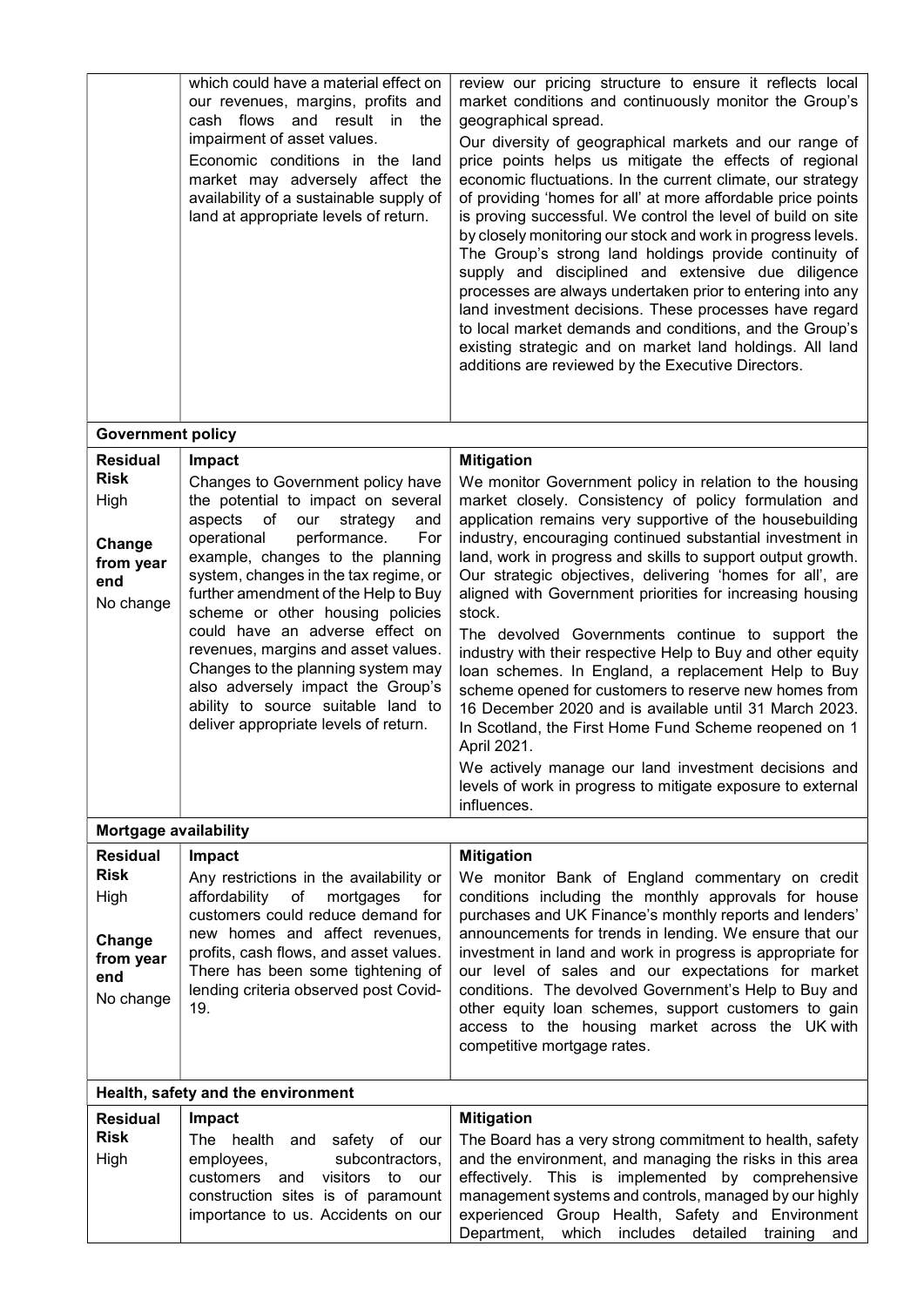| Change<br>from year<br>end<br>No change | sites could also lead to reputational<br>damage and financial penalties.<br>Environmental breaches may result<br>in financial penalties, undermine the<br>creation of sustainable communities<br>and damage the reputation of the<br>Group. | inspection programmes to minimise the likelihood and<br>impact of accidents or environmental breaches on our<br>sites. The Group's established policies and procedures can<br>be quickly and effectively adapted to evolving health and<br>safety guidance and regulation. This has been recently<br>demonstrated with the swift Group wide adoption of Covid-<br>19 secure operating procedures.<br>While all reasonable steps are taken to reduce the<br>likelihood of an incident, the potential impacts of any such<br>incident are considered to be high.<br>The Group's Health, Safety and Environment Department<br>continues to enhance the Group's environmental<br>processes and policies in partnership with the Group's<br>Sustainability Committee and the wider operational<br>teams. Regional Environmental Champions have been<br>introduced to ensure compliance with these processes on<br>site. |
|-----------------------------------------|---------------------------------------------------------------------------------------------------------------------------------------------------------------------------------------------------------------------------------------------|--------------------------------------------------------------------------------------------------------------------------------------------------------------------------------------------------------------------------------------------------------------------------------------------------------------------------------------------------------------------------------------------------------------------------------------------------------------------------------------------------------------------------------------------------------------------------------------------------------------------------------------------------------------------------------------------------------------------------------------------------------------------------------------------------------------------------------------------------------------------------------------------------------------------|
|                                         | Labour and resources: skilled workforce, retention and succession                                                                                                                                                                           |                                                                                                                                                                                                                                                                                                                                                                                                                                                                                                                                                                                                                                                                                                                                                                                                                                                                                                                    |
| <b>Residual</b>                         | Impact                                                                                                                                                                                                                                      | <b>Mitigation</b>                                                                                                                                                                                                                                                                                                                                                                                                                                                                                                                                                                                                                                                                                                                                                                                                                                                                                                  |
| <b>Risk</b><br>Medium                   | Access to an appropriately skilled<br>workforce is a key requirement for                                                                                                                                                                    | We closely monitor our build programmes to enable us to<br>manage our labour requirements effectively. We operate                                                                                                                                                                                                                                                                                                                                                                                                                                                                                                                                                                                                                                                                                                                                                                                                  |
|                                         | the Group. Rising UK house building                                                                                                                                                                                                         | in-house apprentice and training programmes, to support                                                                                                                                                                                                                                                                                                                                                                                                                                                                                                                                                                                                                                                                                                                                                                                                                                                            |
| Change                                  | activity in recent years has increased<br>demand for skilled labour, which has                                                                                                                                                              | an adequate supply of skilled labour. Our in-house Group<br>Training Department provides standardised training that is                                                                                                                                                                                                                                                                                                                                                                                                                                                                                                                                                                                                                                                                                                                                                                                             |
| from year<br>end                        | increased pressure on costs.                                                                                                                                                                                                                | centrally controlled.                                                                                                                                                                                                                                                                                                                                                                                                                                                                                                                                                                                                                                                                                                                                                                                                                                                                                              |
| No change                               | A skilled management team is                                                                                                                                                                                                                | We are also committed to playing a full and active role in                                                                                                                                                                                                                                                                                                                                                                                                                                                                                                                                                                                                                                                                                                                                                                                                                                                         |
|                                         | essential in maintaining operational<br>performance and the implementation                                                                                                                                                                  | external initiatives to address the skills shortage such as<br>the Home Building Skills Partnership, a joint initiative of the                                                                                                                                                                                                                                                                                                                                                                                                                                                                                                                                                                                                                                                                                                                                                                                     |
|                                         | of the Group's strategy.                                                                                                                                                                                                                    | Construction Industry Training Board and the Home                                                                                                                                                                                                                                                                                                                                                                                                                                                                                                                                                                                                                                                                                                                                                                                                                                                                  |
|                                         |                                                                                                                                                                                                                                             | <b>Builders Federation.</b>                                                                                                                                                                                                                                                                                                                                                                                                                                                                                                                                                                                                                                                                                                                                                                                                                                                                                        |
|                                         |                                                                                                                                                                                                                                             | Where appropriate, we also use the Group's Space4<br>modern method of construction which helps diversify<br>resource requirements on site.                                                                                                                                                                                                                                                                                                                                                                                                                                                                                                                                                                                                                                                                                                                                                                         |
|                                         |                                                                                                                                                                                                                                             | The Group focuses on retaining its key staff through a<br>range of measures, including the establishment of a<br>Gender Diversity Panel, an Employee Engagement Panel,<br>employee engagement surveys, further development of<br>performance<br>management<br>frameworks,<br>career<br>management, and incentives. At the most senior level, the<br>Nomination Committee oversees these processes and<br>promotes effective succession planning.                                                                                                                                                                                                                                                                                                                                                                                                                                                                   |
|                                         | Labour and resources: materials and land purchasing                                                                                                                                                                                         |                                                                                                                                                                                                                                                                                                                                                                                                                                                                                                                                                                                                                                                                                                                                                                                                                                                                                                                    |
| <b>Residual</b>                         | Impact                                                                                                                                                                                                                                      | <b>Mitigation</b>                                                                                                                                                                                                                                                                                                                                                                                                                                                                                                                                                                                                                                                                                                                                                                                                                                                                                                  |
| <b>Risk</b><br>Medium                   | Materials availability                                                                                                                                                                                                                      | Materials availability                                                                                                                                                                                                                                                                                                                                                                                                                                                                                                                                                                                                                                                                                                                                                                                                                                                                                             |
|                                         | Recent growth in UK housebuilding<br>and supply chain disruption caused                                                                                                                                                                     | Our build programmes and our supply chain are closely<br>monitored to allow us to manage and react to any issues                                                                                                                                                                                                                                                                                                                                                                                                                                                                                                                                                                                                                                                                                                                                                                                                   |
| Change                                  | by the Covid-19 pandemic has led to                                                                                                                                                                                                         | and to help ensure consistent high quality standards. We                                                                                                                                                                                                                                                                                                                                                                                                                                                                                                                                                                                                                                                                                                                                                                                                                                                           |
| from year<br>end                        | an increased demand for materials<br>which is placing greater pressure on                                                                                                                                                                   | build strong relationships with key suppliers over the long<br>term to maintain consistency of supply and cost efficiency.                                                                                                                                                                                                                                                                                                                                                                                                                                                                                                                                                                                                                                                                                                                                                                                         |
| No change                               | some elements of the supply chain.                                                                                                                                                                                                          | We have invested in expanding our off-site manufacturing                                                                                                                                                                                                                                                                                                                                                                                                                                                                                                                                                                                                                                                                                                                                                                                                                                                           |
|                                         | continue<br>This<br>may<br>to<br>cause<br>availability constraints and increase<br>cost pressures.                                                                                                                                          | hub at Harworth, near Doncaster, to strengthen security of<br>supply. Our brick plant and roof tile manufacturing facility<br>provide a significant proportion of these materials to our<br>sites. This complements our existing off-site manufacturing<br>capability at Space4, which produces timber frames, highly<br>insulated wall panels and roof cassettes as a modern<br>method of constructing new homes.                                                                                                                                                                                                                                                                                                                                                                                                                                                                                                 |
|                                         |                                                                                                                                                                                                                                             |                                                                                                                                                                                                                                                                                                                                                                                                                                                                                                                                                                                                                                                                                                                                                                                                                                                                                                                    |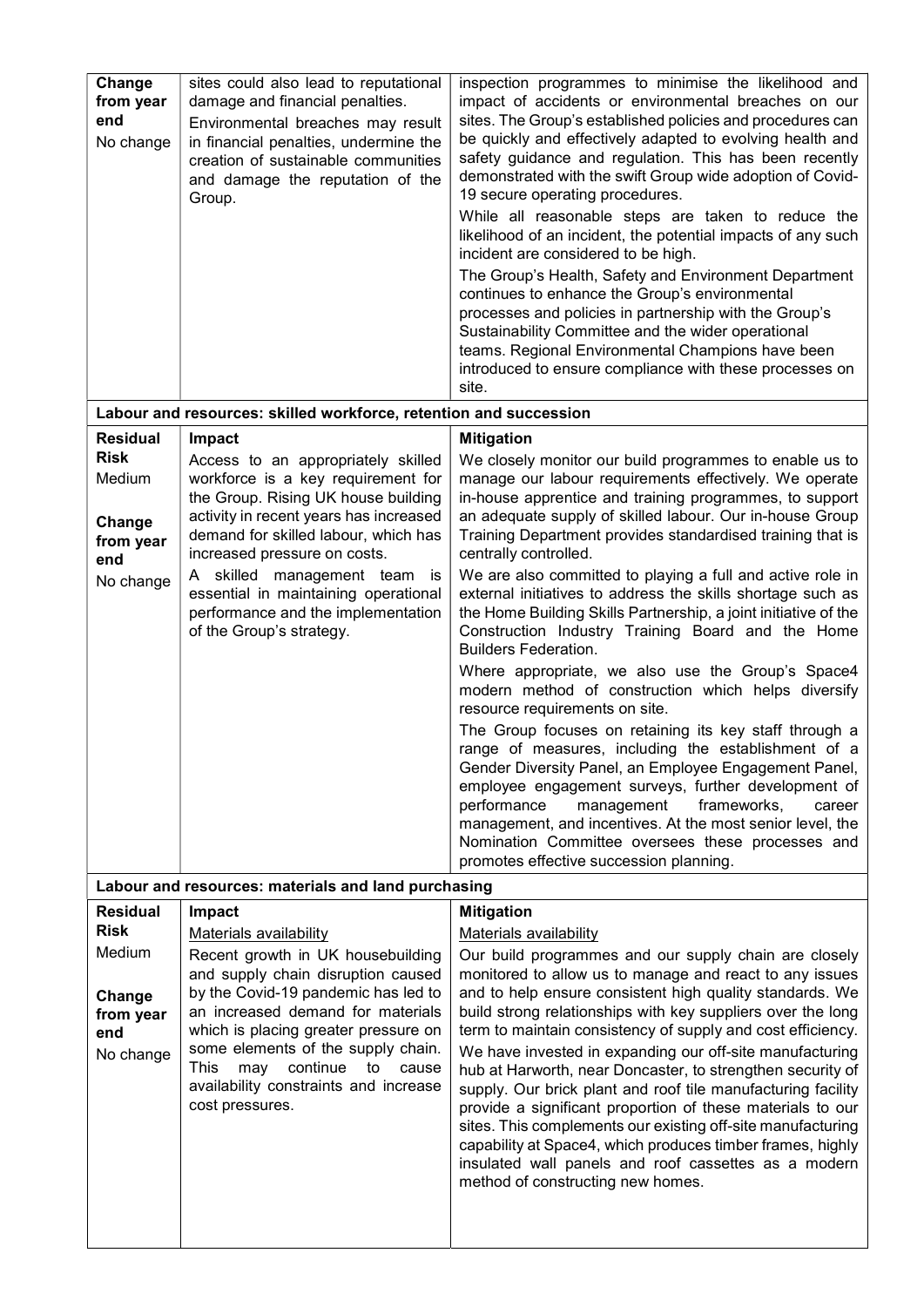|                                                                                                              | Build quality may be compromised if<br>unsuitable materials are procured<br>leading to damage to the Group's<br>reputation and customer experience.<br><b>Land Purchasing</b><br>Land may be purchased at too high a<br>price, in the wrong location and at the<br>wrong time in the housing market<br>cycle.                                                                                                                                                                                                                                                                                                                                                                                                                                                                                                                                                                                                                                   | Our procurement team ensures that the Group's suppliers<br>provide materials to the expected specification. Materials<br>are inspected on receipt at site.<br>Throughout construction, each of our new homes undergo<br>21 key stage checks by our Independent Quality<br>Inspectors, as part of 'the Persimmon Way' (the Group<br>wide consolidated approach to new home construction),<br>and before handover to the customer, our management<br>teams perform a seven stage internal quality check<br>process.<br><b>Land Purchasing</b><br>The Group has strong land holdings. All land purchases<br>undergo stringent viability assessments performed by our<br>dedicated land and planning teams and must meet specific<br>levels of projected returns.<br>The Board review and determine the appropriate timing of<br>land purchases having regard to existing market conditions<br>and sales rates.                                                                                                                                                                                                                                                                                                                                                                                                                                                                                                                                                                                                                                                                                                                                                                                                                                                                                                                                                                                                                                                                                                                                                                                                                                                                                                                                  |
|--------------------------------------------------------------------------------------------------------------|-------------------------------------------------------------------------------------------------------------------------------------------------------------------------------------------------------------------------------------------------------------------------------------------------------------------------------------------------------------------------------------------------------------------------------------------------------------------------------------------------------------------------------------------------------------------------------------------------------------------------------------------------------------------------------------------------------------------------------------------------------------------------------------------------------------------------------------------------------------------------------------------------------------------------------------------------|----------------------------------------------------------------------------------------------------------------------------------------------------------------------------------------------------------------------------------------------------------------------------------------------------------------------------------------------------------------------------------------------------------------------------------------------------------------------------------------------------------------------------------------------------------------------------------------------------------------------------------------------------------------------------------------------------------------------------------------------------------------------------------------------------------------------------------------------------------------------------------------------------------------------------------------------------------------------------------------------------------------------------------------------------------------------------------------------------------------------------------------------------------------------------------------------------------------------------------------------------------------------------------------------------------------------------------------------------------------------------------------------------------------------------------------------------------------------------------------------------------------------------------------------------------------------------------------------------------------------------------------------------------------------------------------------------------------------------------------------------------------------------------------------------------------------------------------------------------------------------------------------------------------------------------------------------------------------------------------------------------------------------------------------------------------------------------------------------------------------------------------------------------------------------------------------------------------------------------------------|
|                                                                                                              |                                                                                                                                                                                                                                                                                                                                                                                                                                                                                                                                                                                                                                                                                                                                                                                                                                                                                                                                                 |                                                                                                                                                                                                                                                                                                                                                                                                                                                                                                                                                                                                                                                                                                                                                                                                                                                                                                                                                                                                                                                                                                                                                                                                                                                                                                                                                                                                                                                                                                                                                                                                                                                                                                                                                                                                                                                                                                                                                                                                                                                                                                                                                                                                                                              |
| <b>Climate change</b><br><b>Residual</b><br><b>Risk</b><br>Medium<br>Change<br>from year<br>end<br>No change | Impact<br>Should the effects of climate change<br>and the UK's transition to a lower<br>carbon economy lead to increasing<br>national regulation this could cause<br>additional planning delays, increase<br>the cost and accessibility of materials<br>required within our construction<br>process and potentially limit their<br>supply or require additional features<br>which could significantly increase our<br>costs.<br>Changes in weather patterns and the<br>frequency of<br>extreme<br>weather<br>particularly storms<br>events,<br>and<br>flooding, may increase the likelihood<br>of disruption to the construction<br>process.<br>The<br>availability<br>of<br>mortgages and property insurance<br>may reduce in response to financial<br>institutions considering the possible<br>impacts relating to climate change.<br>Changes in weather patterns may<br>also lead to increased build costs<br>and/or development timeframes. | <b>Mitigation</b><br>We monitor our operational efficiency and direct<br>environmental impact in a number of ways including<br>measuring our scope 1 and scope 2 CO <sub>2e</sub> emissions and<br>the amount of waste we generate for each home we sell.<br>The Group maintains a climate change risk register which<br>ensures that the management and mitigation of this risk is<br>embedded within the Group's risk management processes.<br>The risk register is updated at least once a year and<br>reviewed by the Group Sustainability Manager, the Group<br>Internal Audit Manager and the Risk Committee. The<br>Group has appointed a Group Sustainability Manager<br>bringing increased focus to both the risks and opportunities<br>surrounding climate change.<br>We systematically consider the potential impacts of climate<br>change throughout the land acquisition, planning and build<br>processes and work closely with planning authorities and<br>other statutory bodies to manage and mitigate these risks.<br>For example, we conduct full environmental assessments<br>for each parcel of land we acquire for development to<br>ensure our activities fulfil all obligations, respecting the<br>natural environment and the communities for which we are<br>delivering newly built homes. We are keen to adopt<br>Sustainable Urban Drainage Systems on all our new sites,<br>subject to local planning requirements, to address the risk<br>of flooding.<br>Assisted by an independent expert, the Group has set<br>science based carbon reduction targets for its Scope 1, 2<br>and 3 emissions. Steering Groups have been established<br>to plan and manage the Group's carbon reduction pathway<br>to ensure these targets are met.<br>The Group's low carbon home Steering group has<br>launched a Regional Demonstration Project to understand<br>the environmental, social and financial impacts of<br>implementing the Future Homes Standard, monitoring the<br>home's occupants to understand real life 'liveability'<br>through time. Working with Energy House Laboratories at<br>the University of Salford, we will monitor the true in-use<br>carbon savings of the home, impacts to the homeowner as |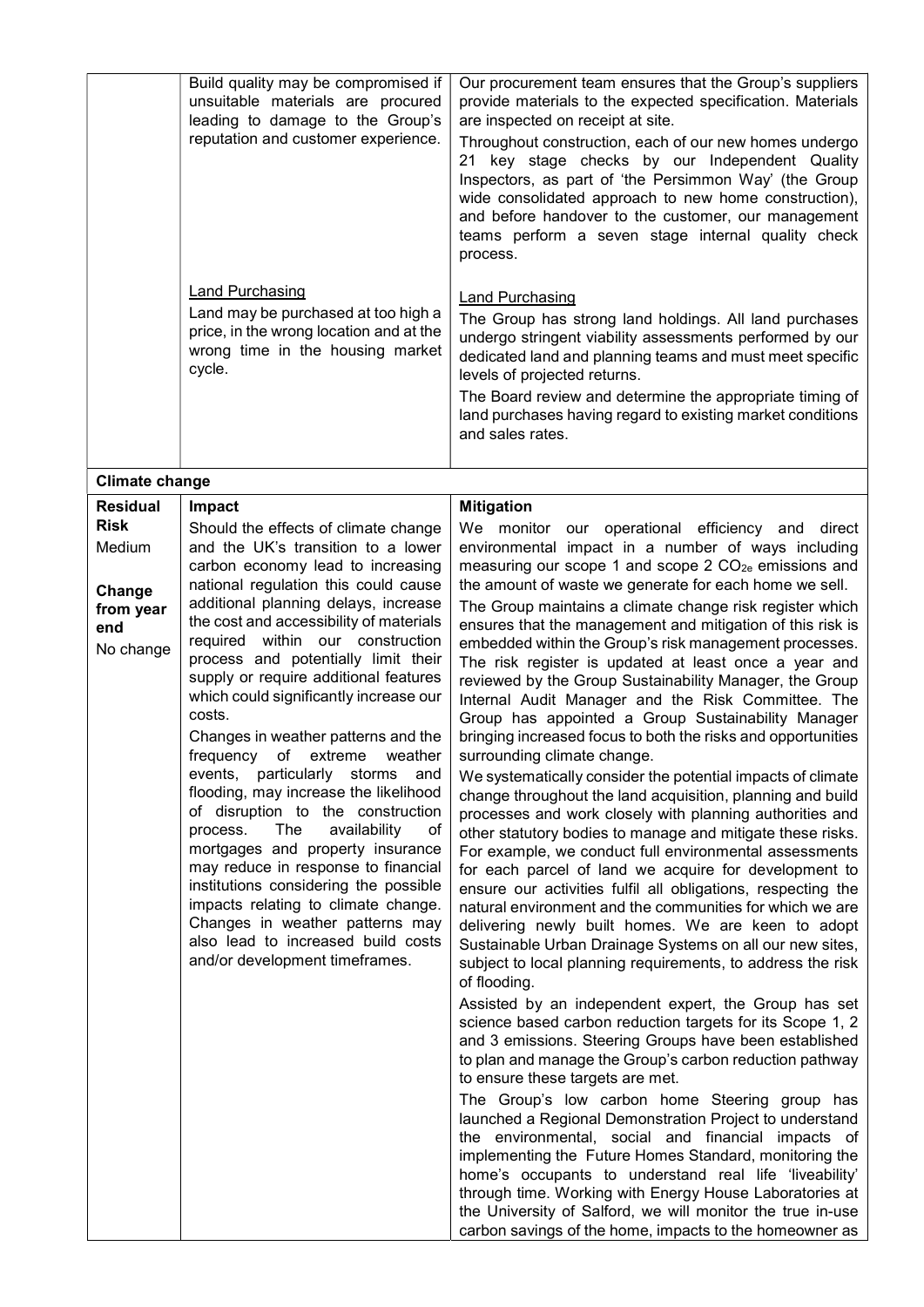|                                                                                                                                                                                                                                                                    |                                                                                                                                                                                                                                                                                                                                                                                                                                                                                                                                                                                                                 | well as potential additional processes and costs to the build<br>process.<br>The aim of the project is to inform UK policy direction and<br>debate on building low carbon homes cost effectively at<br>scale. We will seek to identify the optimum opportunities<br>when considering input costs versus carbon savings for<br>each component used within the demonstration house.                                                                                                                                                                                                                                                                     |
|--------------------------------------------------------------------------------------------------------------------------------------------------------------------------------------------------------------------------------------------------------------------|-----------------------------------------------------------------------------------------------------------------------------------------------------------------------------------------------------------------------------------------------------------------------------------------------------------------------------------------------------------------------------------------------------------------------------------------------------------------------------------------------------------------------------------------------------------------------------------------------------------------|-------------------------------------------------------------------------------------------------------------------------------------------------------------------------------------------------------------------------------------------------------------------------------------------------------------------------------------------------------------------------------------------------------------------------------------------------------------------------------------------------------------------------------------------------------------------------------------------------------------------------------------------------------|
|                                                                                                                                                                                                                                                                    |                                                                                                                                                                                                                                                                                                                                                                                                                                                                                                                                                                                                                 | The demonstration house will be built in autumn 2021 in<br>Fulford, York, North Yorkshire.                                                                                                                                                                                                                                                                                                                                                                                                                                                                                                                                                            |
|                                                                                                                                                                                                                                                                    |                                                                                                                                                                                                                                                                                                                                                                                                                                                                                                                                                                                                                 | We continually seek to strengthen our supply chain, for<br>example, our off-site manufacturing facilities provide us<br>with greater assurance of quality and supply, and use<br>modern methods of construction and technology to assist<br>the mitigation of climate change related risks. The Group<br>procurement team maintain strong links with our suppliers<br>delivering value through our supply chain by regular<br>engagement and robust tendering processes.                                                                                                                                                                              |
| <b>Reputation</b>                                                                                                                                                                                                                                                  |                                                                                                                                                                                                                                                                                                                                                                                                                                                                                                                                                                                                                 |                                                                                                                                                                                                                                                                                                                                                                                                                                                                                                                                                                                                                                                       |
| <b>Residual</b>                                                                                                                                                                                                                                                    | Impact                                                                                                                                                                                                                                                                                                                                                                                                                                                                                                                                                                                                          | <b>Mitigation</b>                                                                                                                                                                                                                                                                                                                                                                                                                                                                                                                                                                                                                                     |
| <b>Risk</b>                                                                                                                                                                                                                                                        | Damage to the Group's reputation                                                                                                                                                                                                                                                                                                                                                                                                                                                                                                                                                                                | <b>Management Supervision</b>                                                                                                                                                                                                                                                                                                                                                                                                                                                                                                                                                                                                                         |
| Medium<br>Change<br>from year                                                                                                                                                                                                                                      | could adversely impact on its ability<br>to deliver its strategic objectives.<br>For example, should governance,<br>build quality, customer experiences,                                                                                                                                                                                                                                                                                                                                                                                                                                                        | The Group has a strong commitment to appropriate culture<br>and maintaining the high quality of its operations. Oversight<br>from the Board seeks to ensure key processes are robust<br>and any shortcomings identified are promptly and                                                                                                                                                                                                                                                                                                                                                                                                              |
| end                                                                                                                                                                                                                                                                | operational performance,                                                                                                                                                                                                                                                                                                                                                                                                                                                                                                                                                                                        | effectively addressed.                                                                                                                                                                                                                                                                                                                                                                                                                                                                                                                                                                                                                                |
| management of health, safety and<br>No change<br>the environment or local planning<br>concerns fall short of our usual high<br>standards, this may result in<br>damage to customer, commercial<br>and investor relationships and lead<br>to higher staff turnover. | The Group's build quality and customer service processes<br>are a key strategic priority and significant investment has<br>been made in this area with the Customer Care<br>Improvement Plan now embedded within the business.<br>Persimmon's Homebuyer Retention scheme, introduced<br>on 1 July 2019 and which is unique in the market, is proving<br>to be both popular with customers and a key driver of<br>behavioural change within the business. The Consumer<br>Code for Housebuilders has highlighted this industry<br>leading scheme as an area of good practice in relation to<br>customer service. |                                                                                                                                                                                                                                                                                                                                                                                                                                                                                                                                                                                                                                                       |
|                                                                                                                                                                                                                                                                    |                                                                                                                                                                                                                                                                                                                                                                                                                                                                                                                                                                                                                 | Where management oversight identifies inconsistencies in<br>adherence to agreed processes, correcting actions are<br>swiftly taken, for example in the case of incorrect cavity<br>barrier installations where immediate action was taken<br>through inspections and remediation.                                                                                                                                                                                                                                                                                                                                                                     |
|                                                                                                                                                                                                                                                                    |                                                                                                                                                                                                                                                                                                                                                                                                                                                                                                                                                                                                                 | The Group has introduced the Persimmon Way in order to<br>strengthen build quality and assurance processes and<br>establish a consolidated, consistent Group wide approach<br>to construction. The Group Construction Director is<br>responsible for the implementation of the Persimmon Way<br>and reports to the Group Chief Executive. Independent<br>Quality Inspectors undertake inspections at 21 key stages<br>of the construction process as well as continually<br>assessing the finished quality of our new homes.<br>The Group is to implement a process of complimentary<br>external verification of the key processes to further support |
|                                                                                                                                                                                                                                                                    |                                                                                                                                                                                                                                                                                                                                                                                                                                                                                                                                                                                                                 | Group best practice.<br><b>Stakeholder Relationships</b><br>We take actions to maintain positive relationships with all<br>of our stakeholders to minimise the risks of reputational<br>damage and aim to comply with best practice in corporate<br>governance.                                                                                                                                                                                                                                                                                                                                                                                       |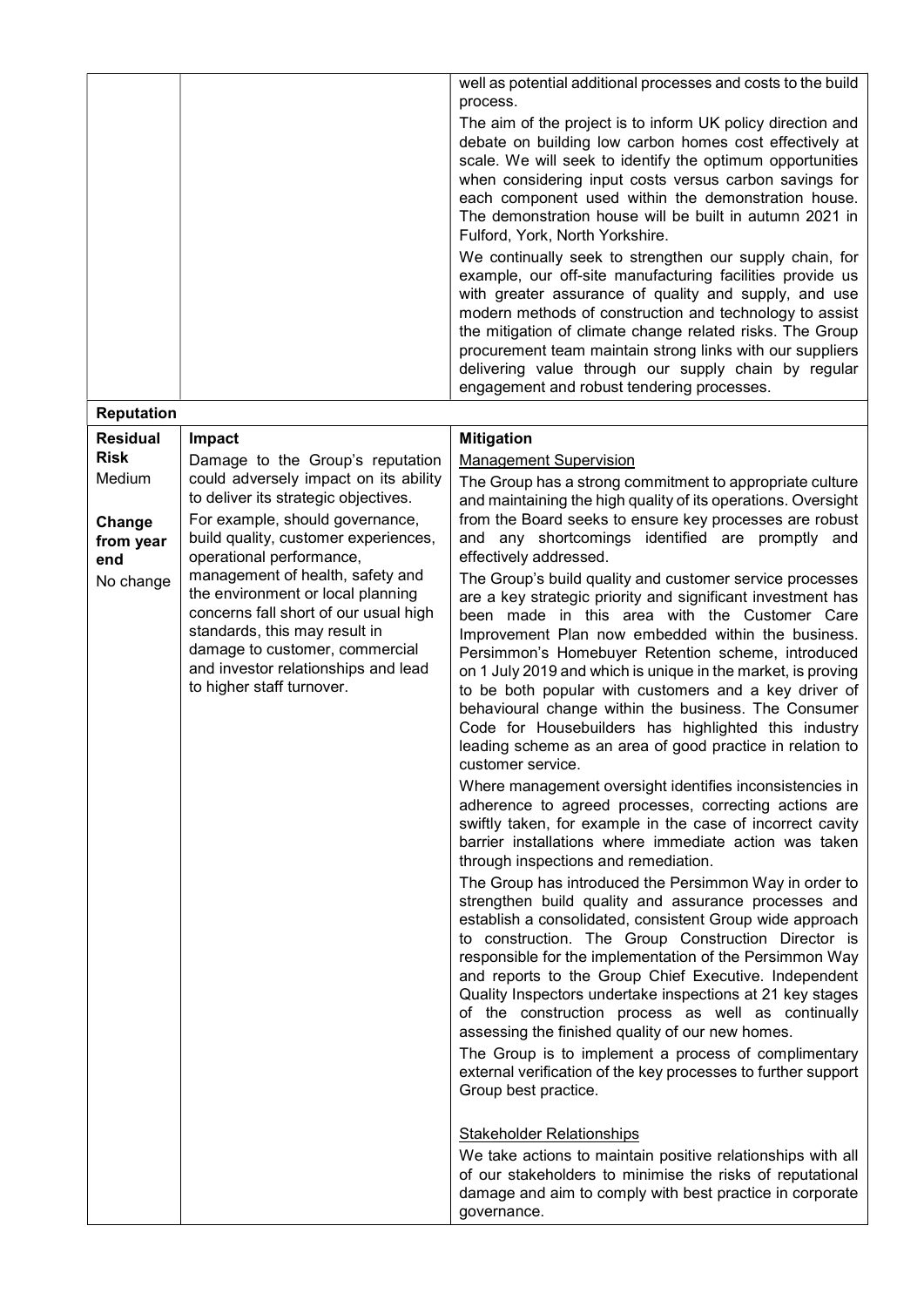|                                         |                                                                                                                                                                                                                                                                                                                                                                                                                                                                                                                                                                                                                                                                                                                                                                                | The Group continues to develop engagement activities<br>with all stakeholders. For example, improved engagement<br>with our employees is facilitated through the Employee<br>Engagement and Gender Diversity Panels which meet<br>regularly and report to the Board. The Group has also<br>invested in a number of measures to improve customer<br>experience by putting customers before volume. For<br>example, significant investment in increased work in<br>progress levels, the introduction of a Home Buyer<br>Retention Scheme for customers, and investment in the<br>development of a customer portal which is currently being<br>piloted ahead of a wider Group roll-out. In addition, the<br>Group continues to foster long term, mutually beneficial<br>relationships with its suppliers.<br>We actively support local communities in addressing<br>housing needs, in creating attractive neighbourhoods and<br>employing local people, both on our sites and in the supply<br>chain. Significant contributions are made to local<br>infrastructure and good causes within the communities in<br>which the Group operates. The Group supports Team GB,<br>the British Olympic team, and continues to pursue<br>extensive community support programmes in partnership<br>with Team GB, as part of the Group's Healthy Community<br>charitable activities.                                             |  |  |
|-----------------------------------------|--------------------------------------------------------------------------------------------------------------------------------------------------------------------------------------------------------------------------------------------------------------------------------------------------------------------------------------------------------------------------------------------------------------------------------------------------------------------------------------------------------------------------------------------------------------------------------------------------------------------------------------------------------------------------------------------------------------------------------------------------------------------------------|-------------------------------------------------------------------------------------------------------------------------------------------------------------------------------------------------------------------------------------------------------------------------------------------------------------------------------------------------------------------------------------------------------------------------------------------------------------------------------------------------------------------------------------------------------------------------------------------------------------------------------------------------------------------------------------------------------------------------------------------------------------------------------------------------------------------------------------------------------------------------------------------------------------------------------------------------------------------------------------------------------------------------------------------------------------------------------------------------------------------------------------------------------------------------------------------------------------------------------------------------------------------------------------------------------------------------------------------------------------------------------------------------------------------|--|--|
| <b>Regulatory compliance</b>            |                                                                                                                                                                                                                                                                                                                                                                                                                                                                                                                                                                                                                                                                                                                                                                                |                                                                                                                                                                                                                                                                                                                                                                                                                                                                                                                                                                                                                                                                                                                                                                                                                                                                                                                                                                                                                                                                                                                                                                                                                                                                                                                                                                                                                   |  |  |
| <b>Residual</b>                         | Impact                                                                                                                                                                                                                                                                                                                                                                                                                                                                                                                                                                                                                                                                                                                                                                         | <b>Mitigation</b>                                                                                                                                                                                                                                                                                                                                                                                                                                                                                                                                                                                                                                                                                                                                                                                                                                                                                                                                                                                                                                                                                                                                                                                                                                                                                                                                                                                                 |  |  |
| <b>Risk</b><br>Medium                   | The housebuilding industry is subject<br>to extensive and complex laws and                                                                                                                                                                                                                                                                                                                                                                                                                                                                                                                                                                                                                                                                                                     | We operate comprehensive management systems to                                                                                                                                                                                                                                                                                                                                                                                                                                                                                                                                                                                                                                                                                                                                                                                                                                                                                                                                                                                                                                                                                                                                                                                                                                                                                                                                                                    |  |  |
| Change<br>from year<br>end<br>No change | regulations, particularly in areas such<br>as land acquisition, planning and the<br>environment and building and fire<br>safety<br>regulations.<br>Ensuring<br>compliance in these areas can result<br>in delays in securing the land<br>required for development and in<br>construction and increased costs of<br>development.<br>Any retrospective changes in these<br>regulations or failure to comply with<br>them could result in remediation<br>costs, damage to the Group's<br>reputation and potential imposition of<br>financial penalties.<br>The risk has increased from the 2019<br>annual report due to the rapidly and<br>continuously evolving<br>regulations<br>and practices regarding fire safety of<br>multi<br>storey,<br>multi<br>occupancy<br>buildings. | ensure regulatory and legal compliance, including a suite<br>of policies and procedures covering key areas of legislation<br>regulation.<br>Where<br>these<br>and<br>systems<br>identify<br>inconsistencies in adherence to agreed processes,<br>correcting actions are swiftly taken. For example, our<br>response to the incorrect cavity barrier installations where<br>immediate action was taken through inspections and<br>remediation.<br>We also carefully monitor evolving regulations and<br>consider the impact on the Group and its responsibilities.<br>For example, the Group has been closely assessing the<br>impact of the changing fire safety regulations with respect<br>to multi storey, multi occupancy buildings, particularly in<br>respect of buildings less than 18 metres in height, that may<br>have used now-banned materials. As practices have<br>evolved, the Group has responded swiftly and committed<br>to perform fire safety remedial works where necessary on<br>buildings that it currently owns and work with owners and<br>other stakeholders on buildings that the Group developed.<br>We engage extensively with planning authorities and other<br>stakeholders to reduce the likelihood and impact of any<br>delays or disruption. In addition, the Group controls<br>sufficient land holdings to provide security of supply for<br>medium term trading requirements. |  |  |
| <b>Cyber and Data Risk</b>              |                                                                                                                                                                                                                                                                                                                                                                                                                                                                                                                                                                                                                                                                                                                                                                                |                                                                                                                                                                                                                                                                                                                                                                                                                                                                                                                                                                                                                                                                                                                                                                                                                                                                                                                                                                                                                                                                                                                                                                                                                                                                                                                                                                                                                   |  |  |
| <b>Residual</b>                         | Impact                                                                                                                                                                                                                                                                                                                                                                                                                                                                                                                                                                                                                                                                                                                                                                         | <b>Mitigation</b>                                                                                                                                                                                                                                                                                                                                                                                                                                                                                                                                                                                                                                                                                                                                                                                                                                                                                                                                                                                                                                                                                                                                                                                                                                                                                                                                                                                                 |  |  |
| <b>Risk</b><br>Medium                   | Failure of any of the Group's IT<br>systems, particularly those in relation<br>information<br>customer<br>to<br>and<br>customer service could result in                                                                                                                                                                                                                                                                                                                                                                                                                                                                                                                                                                                                                        | We operate centrally maintained IT systems with a fully<br>tested disaster recovery programme.<br>All infrastructure is highly resilient, with geographically<br>diverse data centres that have a series of backups.                                                                                                                                                                                                                                                                                                                                                                                                                                                                                                                                                                                                                                                                                                                                                                                                                                                                                                                                                                                                                                                                                                                                                                                              |  |  |
| Change<br>from year<br>end              | significant financial costs, business<br>disruption and reputational damage                                                                                                                                                                                                                                                                                                                                                                                                                                                                                                                                                                                                                                                                                                    |                                                                                                                                                                                                                                                                                                                                                                                                                                                                                                                                                                                                                                                                                                                                                                                                                                                                                                                                                                                                                                                                                                                                                                                                                                                                                                                                                                                                                   |  |  |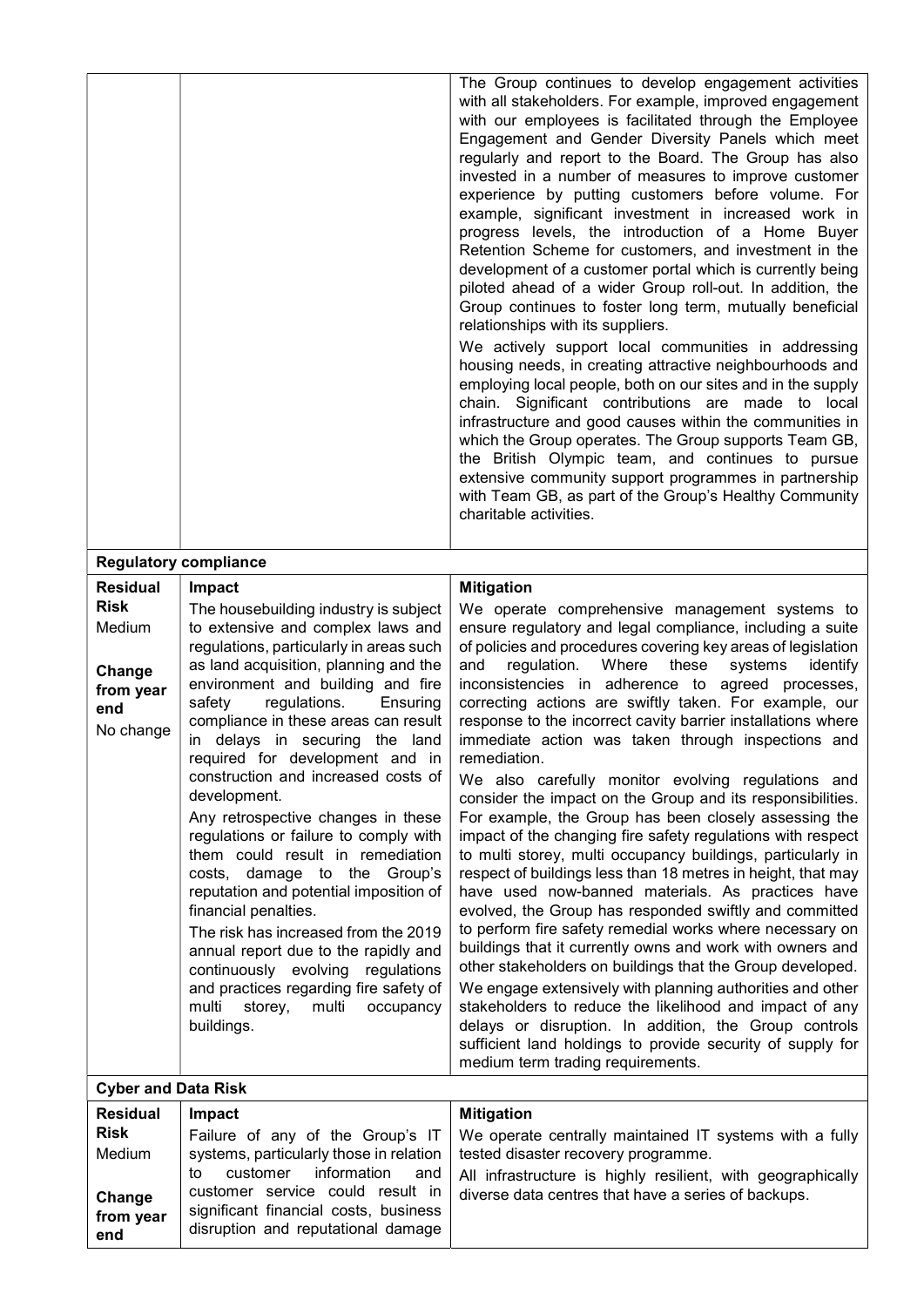| No change | due to the loss, theft or corruption of<br>data either inadvertently or via a<br>targeted cyber-attack. | Regular awareness emails are delivered to all users and<br>the Group performs substantial online training activity to<br>increase awareness of cyber risks.                                                                                                                                                                              |
|-----------|---------------------------------------------------------------------------------------------------------|------------------------------------------------------------------------------------------------------------------------------------------------------------------------------------------------------------------------------------------------------------------------------------------------------------------------------------------|
|           |                                                                                                         | Specialists within the Group's IT Department provide<br>oversight on the suite of controls in place to ensure they<br>are continually updated to mitigate evolving threats.                                                                                                                                                              |
|           |                                                                                                         | The Group has detailed and robust systems development<br>and implementation processes in place and a Cyber<br>Incident Response Plan. An Information Security Steering<br>Group has been established to provide oversight of the<br>Group's cyber security strategy and to continue to promote<br>a positive culture for cyber security. |
|           |                                                                                                         | Periodic penetration testing is carried out through security<br>partners to test the security of our perimeter network.                                                                                                                                                                                                                  |
|           |                                                                                                         | An externally led review of the Group's cyber security<br>processes and controls has been completed in 2020 and<br>provided assurance over the Group's existing measures.<br>Established GDPR compliant business processes and data                                                                                                      |
|           |                                                                                                         | management are maintained and regularly reviewed.                                                                                                                                                                                                                                                                                        |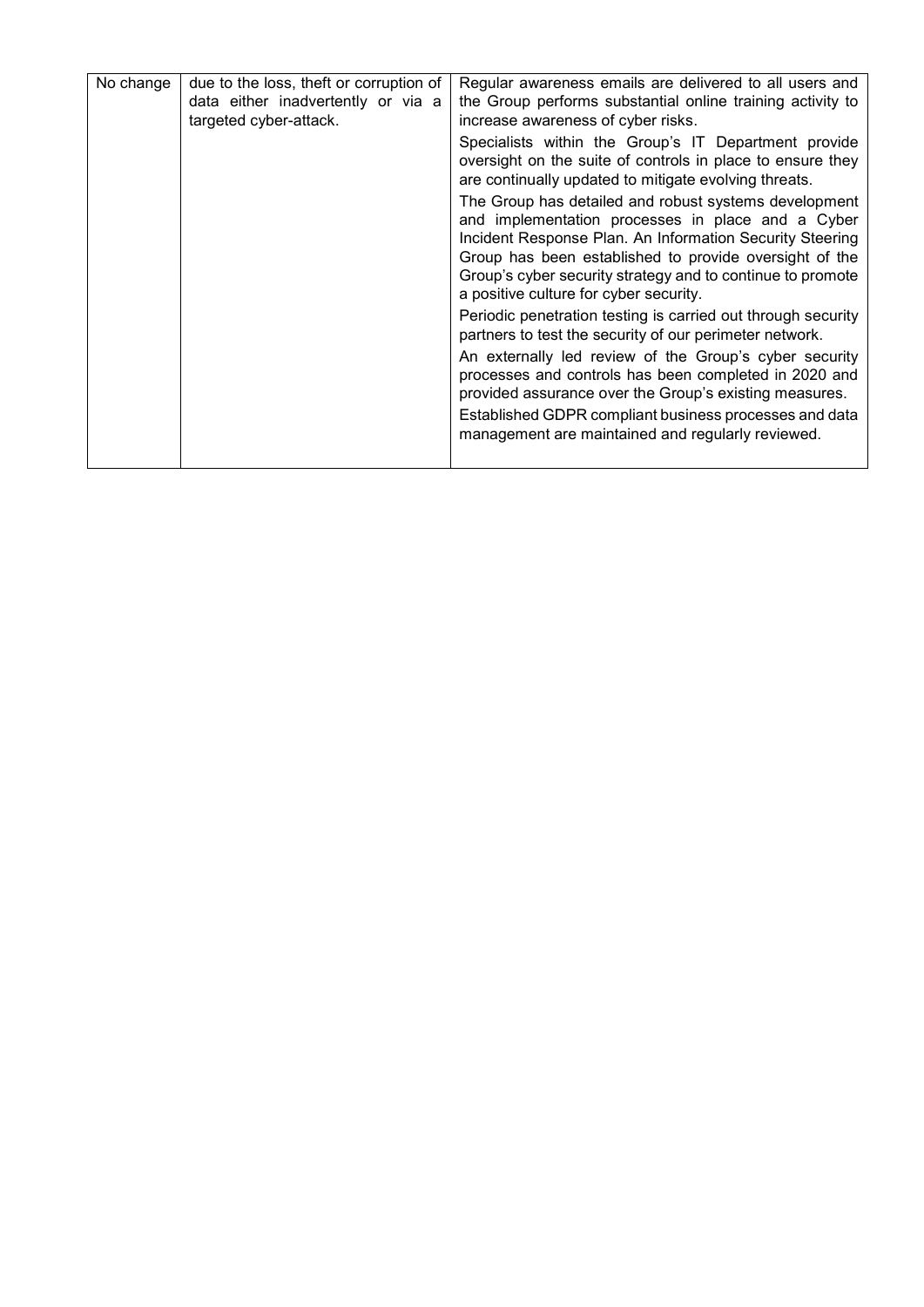# Statement of Directors' responsibilities in respect of the Half Year Report

We confirm that to the best of our knowledge:

- the condensed set of financial statements has been prepared in accordance with UK adopted International Accounting Standard ("IAS") 34 Interim Financial Reporting
- the Half Year Report includes a fair review of the information required by:
	- o DTR 4.2.7R of the Disclosure Guidance and Transparency Rules, being an indication of important events that have occurred during the first six months of the financial year and their impact on the condensed set of financial statements and a description of the principal risks and uncertainties for the remaining six months of the year; and
	- o DTR 4.2.8R of the Disclosure Guidance and Transparency Rules, being related party transactions that have taken place in the first six months of the current financial year and that have materially affected the financial position or performance of the entity during that period; and any changes in the related party transactions described in the last annual report that could do so.

The Directors of Persimmon Plc and their function are listed below:

| Roger Devlin                 | Chairman                      |
|------------------------------|-------------------------------|
| Dean Finch                   | <b>Group Chief Executive</b>  |
| Mike Killoran                | <b>Group Finance Director</b> |
| Nigel Mills                  | Senior Independent Director   |
| Rachel Kentleton             | Non-Executive Director        |
| Simon Litherland             | Non-Executive Director        |
| Joanna Place                 | Non-Executive Director        |
| Annemarie Durbin             | Non-Executive Director        |
| Andrew Wyllie                | Non-Executive Director        |
| Shirine Khoury-Haq           | Non-Executive Director        |
| By order of the Board        |                               |
| Dean Finch                   | <b>Mike Killoran</b>          |
| <b>Group Chief Executive</b> | <b>Group Finance Director</b> |
| 17 August 2021               |                               |

The Group's annual financial reports, half year reports and trading updates are available from the Group's website at www.persimmonhomes.com/corporate